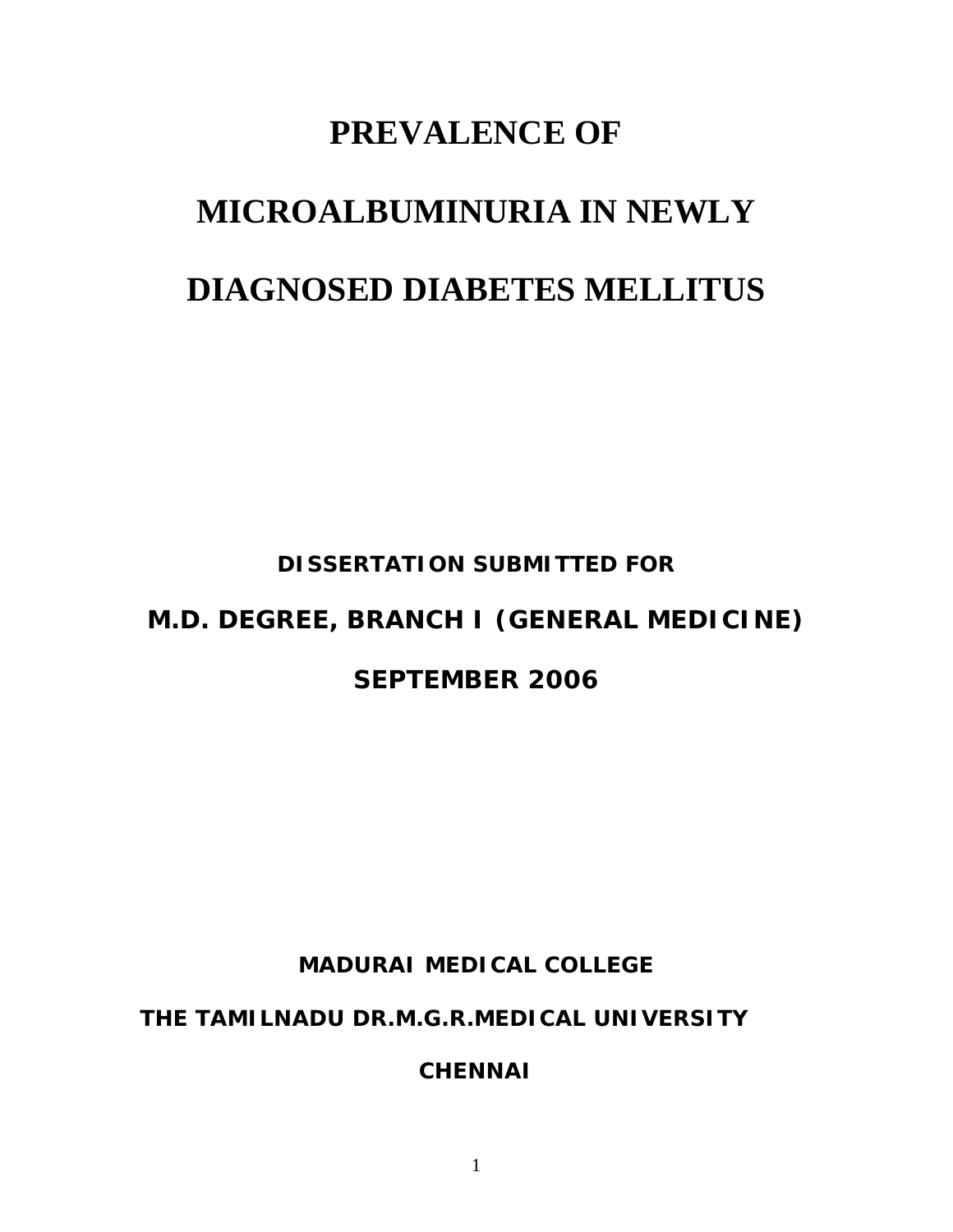### **CERTIFICATE**

This is to certify that this dissertation entitled **" PREVALENCE OF MICROALBUMINURIA IN NEWLY DIAGNOSED DIABETES**." Submitted by Dr.S.P. Rajesh Dhilip Sydney to the faculty of General Medicine, The Tamilnadu Dr.M.G.R. Medical University, Chennai in partial fulfillment of the requirement for the award of M.D.Degree Branch I ( General Medicine ) is a bonafide research work carried out by him under our direct supervision and guidance.

Madurai. Madurai.

# Dr.A.AYYAPPAN, M.D., Dr.P.THIRUMALAI KOLUNDU Professor of Medicine, **SUBRAMANIAN. M.D.,**  CHIEF III Medical unit Professor and Head, Department of Medicine **Department of Medicine**, Madurai Medical College, Madurai Medical College,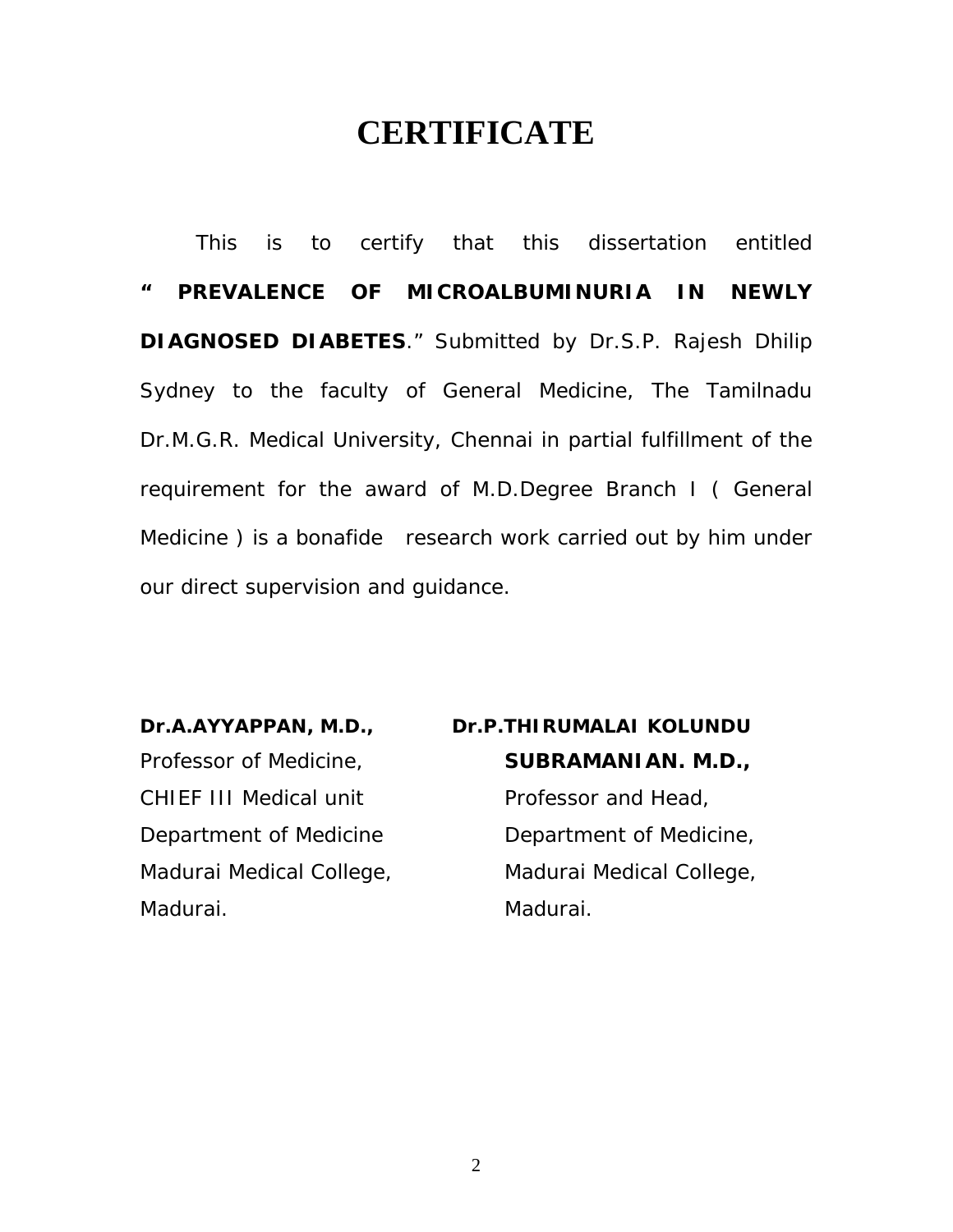### **DECLARATION**

I Dr. S.P.RAJESH DHILIP SYDNEY, Solemnly declare that the dissertation titled" **Prevalence of Microalbuminuria in Patients with newly diagnosed Diabetes.**" has been prepared by me.

 This is submitted to The Tamilnadu Dr.M.G.R. Medical University, Chennai in Partial fulfillment of the rules and regulations for M.D. degree Branch I ( General Medicine ).

Place: Madurai.

Date: **Dr.S.P.RAJESH DHILIP SYDNEY.**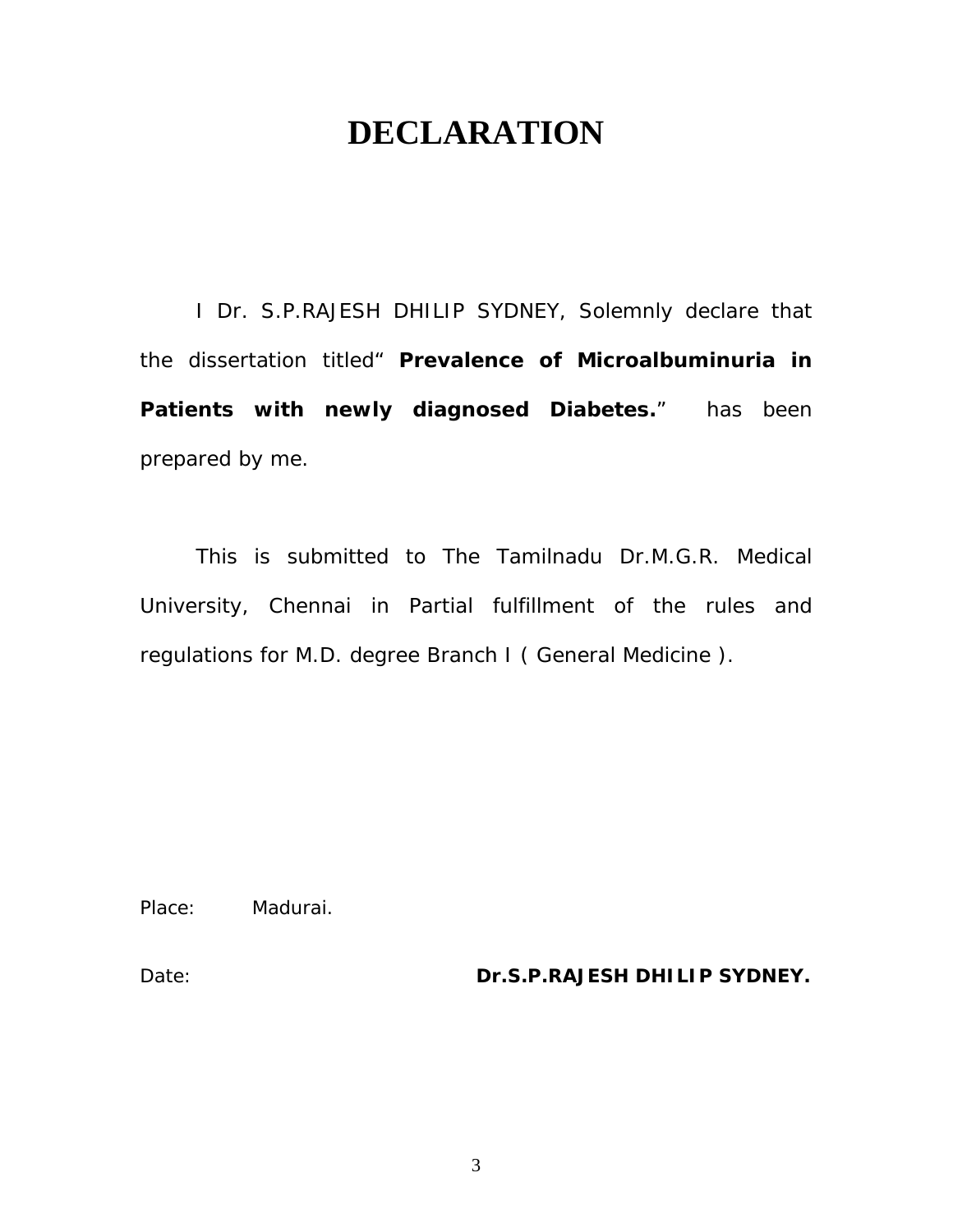# **GLOSSARY**

| DM                | $\mathcal{L} = \mathcal{L}$   | <b>Diabetes Mellitus</b>                |
|-------------------|-------------------------------|-----------------------------------------|
| T1 DM             | $1 - 1$                       | Type I Diabetes Mellitus                |
| T <sub>2</sub> DM | $\mathbb{R}^{n\times n}$      | Type 2 Diabetes Mellitus                |
| <b>GDM</b>        | $1 - 1$                       | <b>Gestational Diabetes Mellitus</b>    |
| <b>MAU</b>        | $\mathbb{R}^n$                | Micro albuminuria                       |
| <b>BMI</b>        | $1 - 1$                       | <b>Body Mass Index</b>                  |
| <b>OP</b>         | $1 - 1 - 1$                   | out Patients                            |
| <b>GRH</b>        | $1 - 1$                       | Government Rajaji Hospital              |
| <b>IDDM</b>       | $\mathbb{E}[\mathbf{r}_i]$ .  | Insulin dependent Diabetes Mellitus     |
| <b>NIDDM</b>      | $\mathbb{E}[\mathcal{E}_1]$ . | Non Insulin dependent Diabetes Mellitus |
| <b>FPG</b>        | $\mathbb{E}[\mathbf{r}_i]$ .  | <b>Fasting Plasma Glucose</b>           |
| <b>PPG</b>        |                               | Post Prandial Glucose                   |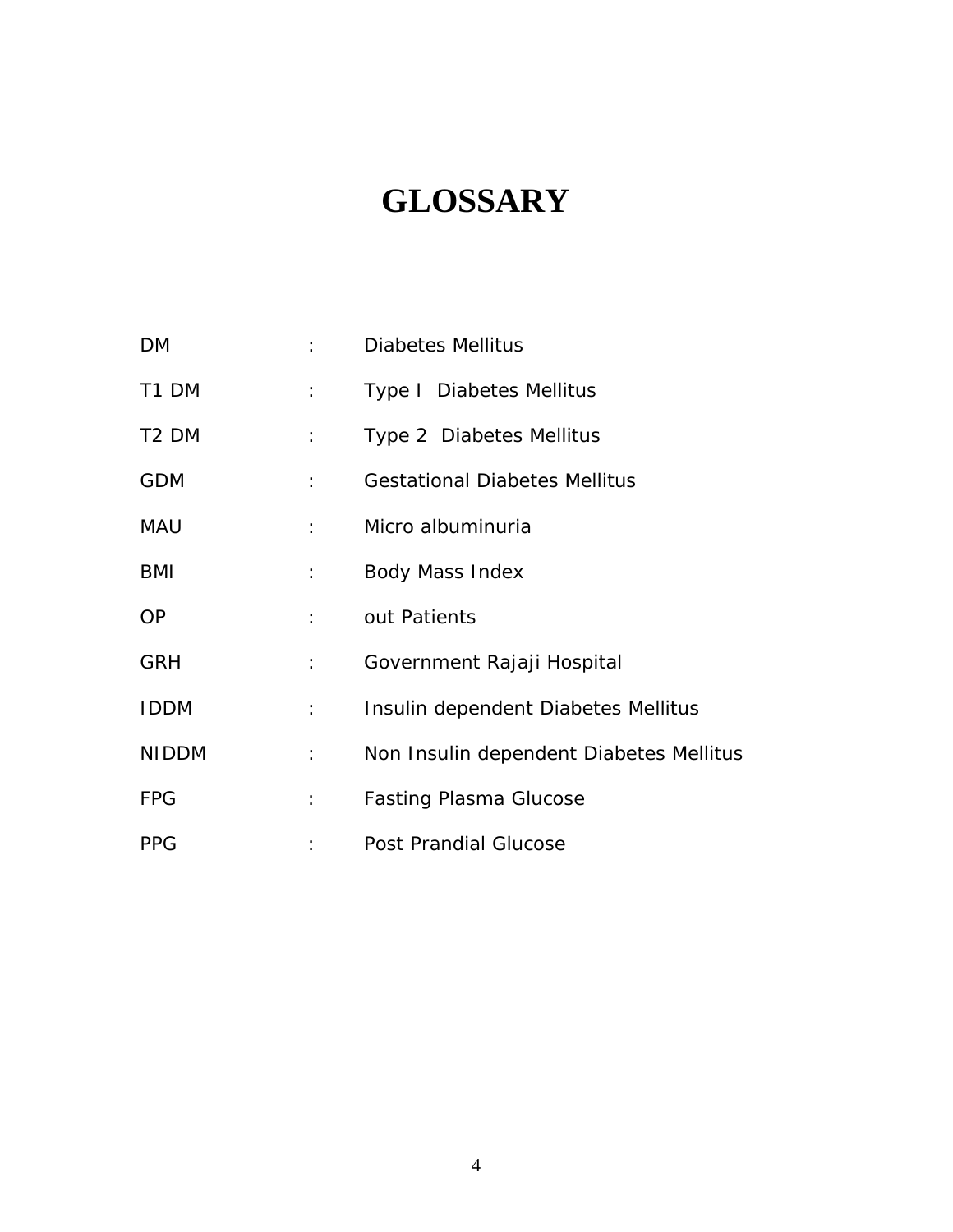# **CONTENTS**

|                    |                            | Page                    |
|--------------------|----------------------------|-------------------------|
|                    | 1. GLOSSARY                | $\overline{\mathbf{4}}$ |
|                    | 2. INTRODUCTION            | $\overline{7}$          |
|                    | 3. REVIEW OF LITERATURE    | 10                      |
| $\boldsymbol{4}$ . | <b>AIMS AND OBJECTIVES</b> | 29                      |
|                    | 5. MATERIALS AND METHODS   | 30                      |
|                    | 6. RESULTS                 | 33                      |
|                    | 7. DISCUSSION              | 43                      |
|                    | 8. CONCLUSIONS             | 49                      |
| 9.                 | <b>SUMMARY</b>             | 50                      |
|                    | 10. APPENDIX / ANNEXURE    | 52                      |
|                    | 11. REFERENCES             | 55                      |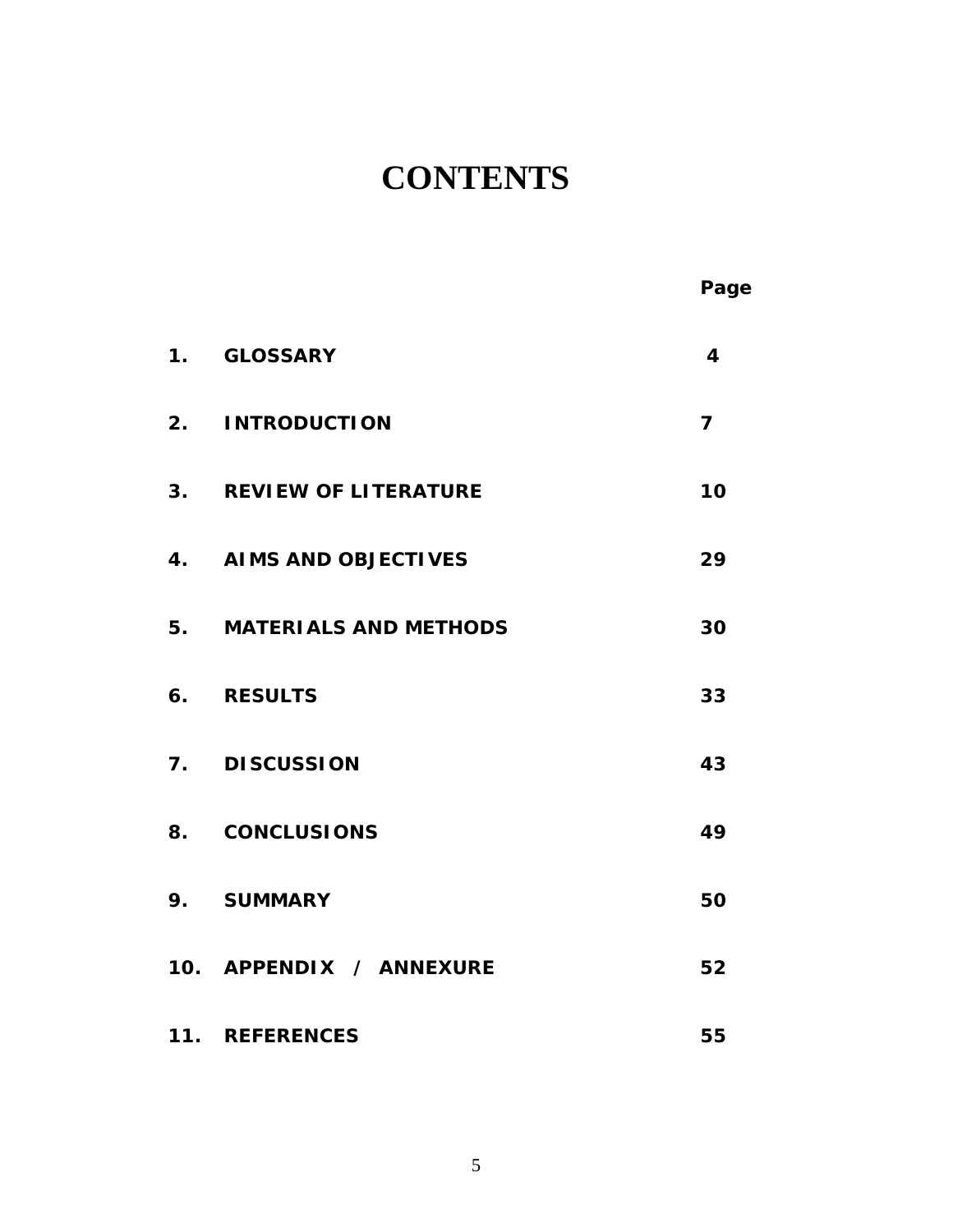### **ACKNOWLEDGEMENT**

I SINCERELY THANK MY PROFESSOR AND UNIT CHIEF **DR.A.AYYAPPAN M.D**., FOR HIS EMINENT AND CONTINUOUS GUIDANCE IN THE PROJECT WORK THAT I WAS ASSIGNED.

I SINCERELY THANK MY PROFESSOR AND HEAD OF THE DEPARTMENT OF MEDICINE **DR.P.THIRUMALAI KOLUNDU SUBRAMANIAN M.D.,** WHO GUIDED AND ENCOURAGED ME IN VARIOUS ASPECTS OF PREPARATION OF THIS PROJECT WORK

I ALSO THANK MY ASSISTANT PROFESSORS IN DEPARTMENT OF MEDICINE, **DR.JERALD M.D., DR.SANKUMANI M.D., DR.SHEELA M.D.,** WHO GUIDED ME THROUGH THE WORK.

I ALSO THANK **DR.VASANTHA M.D.,** DEAN, MADURAI MEDICAL COLLEGE, MADURAI WHO PERMITTED ME TO CARRY OUT THE STUDY I AM GRATEFUL ALL THE COLLABORATING DEPARTMENT CHIEFS AND ALL THE PATIENTS WHO COOPERATED FOR MY STUDY.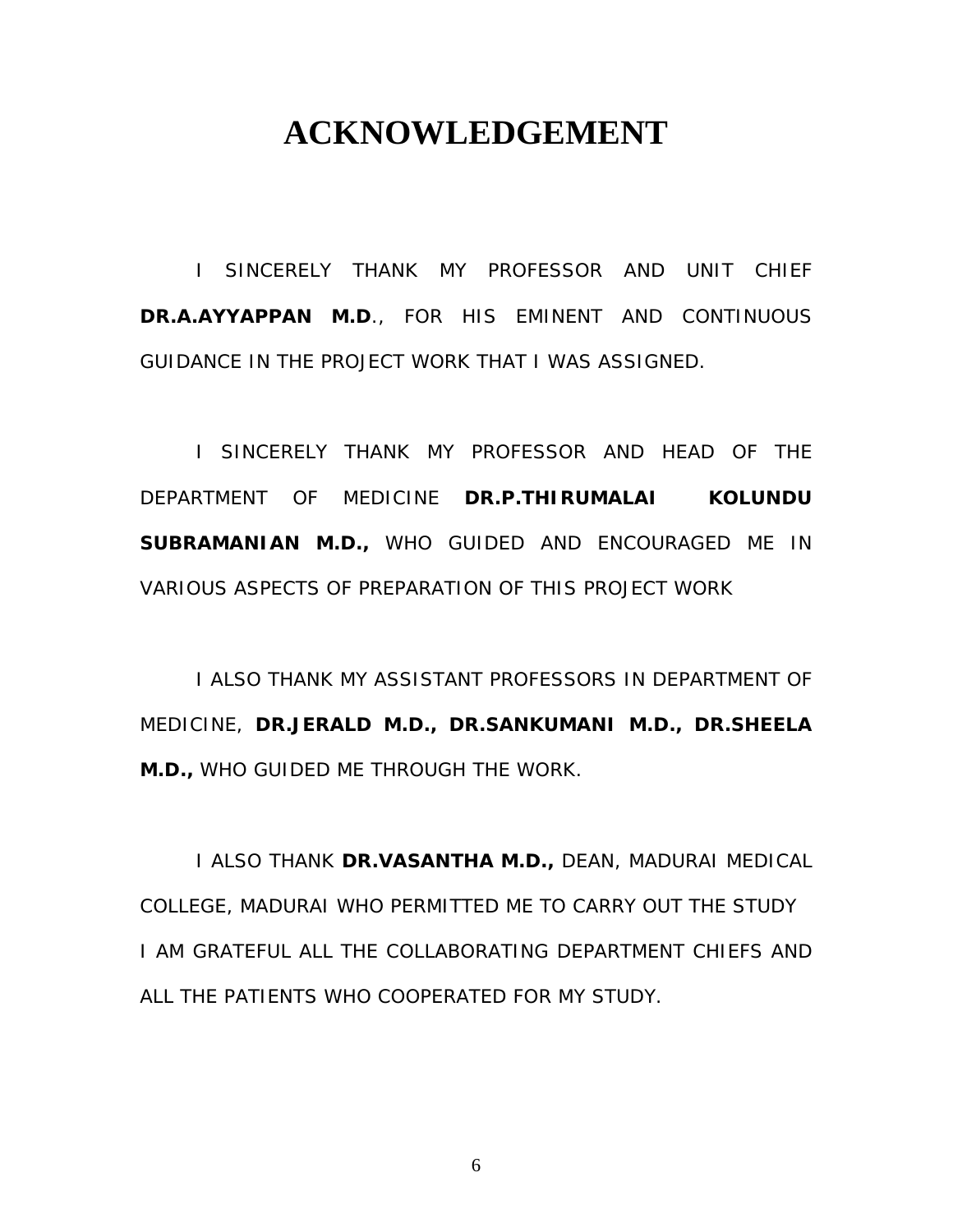### **INTRODUCTION**

Nephropathy is one of the common complication of diabetes and can lead to end stage renal failure. The number of diabetic subjects accepted for renal dialysis treatment is increasing yearly. Nephropathy takes several years to develop after the diagnosis of diabetes but if it is diagnosed early the process can be aborted or even reversed by strict metabolic Control.

Nephropathy presents first as intermittent microalbuminuria (Incipient), progressing to persistent microalbuminuria and then to macroalbuminuria. A useful method of detection of albumin in urine is by quantifying microalbuminuria

Diabetic retinopathy is one of leading causes of blindness in the world that increases the chance of loosing the sight about 25 times higher compared to normal individuals using new surgical and medical techniques the incidence can be reduced to 90% .Microalbuminuria is a reliable marker for diabetic retinopathy.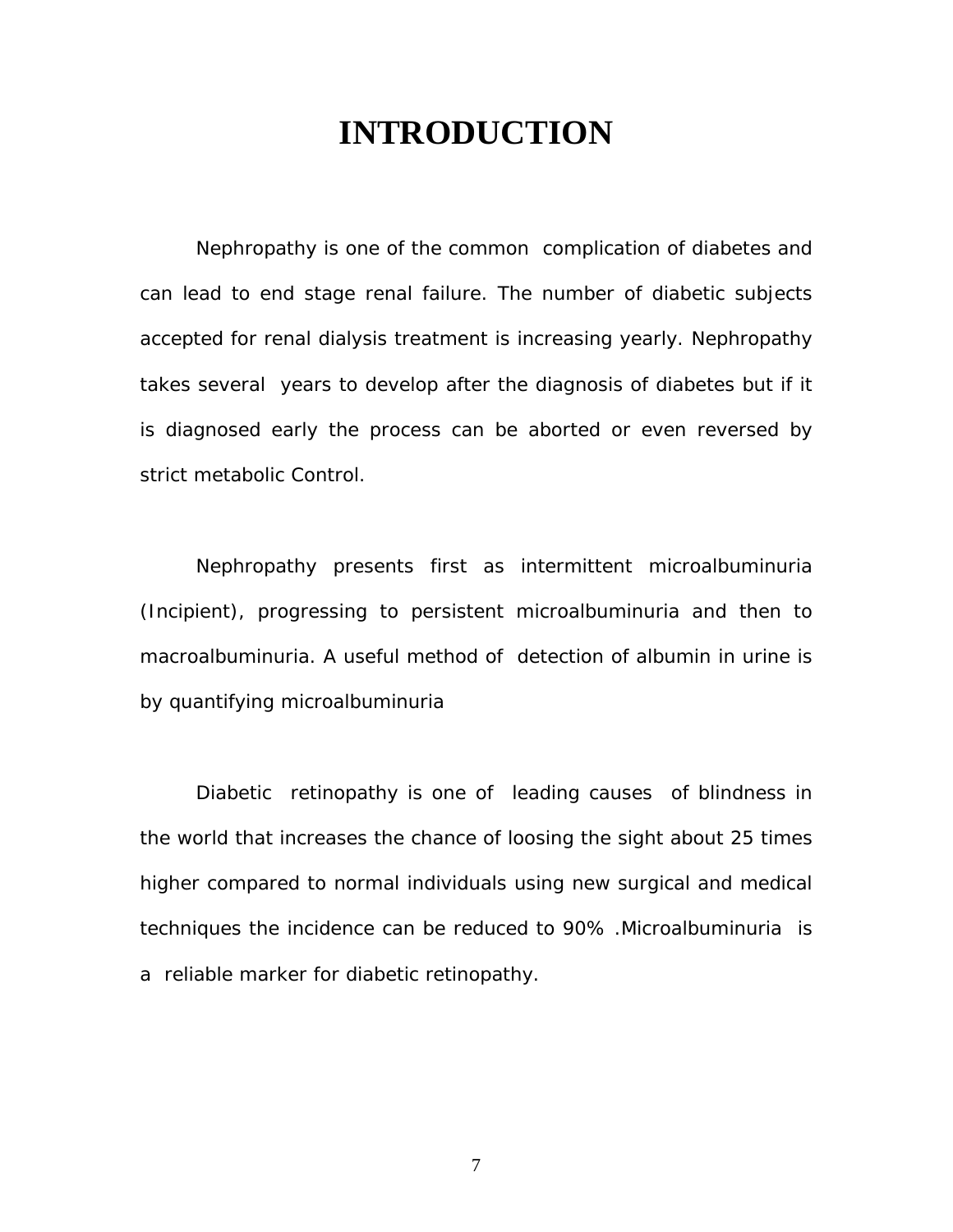Microalbuminuria has been proposed as a marker of generalized endothelial dysfunction resulting in atherothrombotic vascular disease.

In addition to predicting nephropathy in both type 1 & type 2 diabetes microalbuminuria is a strong predictor of risk for cardio vascular disease independent of conventional risk factors

The recommendation to screen for microalbuminuria is based on expert opinion that considered the natural history of Diabetic retinopathy and nephropathy the evidence from many randomized controlled clinical trials of benefit of treatment of those patients found to have microalbuminuria

### **DEFINITIONS OF MICROALBUMINURIA AND CLINICAL ALBUMINURIA**

|                     | mg $/$ 24 hours | µgm / minute | ugm /mg Creatinine |
|---------------------|-----------------|--------------|--------------------|
| Normal              | $<$ 30          | < 20         | <30                |
| Microalbuminuria    | 30-300          | 20-200       | 30-300             |
| Clinicalalbuminuria | >300            | >200         | >300               |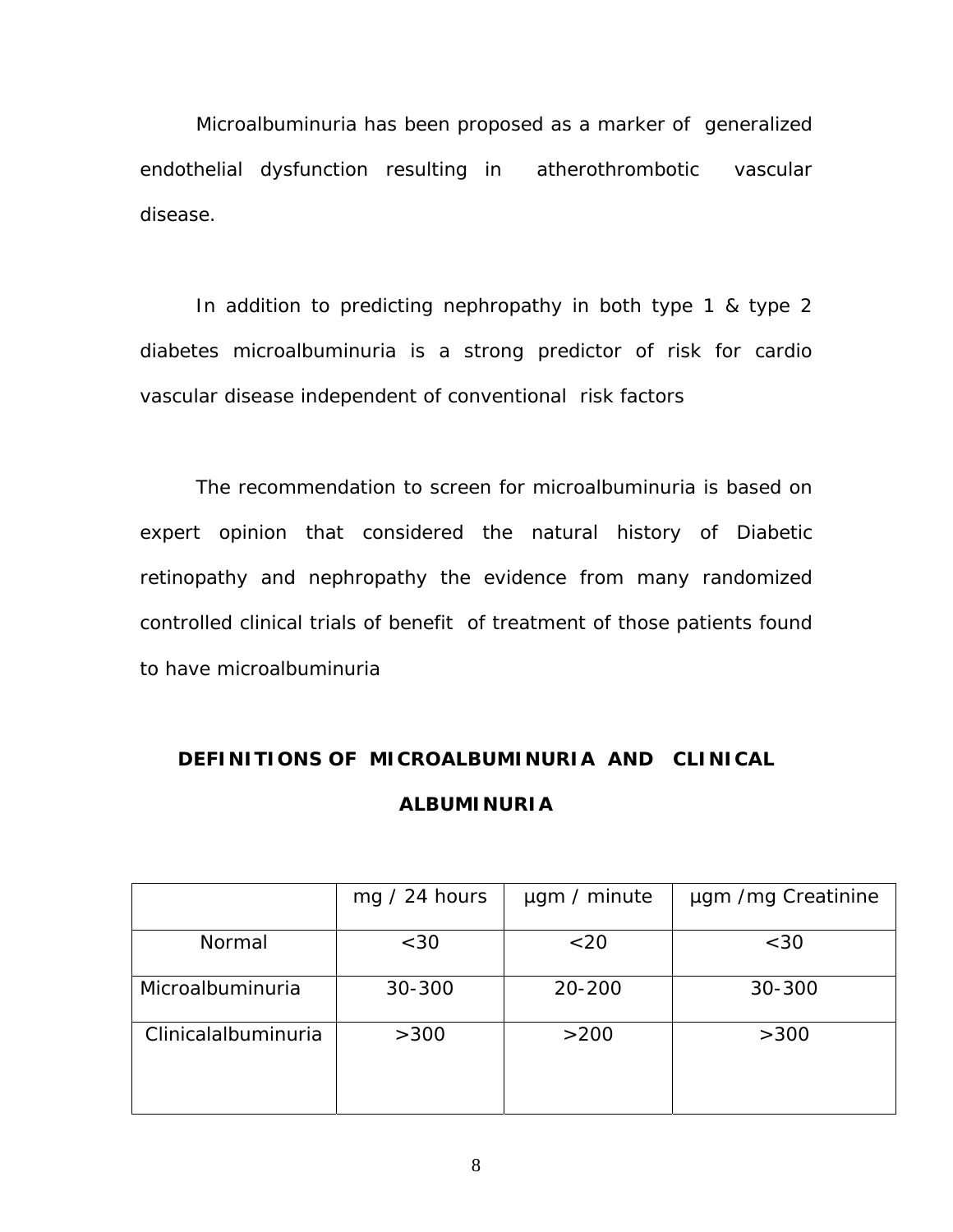The spot urine collection is the simplest and preferred methodology Screening for microalbuminuria should begin as soon as possible after the diagnosis type 2 diabetes mellitus and in type 1 diabetes mellitus should begin with puberty once the duration of diabetes mellitus is more than 5 years

In this background we undertook this study of Patients of Newly detected diabetes mellitus to find out the prevalence of microalbuminuria and its association with diabetic retinopathy in southern Tamilnadu patients attending the Government Rajaji Hospital, Madurai, Under the guidance of Department of Medicine, Government Rajaji Hospital, Madurai.

It is hoped that this study may help to prevent the dreaded complication of untreated patients of diabetes mellitus. This study also stresses the importance of early detection of diabetes mellitus and it's Complications.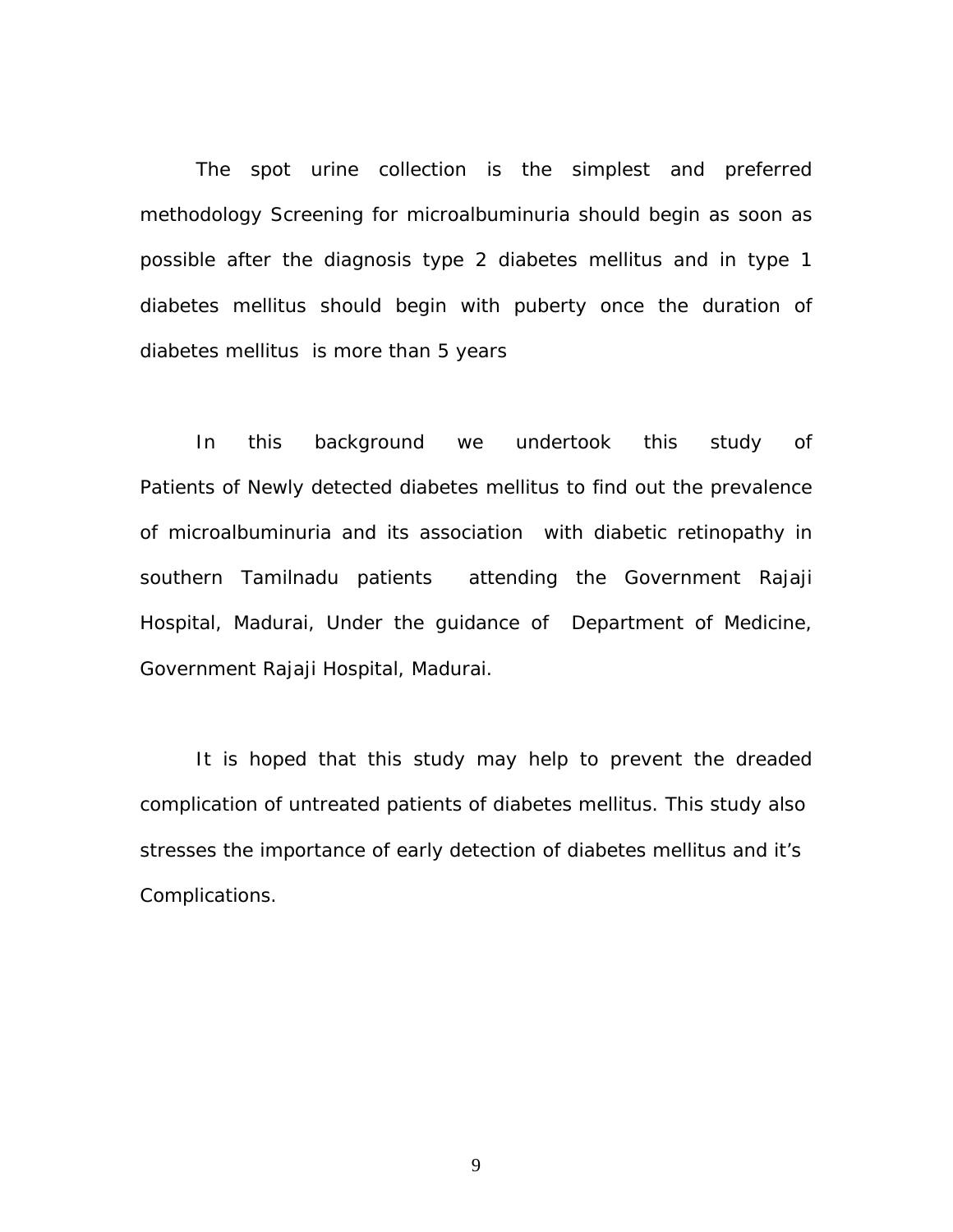### **DIABETES MELLITUS**

**Diabetes mellitus** is a group of metabolic disorders with one common manifestation: hyperglycemia. Chronic hyperglycemia causes damage to the eyes, kidneys, nerves, heart and blood vessels. The etiology and pathophysiology leading to the hyperglycemia, however, are markedly different among patients with diabetes mellitus, dictating different prevention strategies, diagnostic screening methods and treatments. The adverse impact of hyperglycemia and the rationale for aggressive treatment have recently been reviewed.

In June 1997, an international expert committee released a report with new recommendations for the classification and diagnosis of diabetes mellitus.These new recommendations were the result of more than two years of collaboration among experts from the American Diabetes Association and the World Health Organization (WHO). The use of classification systems and standardized diagnostic criteria facilitates a common language among patients, physicians, other health care professionals and scientists.

The National Diabetes Data Group also established the oral glucose tolerance test (using a glucose load of 75 g) as the preferred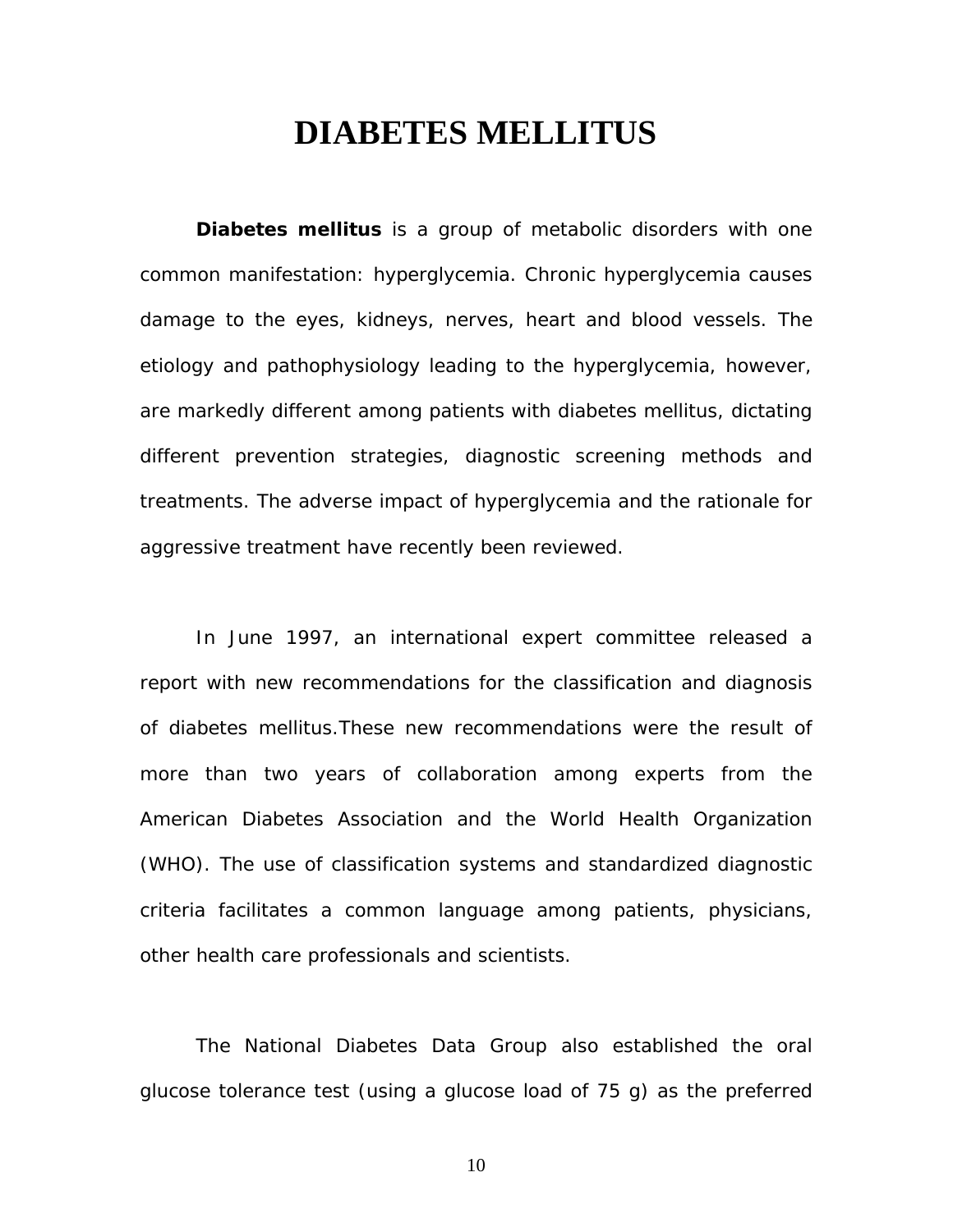diagnostic test for diabetes mellitus.However, this test has poor reproducibility, lacks physiologic relevance and is a weaker indicator of long-term complications compared with other measures of hyperglycemia. Furthermore, many high-risk patients are unwilling to undergo this time-consuming test on a repeat basis.

#### **Etiologic Classifications of Diabetes Mellitus**

**Type 1 diabetes mellitus** (formerly called type I, IDDM or juvenile diabetes) is characterized by beta cell destruction caused by an autoimmune process, usually leading to absolute insulin deficiency. The onset is usually acute, developing over a period of a few days to weeks. Over 95 percent of persons with type 1 diabetes mellitus develop the disease before the age of 25, with an equal incidence in both sexes and an increased prevalence in the white population. A family history of type 1 diabetes mellitus, gluten enteropathy (celiac disease) or other endocrine disease is often found. Most of these patients have the "immune-mediated form" of type 1 diabetes mellitus with islet cell antibodies and often have other autoimmune disorders such as Hashimoto's thyroiditis, Addison's disease, vitiligo or pernicious anemia. A few patients, usually those of African or Asian origin, have no antibodies but have a similar clinical presentation;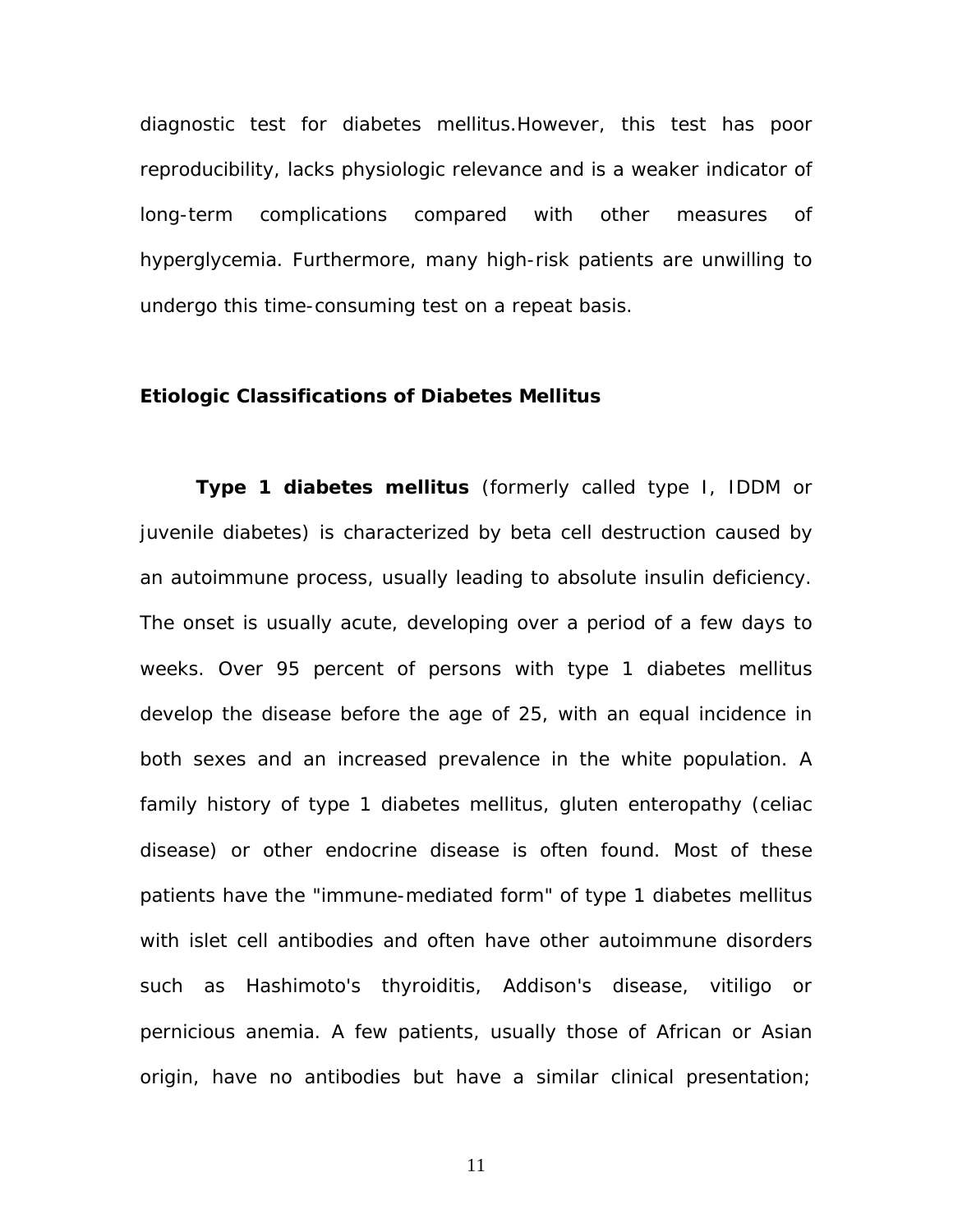consequently, they are included in this classification and their disease is called the "idiopathic form" of type 1 diabetes mellitus.

**Type 2 diabetes mellitus** (formerly called NIDDM, type II or adult-onset) is characterized by insulin resistance in peripheral tissue and an insulin secretory defect of the beta cell. This is the most common form of diabetes mellitus and is highly associated with a family history of diabetes, older age, obesity and lack of exercise. It is more common in women, especially women with a history of gestational diabetes, and in blacks, Hispanics and Native Americans. Insulin resistance and hyperinsulinemia eventually lead to impaired glucose tolerance. Defective beta cells become exhausted, further fueling the cycle of glucose intolerance and hyperglycemia. The etiology of type 2 diabetes mellitus is multifactorial and probably genetically based, but it also has strong behavioral components.

#### **Other specific types:**

Genetic defects of beta-cell function Genetic defects in insulin action Diseases of the exocrine pancreas Pancreatitis Pancreatectomy Trauma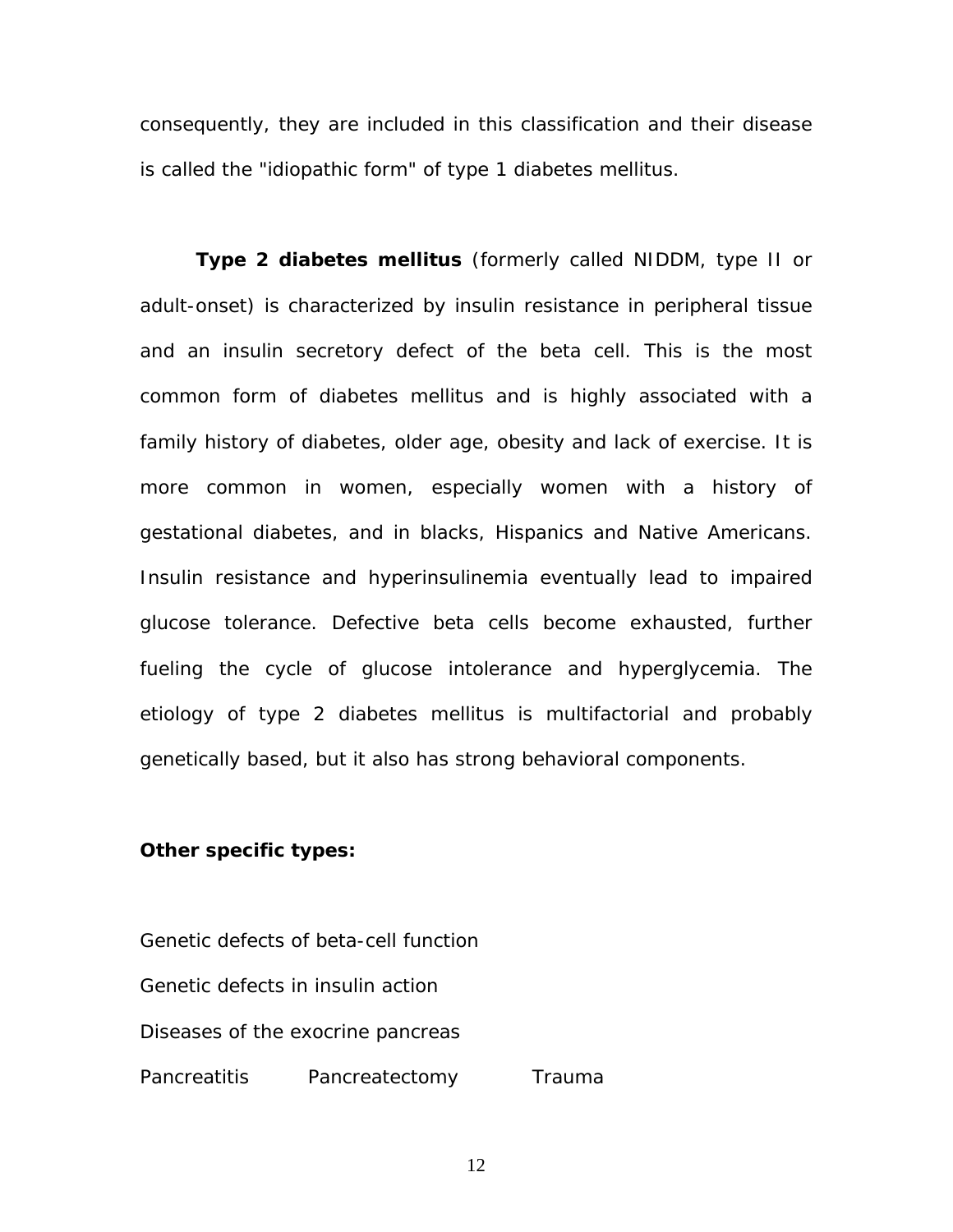Cystic fibrosis Neoplasia

Hemochromatosis

Endocrinopathies

| Acromegaly                | Hyperthyroidism        | Somatostatinoma |
|---------------------------|------------------------|-----------------|
| Cushing's syndrome        | Aldosteronoma          | Glucagonoma     |
| Pheochromocytoma          |                        |                 |
| Drug- or chemical-induced |                        |                 |
| Vacort                    | Pentamidine            | Nicotinic acid  |
| Thyroid hormone           | <b>Glucocorticoids</b> | Diazoxide       |
| Beta-adrenergic agonists  | Thiazides              | Phenytoin       |
| <b>Infections</b>         |                        |                 |
| Congenital rubella        |                        | Cytomegalovirus |

**Others** Uncommon forms of immune- mediated diabetes

#### **Other genetic syndromes sometimes associated with diabetes**

| Down syndrome                 | Klinefelter's syndrome |
|-------------------------------|------------------------|
| Turner's syndrome             | Wolfram syndrome       |
| Friedreich's ataxia           | Huntington's chorea    |
| Lawrence-Moon Beidel syndrome | Prader-Willi syndrome  |
| Myotonic dystrophy            | Porphyria              |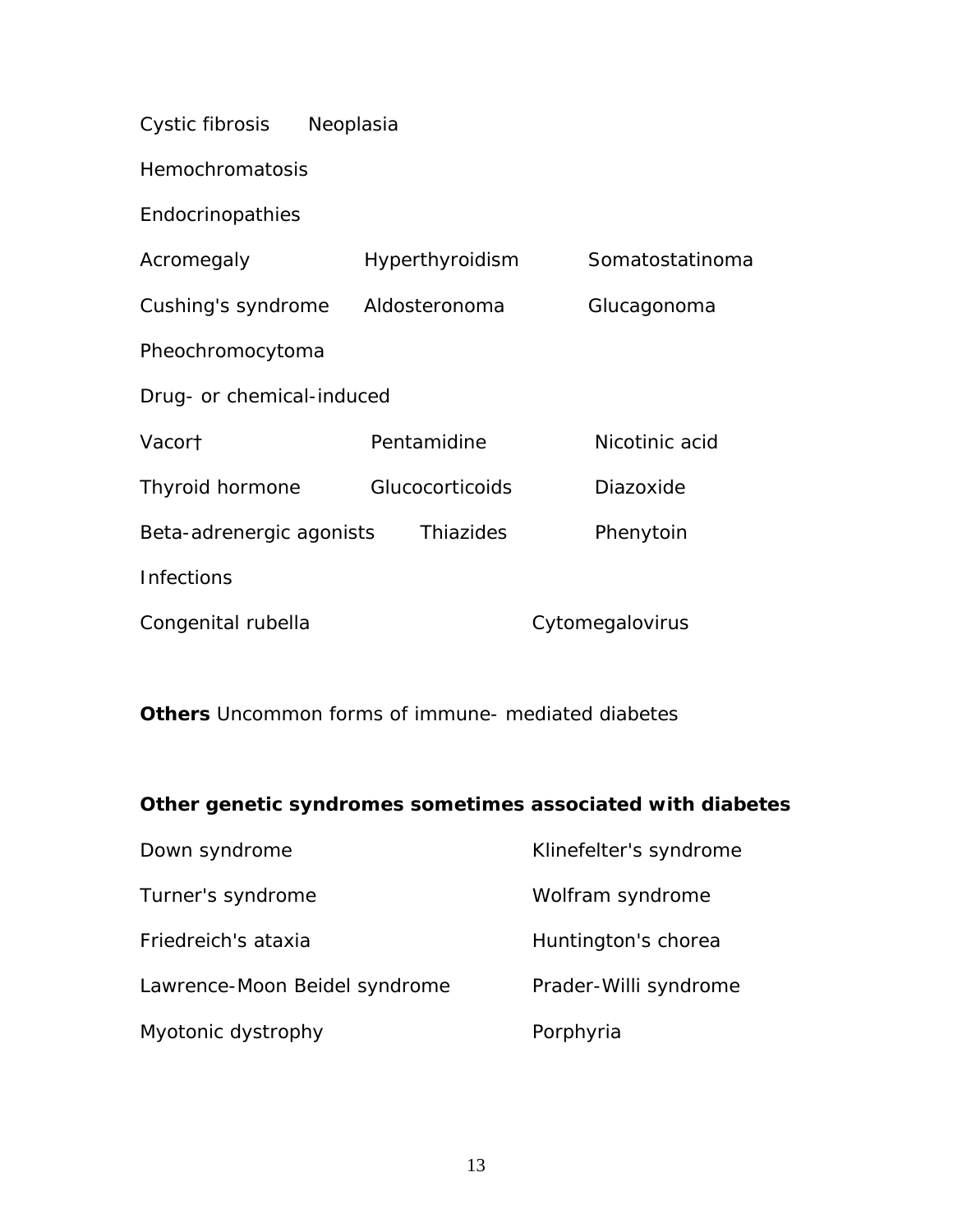#### **Gestational diabetes mellitus**

Gestational diabetes mellitus is an operational classification (rather than a pathophysiologic condition) identifying women who develop diabetes mellitus during gestation.(Women with diabetes mellitus before pregnancy are said to have "pregestational diabetes" and are not included in this group.) Women who develop type 1 diabetes mellitus during pregnancy and women with undiagnosed asymptomatic type 2 diabetes mellitus that is discovered during pregnancy are classified with gestational diabetes mellitus. However, most women classified with gestational diabetes mellitus have normal glucose homeostasis during the first half of the pregnancy and develop a relative insulin deficiency during the last half of the pregnancy, leading to hyperglycemia. The hyperglycemia resolves in most women after delivery but places them at increased risk of developing type 2 diabetes mellitus later in life.

### **Criteria for the Diagnosis of Diabetes Mellitus and Impaired Glucose Homeostasis**

**Diabetes mellitus-**-positive findings from any two of the following tests on different days: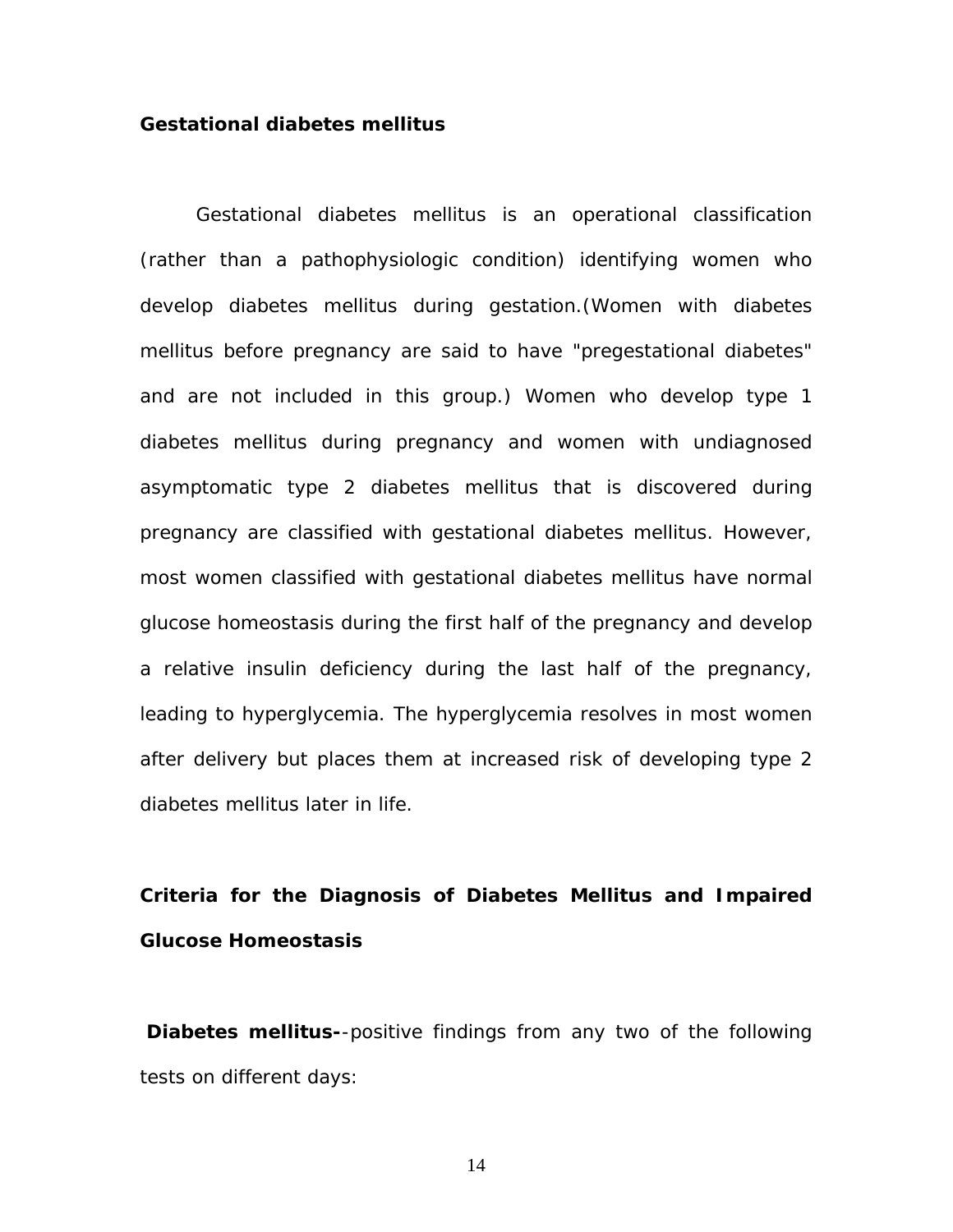**Symptoms of diabetes mellitus**\* plus casual† plasma glucose concentration  $>=200$  mg per dL (11.1 mmol per L) Or

 $FPG > = 126$  mg per dL  $(7.0$  mmol per L) Or

**2hrPPG** >=200 mg per dL (11.1 mmol per L) after a 75-g glucose load

**Impaired fasting glucose**: FPG from 110 to <126 (6.1 to 7.0 mmol per L)

**Impaired glucose tolerance**: 2hrPPG from 140 to <200 (7.75 to <11.1 mmol per L)

#### **Normal**

FPG <110 mg per dL (6.1 mmol per L)

2hrPPG <140 mg per dL (7.75 mmol per L)

†--Casual is defined as any time of day without regard to time since last meal.

\*--Symptoms include polyuria, polydipsia or unexplained weight loss.

FPG=fasting plasma glucose; 2hrPPG=two-hour postprandial glucose.

Both impaired fasting glucose and impaired glucose tolerance are associated with an increased risk of developing type 2 diabetes mellitus. Lifestyle changes, such as weight loss and exercise, are warranted in these patients.

Screening for gestational diabetes mellitus is generally accomplished with administration of a 50-g glucose load one hour before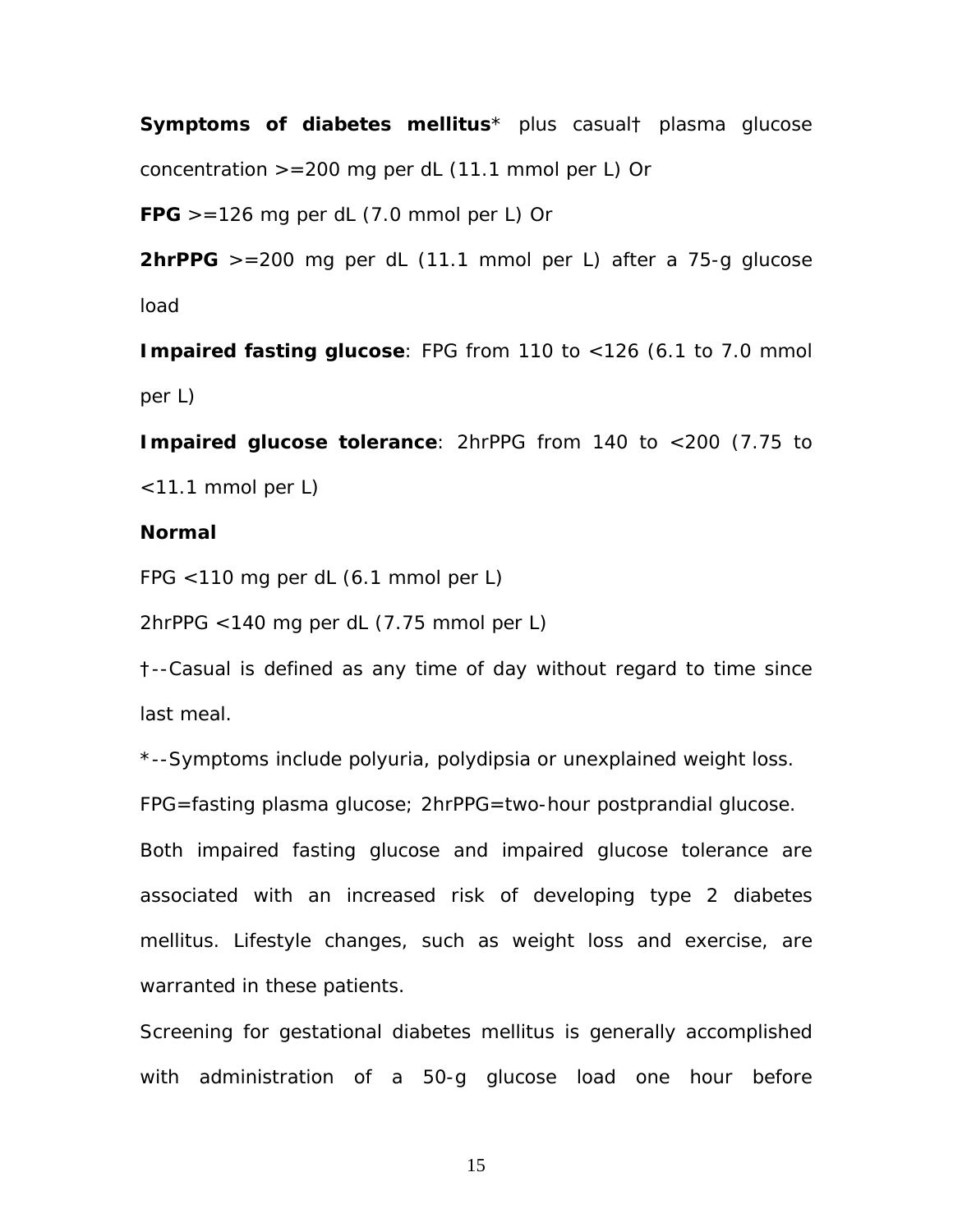determining a plasma glucose level. A positive screen (defined as a plasma glucose level of 140 mg per dL [7.75 mmol per L] or higher) should prompt a diagnostic test: fasting plasma glucose levels should be measured after a 100-g glucose load at baseline and at one, two and three hours after the glucose load. Two of the four values must be abnormal (105 mg per dL [5.8 mmol per L] or higher; 190 mg per dL [10.5 mmol per L] or higher; 165 mg per dL [9.15 mmol per L] or higher; and 145 mg per dL [8.05 mmol per L] or higher) for a patient to be diagnosed with gestational diabetes mellitus. The WHO criteria use a glucose load of 75 g with a test two hours after the glucose load, using the same criterion for the diagnosis of gestational diabetes mellitus.

Glycated hemoglobin (also known as glycohemoglobin, glycosylated hemoglobin or HbA1c) is used to monitor treatment in patients with diabetes mellitus; however, it is not recommended for routine diagnosis of this condition because of a lack of standardization of tests and results. Measurements of glycated hemoglobin have commonly been used to monitor the glycemic control of persons already diagnosed with diabetes mellitus.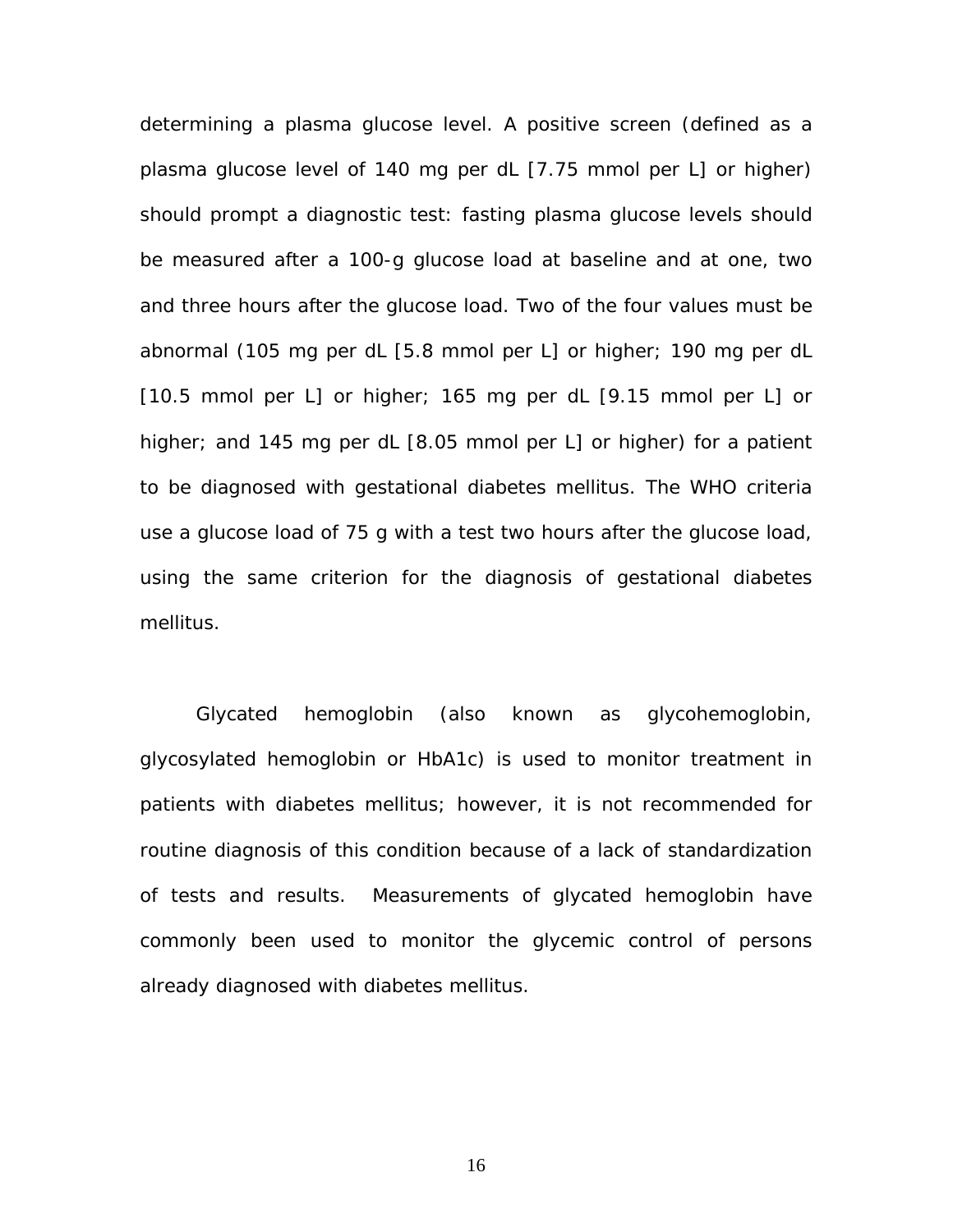### **Recommendations for Diabetes Screening of Asymptomatic Persons**

Timing of first test and repeat tests

Test at age 45; repeat every three years:Patients 45 years of age or older

Test before age 45; repeat more frequently than every three years if patient has one or more of the following risk factors:

Obesity:  $> =120\%$  of desirable body weight or BMI  $> =27$  kg per m2

First-degree relative with diabetes mellitus

Member of high risk-ethnic group (black, Hispanic, Native American, Asian)

History of gestational diabetes mellitus or delivering a baby weighing more than  $4,032$  g  $(9 \text{ lb})$ 

Hypertensive (>=140/90 mm Hg)

HDL cholesterol level ¾35 mg per dL (0.90 mmol per L) and/or

triglyceride level  $> = 250$  mg per dL (2.83 mmol per L)

History of IGT or IFG on prior testing

BMI=body mass index; HDL=high density lipoprotein; IGT=impaired glucose tolerance; IFG=impaired fasting glucose.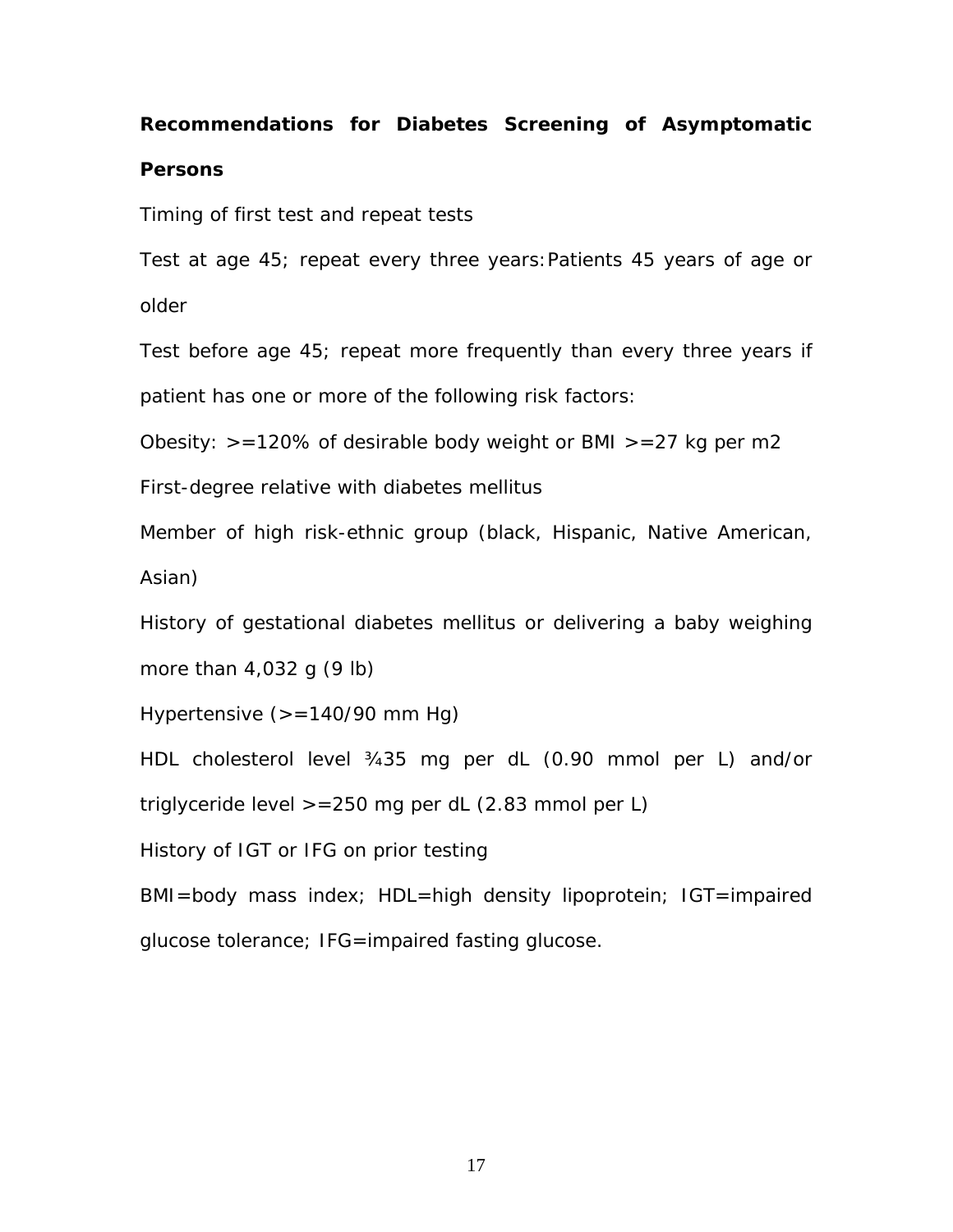### **DIABETIC RETINOPATHY**

Ophthalmic complications of diabetes include corneal abnormalities, glaucoma, iris neovascularization, cataracts, and neuropathies. However, the most common and potentially most blinding of these is diabetic retinopathy.

#### **PATHOPHYSIOLOGY:**

The exact mechanism by which diabetes causes retinopathy remains unclear, but several theories have been postulated to explain the typical course and history of the disease.

#### **Platelets and blood viscosity :**

The variety of hematologic abnormalities seen in diabetes, such as increased erythrocyte aggregation, decreased RBC deformability, increased platelet aggregation, and adhesion, predispose to sluggish circulation, endothelial damage, and focal capillary occlusion. This leads to retinal ischemia, which in turn contributes to the development of diabetic retinopathy.

#### **Aldose reductase and vasoproliferative factors :**

Fundamentally, DM causes abnormal glucose metabolism as a result of decreased levels or activity of insulin. Increased levels of blood glucose are thought to have a structural and physiologic effect on retinal capillaries causing them to be both functionally and anatomically.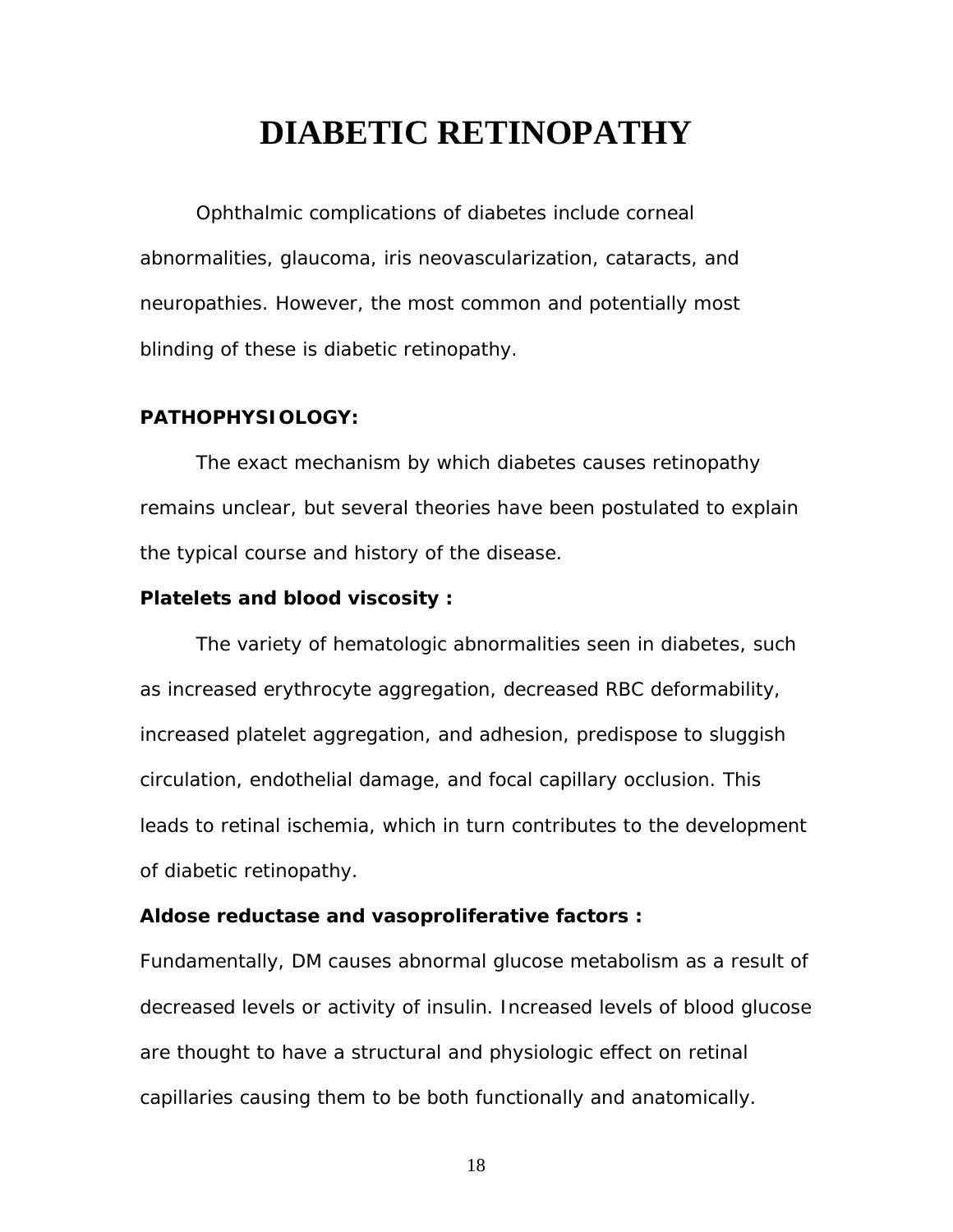incompetent A persistent increase in blood glucose levels shunts excess glucose into the aldose reductase pathway in certain tissues, which converts sugars into alcohol (eg, glucose into sorbitol, galactose to dulcitol). Intramural pericytes of retinal capillaries seem to be, affected by this increased level of sorbitol eventually leading to the loss of its primary function (ie, autoregulation of retinal capillaries). Loss of function of pericytes results in weakness and eventual saccular outpouching of capillary walls. These microaneurysms are the earliest. detectable signs of DM retinopathy Ruptured microaneurysms (MA) result in retinal hemorrhages either superficially (flame-shaped hemorrhages) or in deeper layers of the retina (blot and dot hemorrhages). Increased permeability of these vessels results in leakage of fluid and proteinaceous material, which clinically appears as retinal thickening and exudates. If the swelling and exudation would happen to involve the macula, a diminution in central vision may be experienced. Macular edema is the most common cause of vision loss in patients with nonproliferative diabetic retinopathy (NPDR). However, it is not exclusively seen only in patients with NPDR, but it also may complicate cases of proliferative diabetic retinopathy (PDR). As the disease progresses, eventual closure of retinal capillaries occurs, leading to hypoxia. Infarction of the nerve fiber layer leads to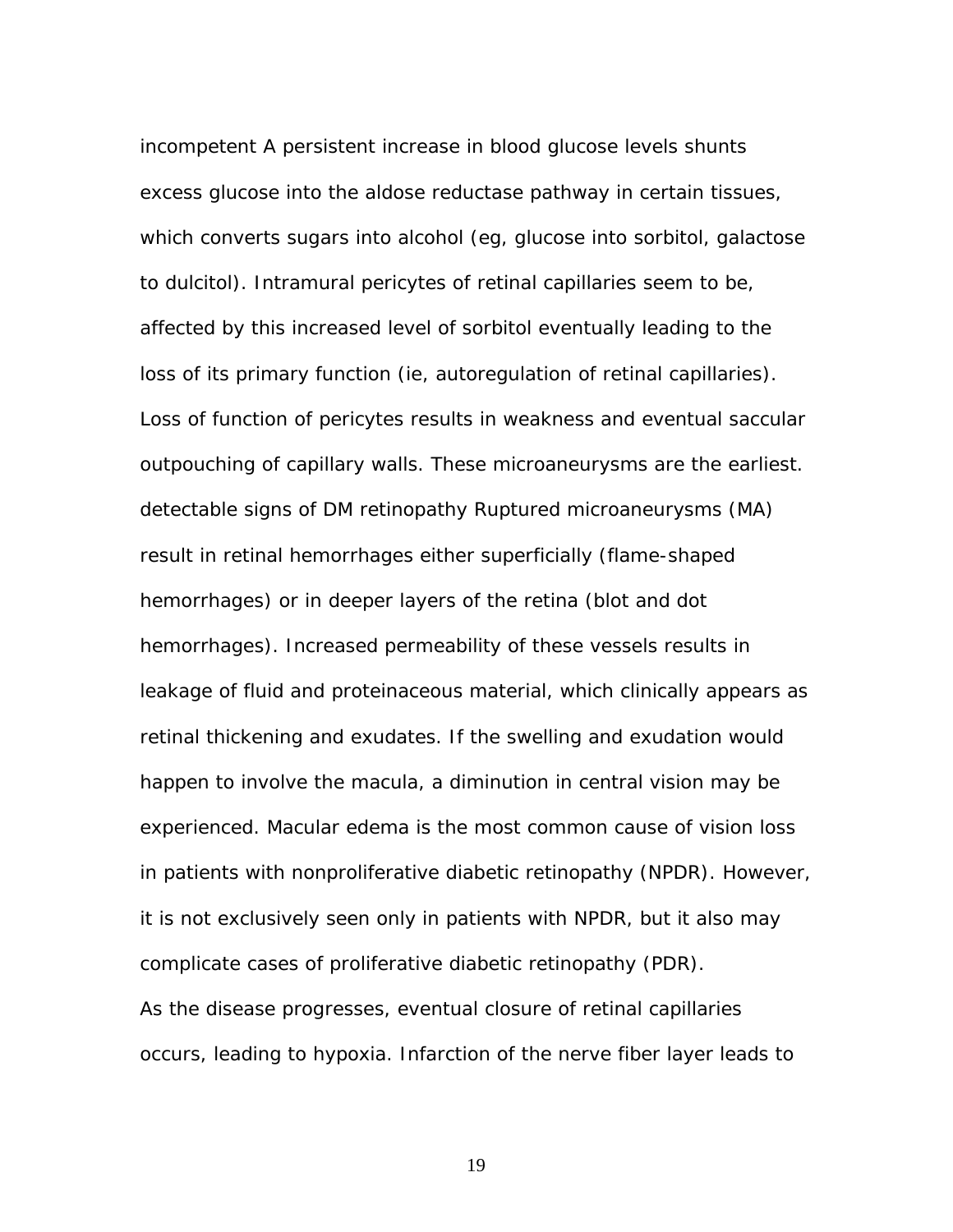the formation of cotton-wool spots (CWS) with associated stasis in axoplasmic flow. More extensive retinal hypoxia triggers compensatory mechanisms within the eye to provide enough oxygen to tissues. Venous caliber abnormalities, such as venous beading, loops, and dilation, signify increasing hypoxia and almost always are seen bordering the areas of capillary nonperfusion. Intraretinal microvascular abnormalities (IRMA) represent either new vessel growth or remodeling of preexisting vessels through endothelial cell proliferation within the retinal tissues to act as shunts through areas of nonperfusion. Further increases in retinal ischemia trigger the production of vasoproliferative factors that stimulate new vessel formation. The extracellular matrix is broken down first by proteases, and new vessels arising mainly from the retinal venules penetrate the internal limiting membrane and form capillary networks between the inner surface of the retina and the posterior hyaloid face. Neovascularization most commonly is observed at the borders of perfused and nonperfused retina and most commonly occur along the vascular arcades and at the optic nerve head. The new vessels break through and grow along the surface of the retina and into the scaffold of the posterior hyaloid face. By themselves, these vessels rarely cause visual compromise. However, they are fragile and highly permeable.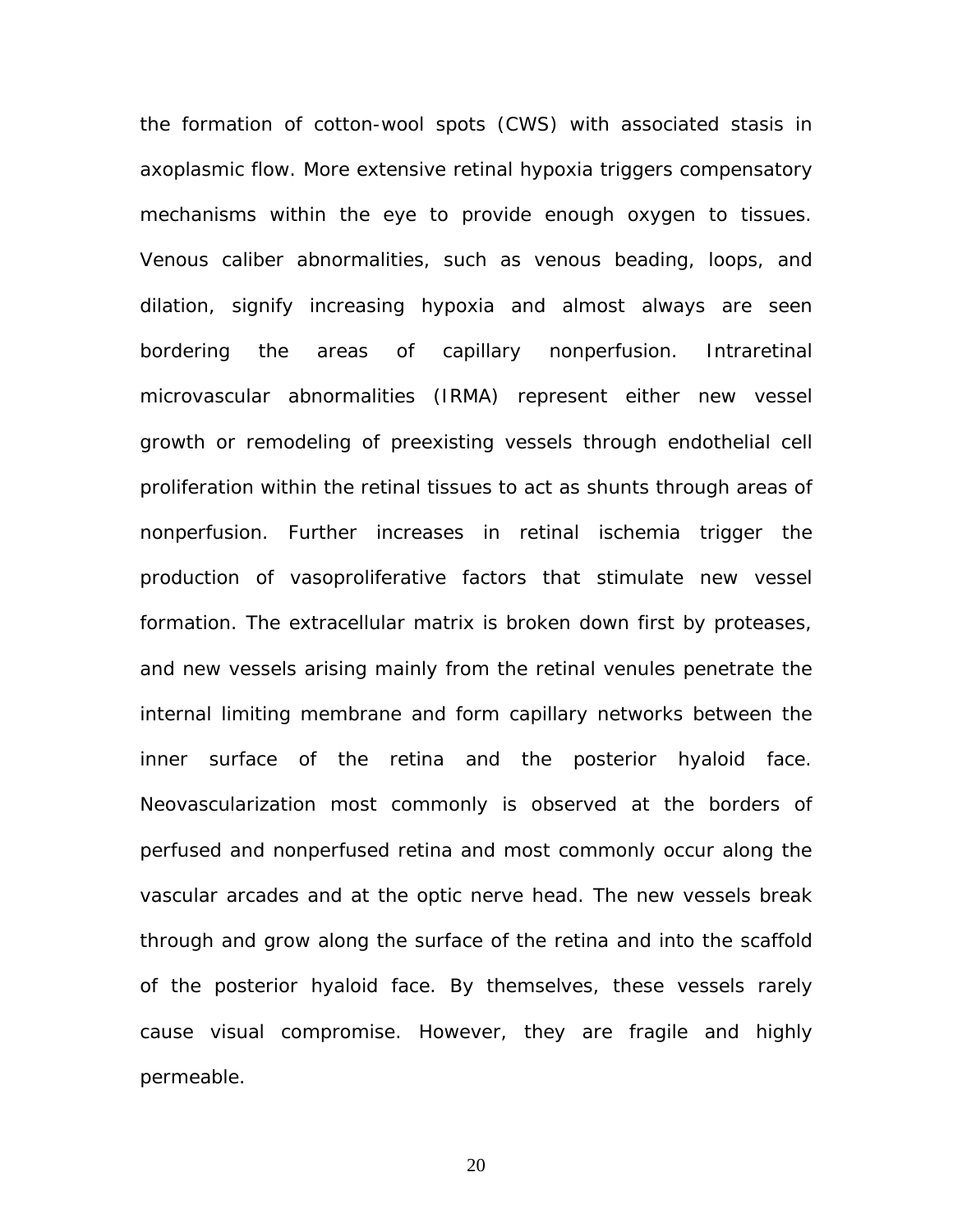These delicate vessels are disrupted easily by vitreous traction, which leads to hemorrhage into the vitreous cavity or the preretinal space.

These new blood vessels initially are associated with a small amount of fibroglial tissue formation. However, as the density of the neovascular frond increases, so does the degree of fibrous tissue formation. In later stages, the vessels may regress leaving only networks of avascular fibrous tissue adherent to both the retina and the posterior hyaloid face. As the vitreous contracts, it may exert tractional forces on the retina via these fibroglial connections. Traction may cause retinal edema, retinal heterotropia, and both tractional retinal detachments and retinal tear formation with subsequent detachment.

**History:** In the initial stages, patients are generally asymptomatic; however, in more advanced stages of the disease, patients may experience increasing visual acuity loss.

#### **Physical:**

#### **Microaneurysms**

Earliest clinical sign of diabetic retinopathy Secondary to capillary wall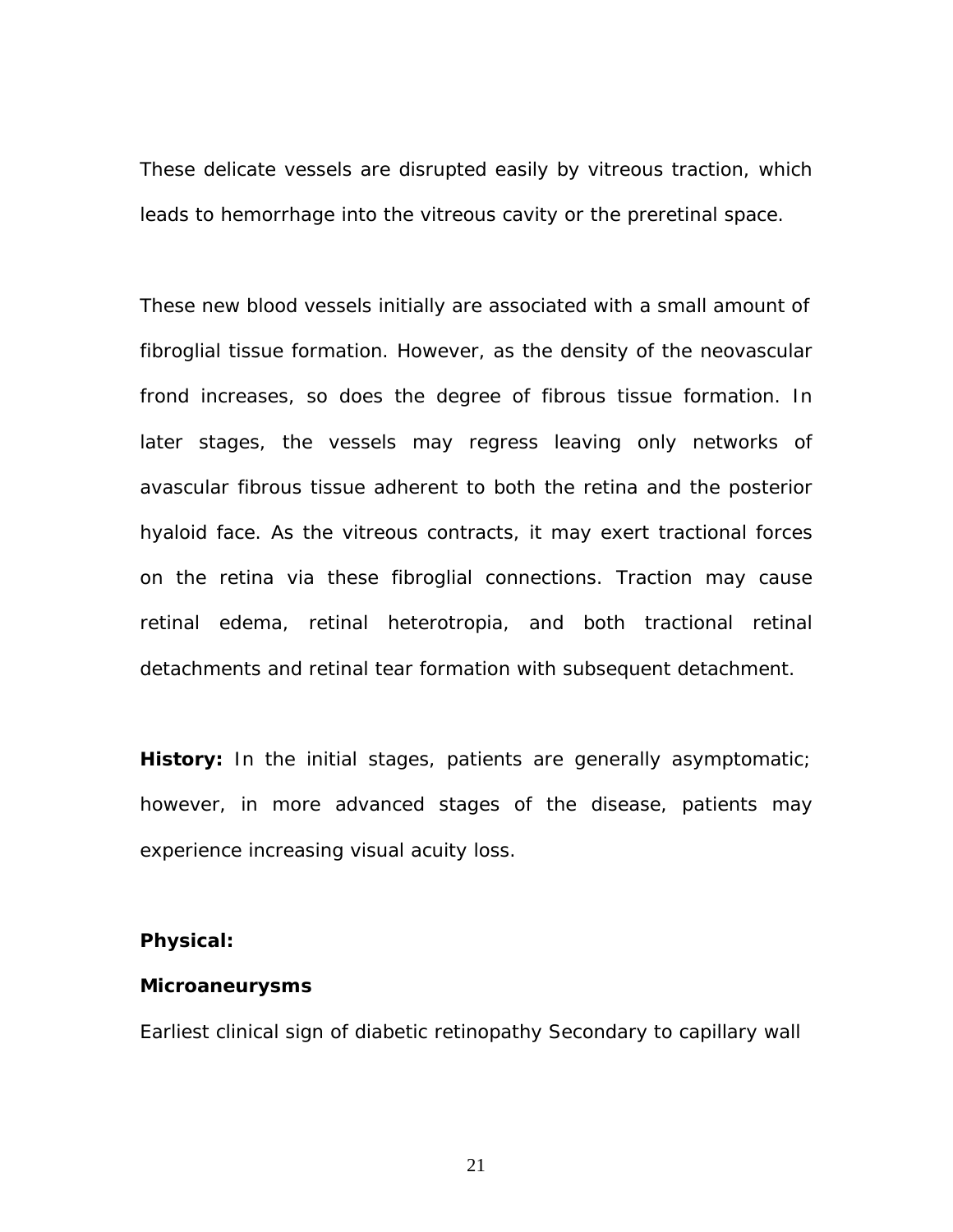outpouching due to pericyte loss appear as small red dots in the superficial retinal layers Fibrin and RBC accumulation in the microaneurysm lumen Rupture produces blot/flame hemorrhages May appear yellowish in time as endothelial cells proliferate and produce basement membrane

#### **Dot and blot hemorrhages:**

Occur as microaneurysms rupture in the deeper layers of the retina such as the inner nuclear and outer plexiform layers Appear similar to microaneurysms if they are small; fluorescein angiography may be needed to distinguish between the two

**Flame-shaped hemorrhages** - Splinter hemorrhages that occur in the more superficial nerve fiber layer

**Retinal edema and hard exudates** - Caused by the breakdown of the blood-retina barrier allowing leakage of serum proteins, lipids, and protein from the vessels

#### **Cotton-wool spots**

Nerve fiber layer infarction from occlusion of precapillary arterioles Fluorescein angiography - No capillary perfusion Frequently bordered by microaneurysms and vascular hyperpermeability Venous loops, venous beading Frequently adjacent to areas of nonperfusion Reflects increasing retinal ischemia Most significant predictor of progression to PDR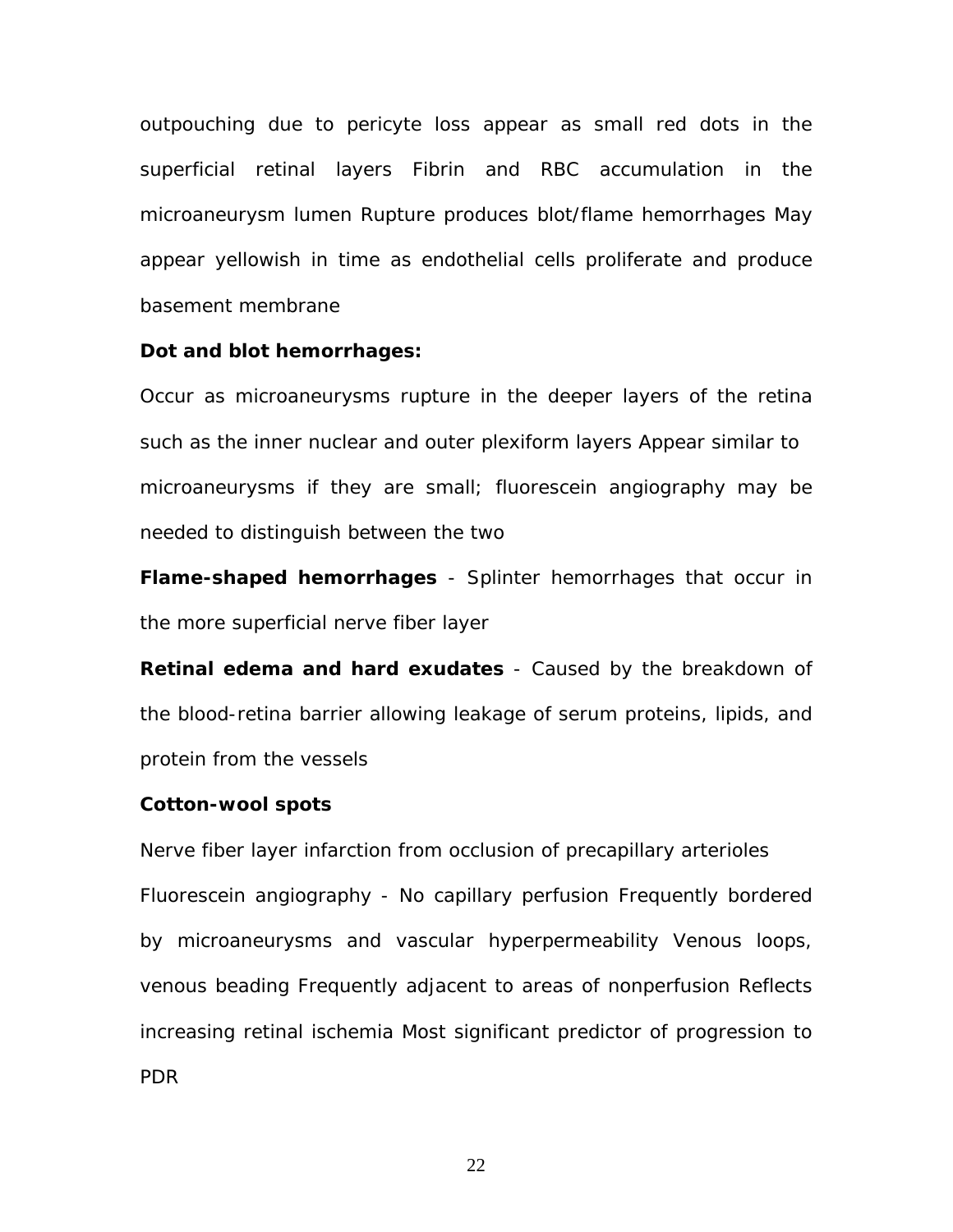#### **Intraretinal microvascular abnormalities**

Remodeled capillary beds without proliferative changes Collateral vessels that do not leak on fluorescein angiography Usually can be found on the borders of the nonperfused retina

#### **Macular edema**

This condition is the leading cause of visual impairment in patients with diabetes. It has been reported that 75,000 new cases of macular edema are diagnosed annually. Possibly due to functional damage and necrosis of retinal capillaries Clinically significant macular edema (CSME) is defined as any of the following: Retinal thickening located 500 mm or less from the center of the foveal avascular zone (FAZ) Hard exudates with retinal thickening 500 mm or less from the center of the FAZ Retinal thickening 1 disc area or larger in size located within 1 disc diameter of the FAZ

**Mild nonproliferative diabetic retinopathy** - Presence of at least 1 Microaneurysm

#### **Moderate nonproliferative diabetic retinopathy**

Presence of hemorrhages, microaneurysms, hard exudates Soft exudates, venous beading, and IRMA less than that of severe NPDRSevere nonproliferative diabetic retinopathy (4-2-1) Hemorrhages and microaneurysms in 4 quadrants Venous beading in at least 2 quadrants IRMA in at least 1 quadrant Mild NPDR reflects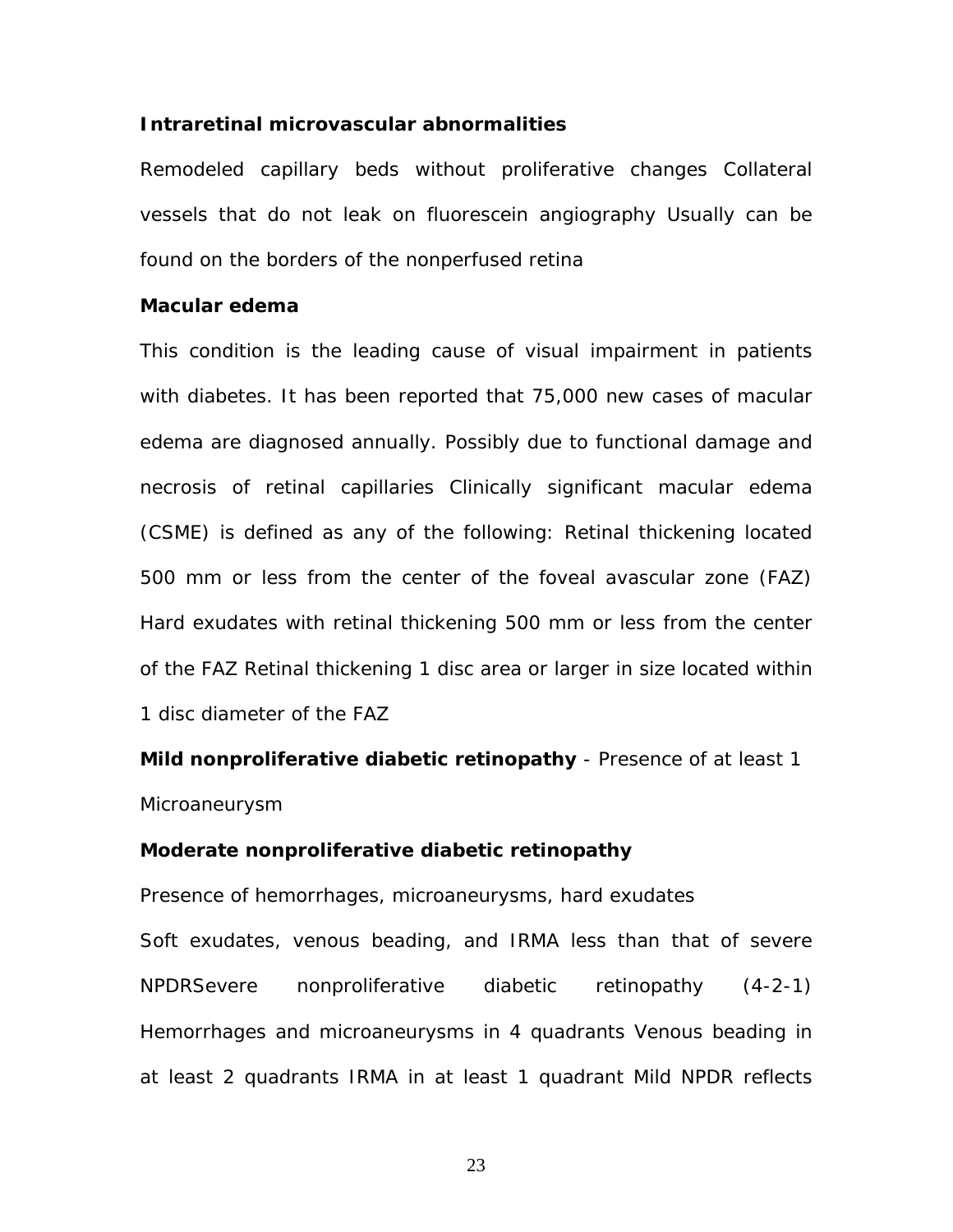structural changes in the retina caused by the physiological and anatomical effects of diabetes. On the other hand, the more advanced stages of NPDR reflect the increasing retinal ischemia setting up the stage for proliferative changes.

#### **Causes: Risk factors**

#### **Duration of the diabetes**

In patients with type I diabetes, no clinically significant retinopathy can be seen in the first 5 years after the initial diagnosis of diabetes is made. After 10-15 years, 25-50% of patients show some signs of retinopathy. This prevalence increases to 75-95% after 15 years and approaches 100% after 30 years of diabetes. In patients with type II diabetes, incidence of diabetic retinopathy increases along with the duration of the disease. Of patients, 23% after 11-13 years, 41% after 14-16 years, and 60% after 16 years have NPDR.

#### **Glucose control**

**The Diabetic Complications Control Trial (DCCT)** has demonstrated that intensive glucose control reduced the incidence and the progression of diabetic retinopathy in patients with insulindependent diabetes mellitus (IDDM).Although no similar trials for non– insulin–dependent diabetes mellitus (NIDDM) patients have been completed, it has been suggested by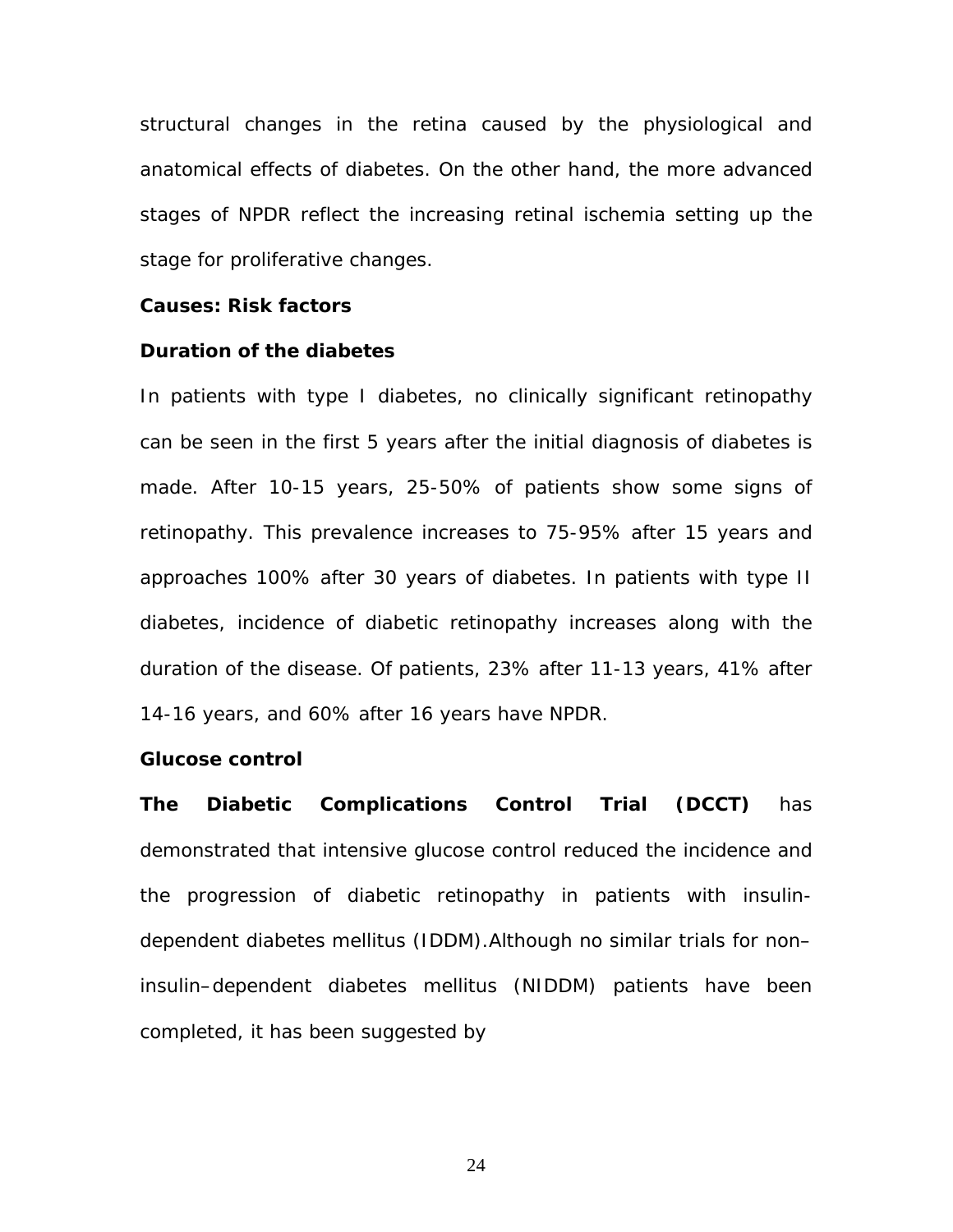**American Diabetes Association (ADA)** that glycosylated hemoglobin levels less than 7% (reflecting long-term glucose levels) should be the goal in all patients to prevent or slow down the onset of diabetes-related complications.

**Renal disease** as evidenced by proteinuria, and elevated BUN/creatinine levels is an excellent predictor of the presence of retinopathy. This probably is due to the fact that both conditions are caused by DM-related microangiopathies such that the presence and severity of one reflects that of the other. Evidence suggests that aggressive treatment of the nephropathy may have a beneficial effect on the progression of diabetic retinopathy and neovascular glaucoma.

**Systemic hypertension**, in the setting of diabetic nephropathy, correlates well with the presence of retinopathy. Independently, hypertension also may complicate diabetes in that it may result in hypertensive retinal vascular changes superimposed on the preexisting diabetic retinopathy further compromising retinal blood flow.

**Elevated serum lipids:** It has been suggested that the proper management of hyperlipidemia may result in less retinal vessel leakage and hard exudate formation. The reason behind this is unclear. Pregnant women without any diabetic retinopathy run a 10% risk of developing NPDR during their pregnancy. Of those with preexisting NPDR, 4% progress to the proliferative type.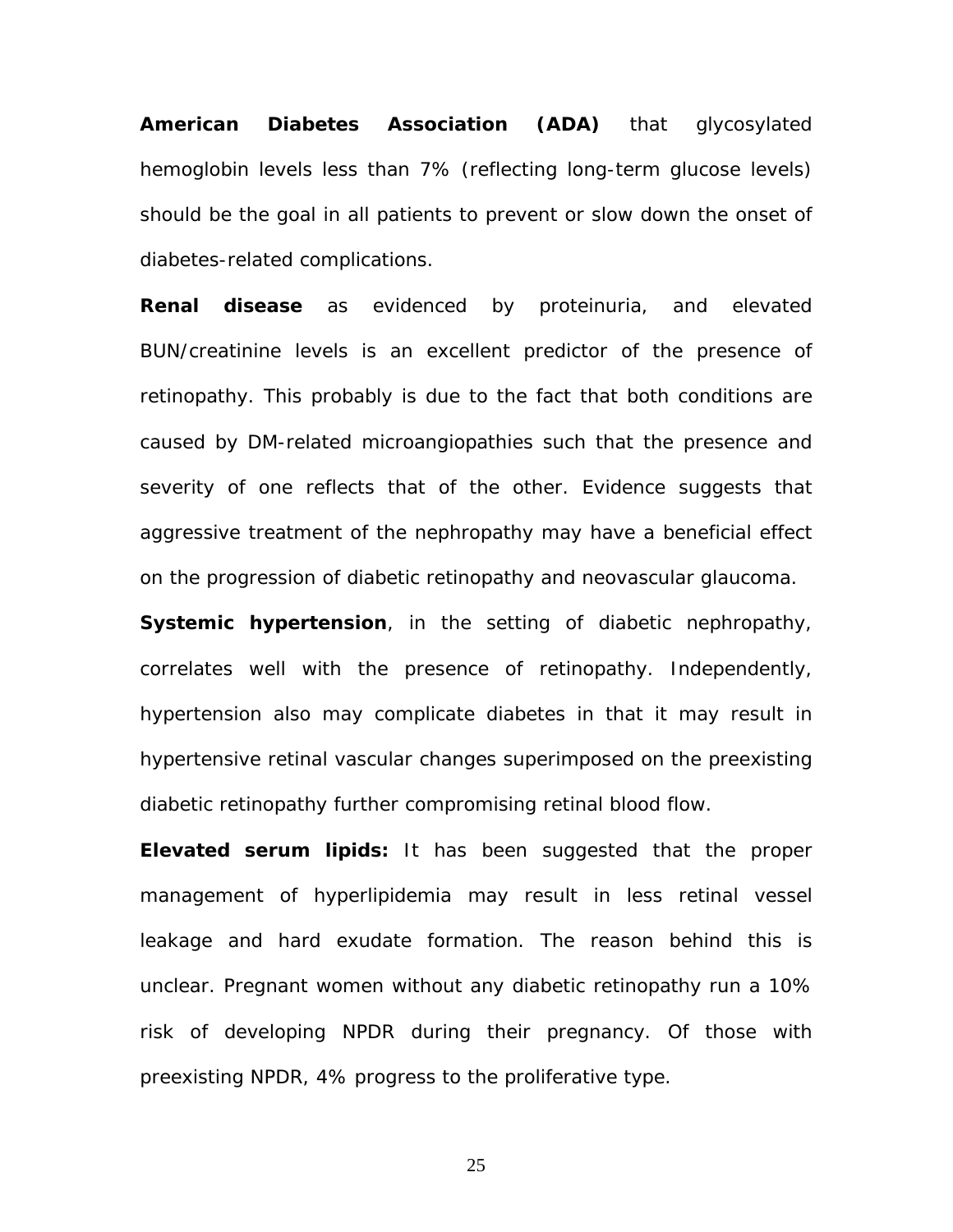### **MICROALBUMINURIA**

#### **Diagnosis/Screening**

Diabetes is the leading cause of end-stage renal disease in the Western and India . Early detection of diabetic nephropathy relies upon tests for urinary excretion of albumin. Conventional qualitative tests for albuminuria do not detect the small increases of urinary albumin excretion seen in early stages of nephropathy.For this purpose, tests for "microalbuminuria" are used.

#### **Definitions of Microalbuminuria and Clinical Albuminuria\***

The ADA recommends periodic qualitative ("dipstick") testing for urine albumin in adults with diabetes .Positivetests represent "clinical albuminuria" or "overt nephropathy" in the ADA recommendations, corresponding to protein excretion  $>$  300 mg/24 hours ( $>$  200 µg/min or  $>$  300 µg/mg creatinine) In these patients, quantitative measurement of urine protein excretion is used in the assessment of the severity of proteinuria and its progression, inplanning treatment, and in determining the impact of therapy.

**Recommendation:** Annual microalbumin testing of patients without clinical proteinuria should begin inpubertal or postpubertal individuals five years after diagnosis of type 1 diabetes and at the time of diagnosis of type 2 diabetes. The role of testing is unclear in patients under treatment with angiotensin-convertingenzyme inhibitors and in those with short life expectancy.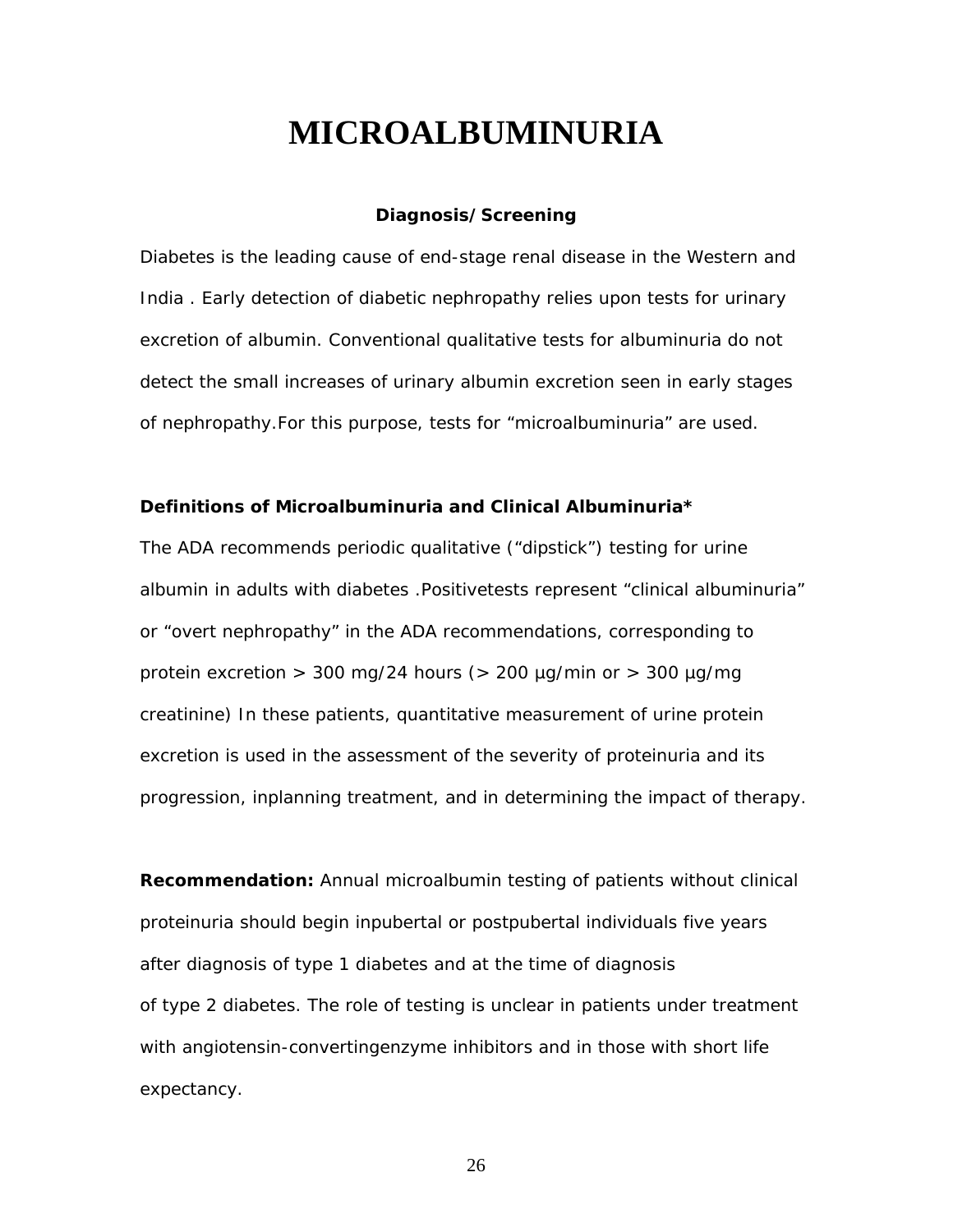Early detection of microalbuminuria allows early intervention with a goal of delaying the onset of overt diabetic nephropathy.

Microalbuminuria rarely occurs with short duration of type 1 diabetes or before puberty. Thus testing is less urgent in these situations. Although the difficulty in precisely dating the onset of type 2 diabetes warrants initiation of annualtesting early after diagnosis of diabetes, older patients (age > 75 years or life expectancy < 20 years) may never be atrisk for clinically significant nephropathy in view of a projected life-span that is too brief for renal dysfunction todevelop. In such patients, the role of treating microalbuminuria is far from clear, and the need to screen for it is, thus, uncertain at best. The urinary albumin excretion rate reportedly has no marked diurnal variation in diabetes, but it does in essential hypertension .

**Technique:** Semiquantitative or qualitative screening tests for microalbuminuria should be positive in >95% of patients with microalbuminuria to be useful for screening. Positive results must be confirmed by analysis in an accredited laboratory.Qualitative (or semiquantitative) tests for microalbuminuria have been proposed for use as screening tests for microalbuminuria.The usual way to do this is to measure the albumin in a 24 hours sample of urine but the patient compliance is a limiting factor. An easier method is to measure the concentration of albumin in urine at patient initial visit especially the concentrated a morning sample. Several investigator have used this method reported comparable result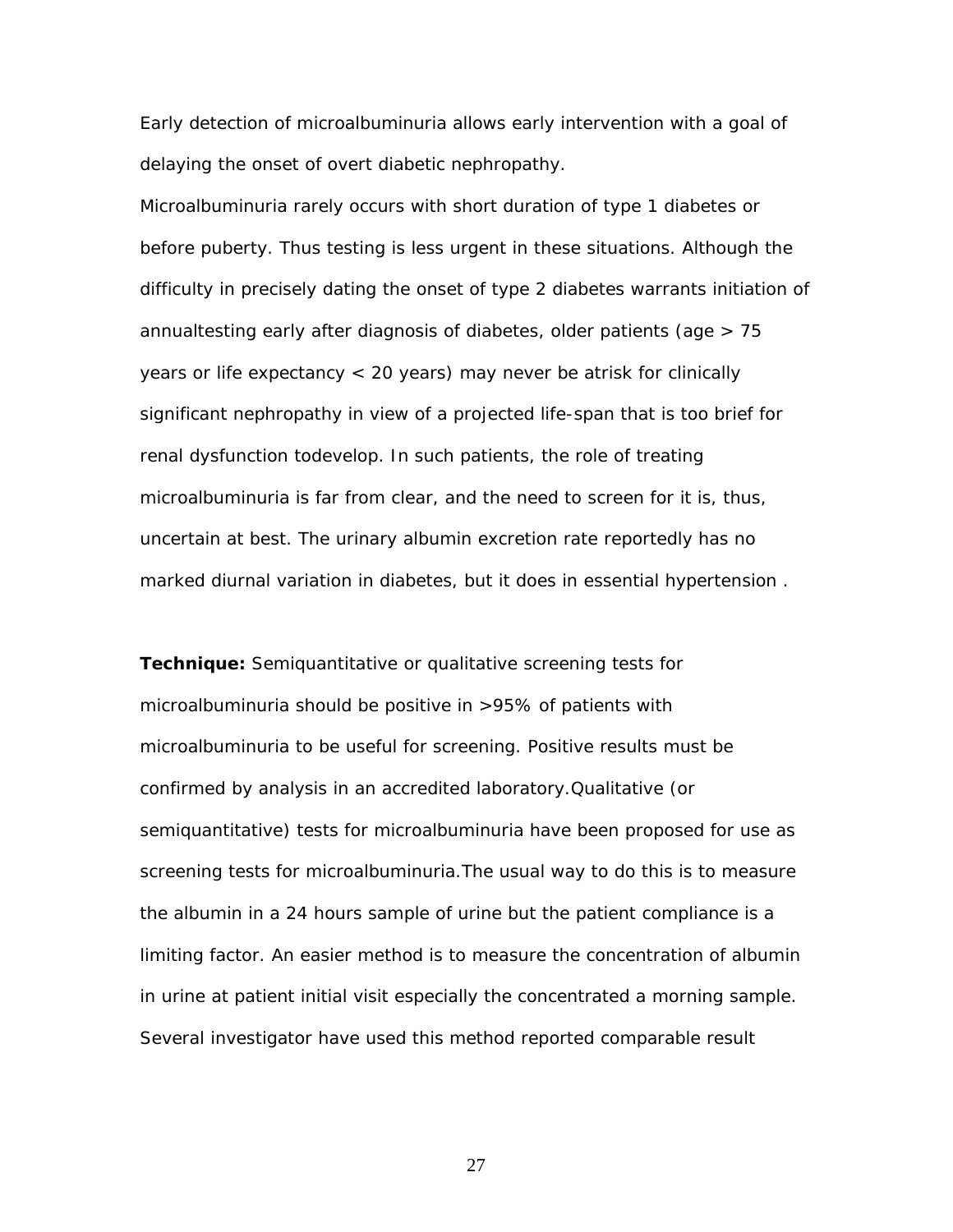( Nathan DM, Rosenbaum C, Protasowicki D. Single-void urine samples can estimate quantitative microalbuminuria. Diabetes Care 1987;10:414-8. Schwab SJ, Dunn FL, Feinglos MN. Screening formicroalbuminurea. Diabetes Care 1992;15:1581-4.)

#### **Nonanalytical sources of variation**

Transient increases of urinary albumin excretion have been reported with short-term hyperglycemia, exercise, urinary tract infections, marked hypertension, heart failure and acute febrile illness

#### **Frequency of measurement**

The ADA recommends annual measurement for microalbumin in patients with negative ("dipstick") results for overtproteinuria. After the documentation of a diagnosis of microalbuminuria (i.e., with results as defined above on 2 of 3 tests performed within a period of 3 – 6 months), repeated testing is reasonable to determine whether a chosen therapy is effective. It may also be useful in determining the rate of progression of disease and thus support planning for careof end-stage renal disease. Although the ADA recommendations suggest that such testing is not generally needed before puberty, testing may be considered on an individual basis if it appears appropriate because of early onset of diabetes,poor control or family history of diabetic nephropathy. A recent study indicates that the duration of diabetesprior to puberty is an important risk factor in this age group and thus can be used to support such testing in individualpatients .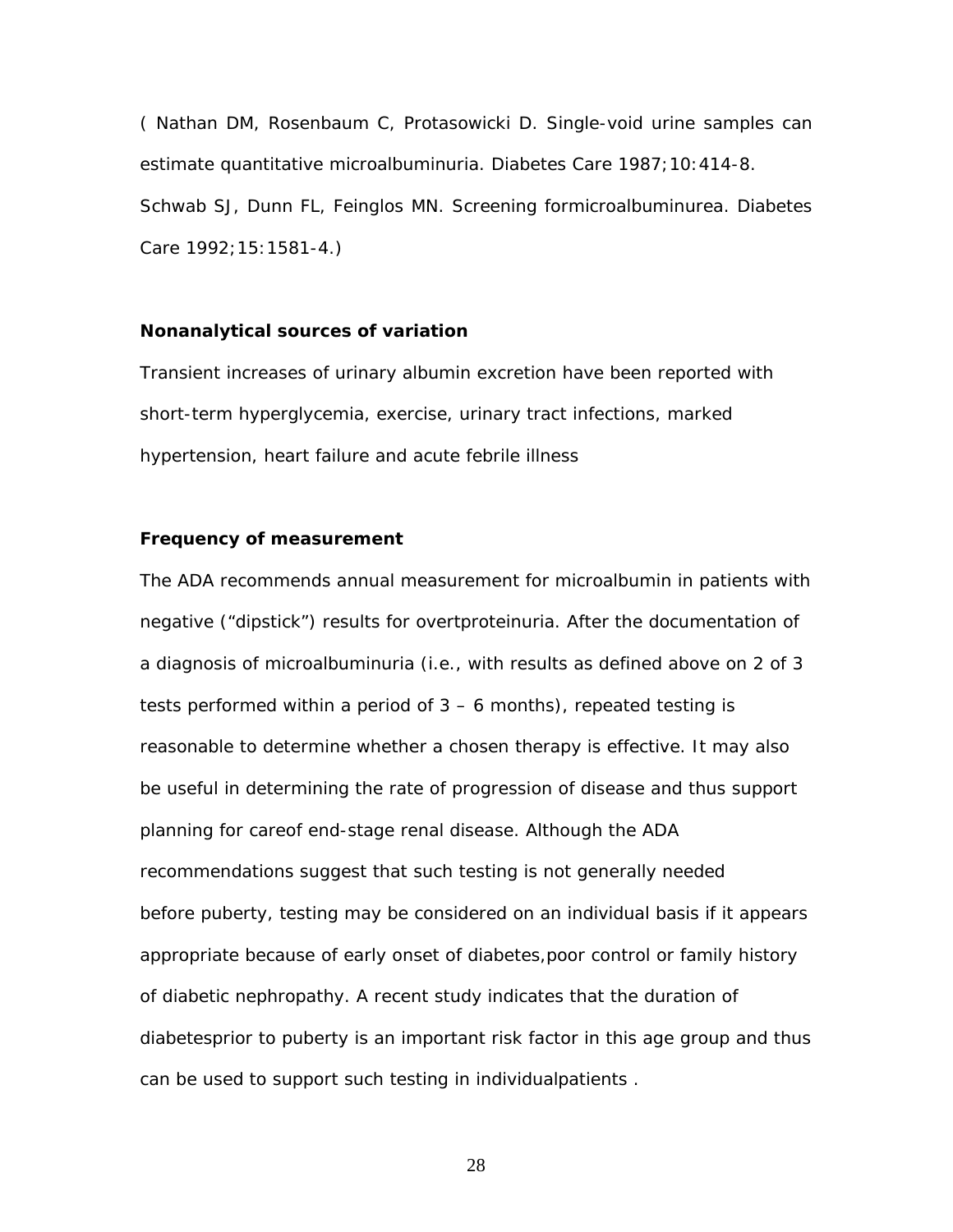# **AIMS AND OBJECTIVES**

- **1.** To study the prevalence of **microalbuminuria** in patients with newly detected diabetes mellitus
- **2.** To study whether the occurrence of microalbuminuria has any correlation with the occurrence of diabetic retinopathy.
- **3.** To find out whether other factors like age, sex, obesity, smoking, alcohol, dietary habits have any relationship with microalbuminuria.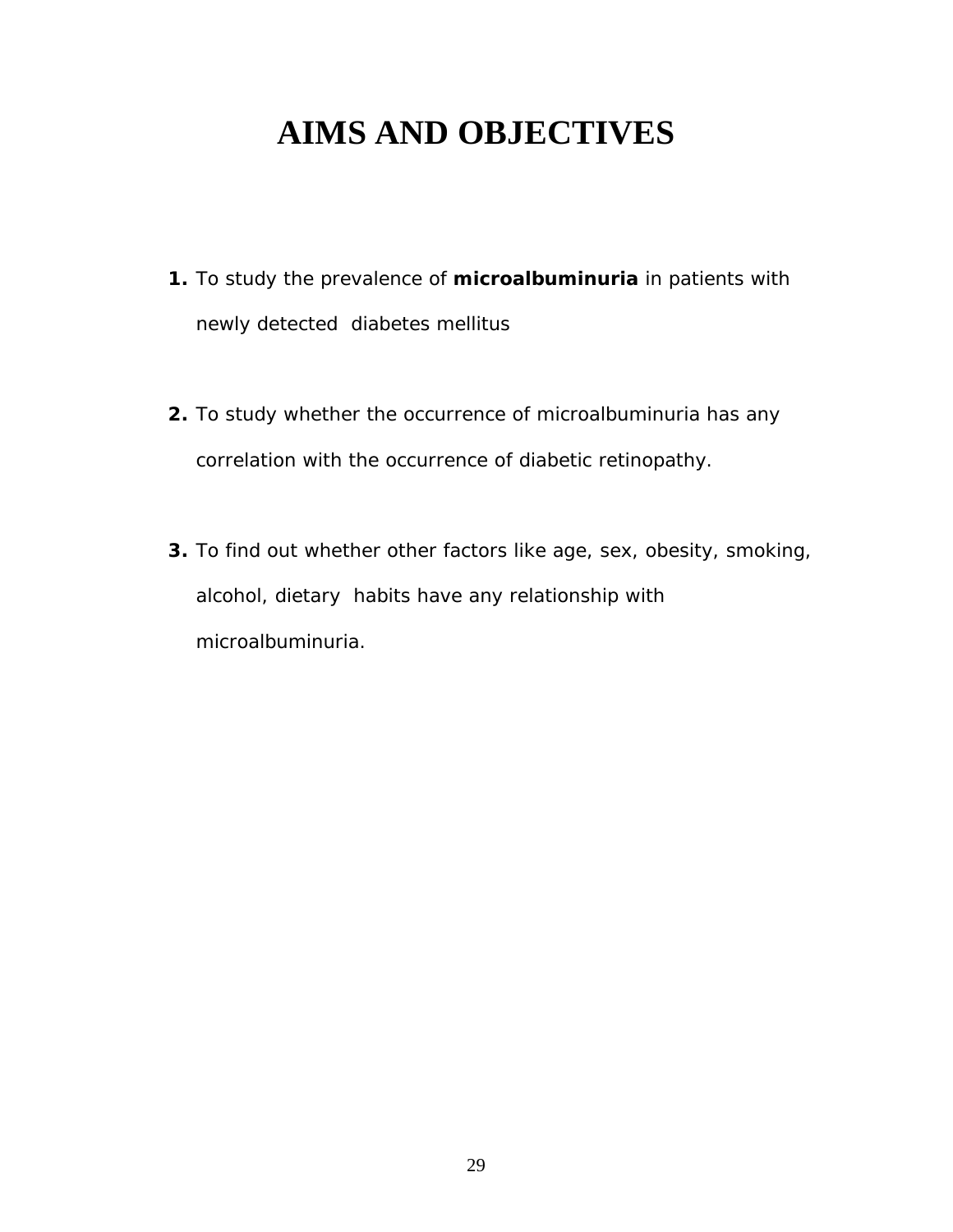# **MATERIALS AND METHODS**

#### **SETTING**

All Patients included in this study were those attending the

Diabetology OP, GRH, Madurai.

#### **COLLABORATING DEPARTMENTS**

Department of Medicine

Department of Diabetology

Department of Bio Chemistry

Department of Ophthalmology

#### **DESIGN OF STUDY**

Cross sectional Observational study

#### **PERIOD OF STUDY**

One year from September, 2004.

#### **SAMPLE SIZE**

61 patients went included in the study which included 21 males

and 40 females.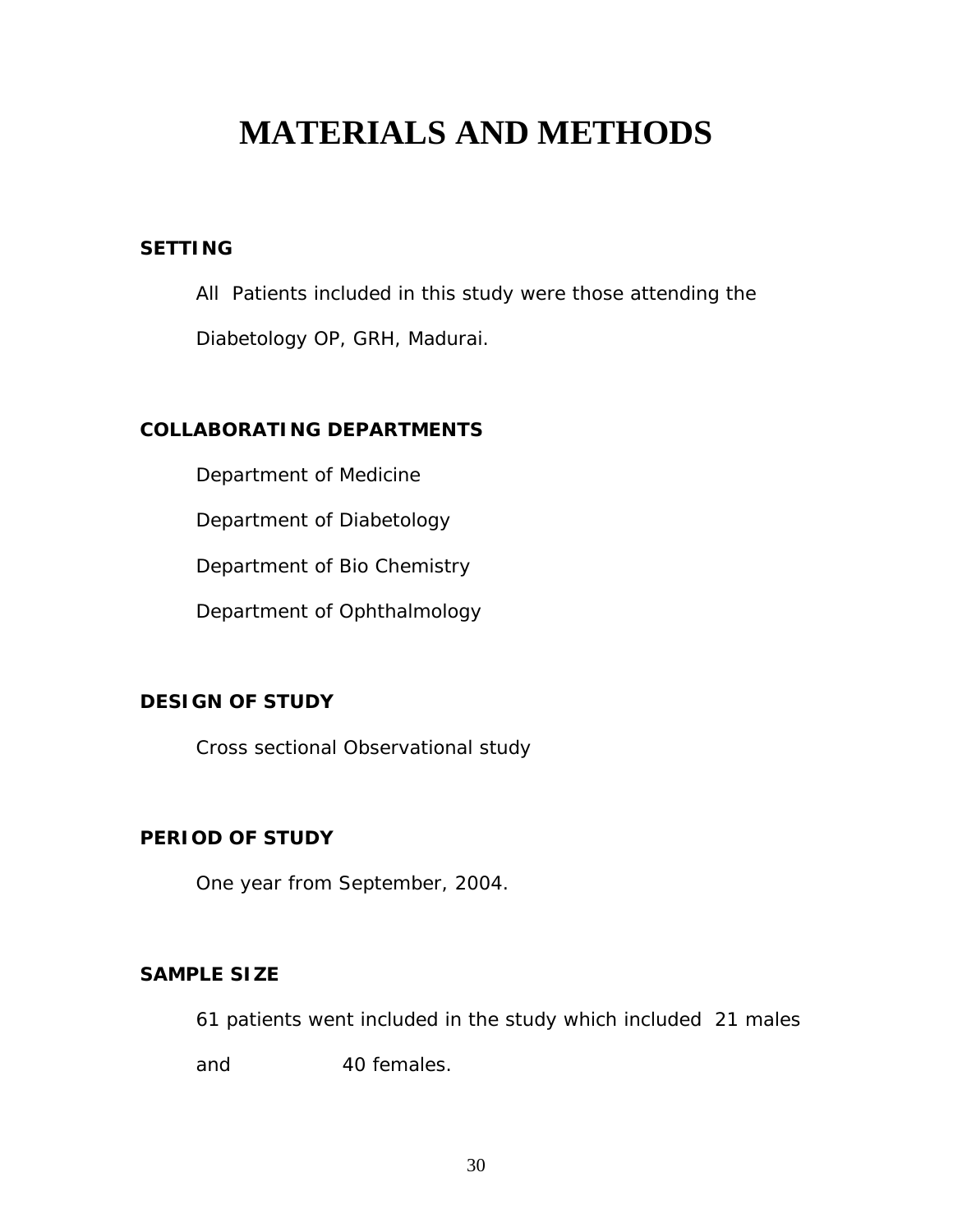#### **SELECTION OF STUDY SUBJECTS / MATERIALS**

Patients who satisfied the WHO criteria for diabetes ( newly diagnosed ) were included in the study. A full history, physical examination and the necessary investigations were done for all the patients. Patients age, sex, height and weight were recorded and BMI was calculated by using the formula weight / height2. Fasting and 2 Hours post prandial blood glucose Were obtained as per WHO norms Blood Pressure was recorded for the patients on at least two occasions and patients whose BP was >140/90 were excluded from the study. An ocular fundus examination was done with the help of Ophthamology Department for all patients Urine was tested for Albuminuria and those who had clinically overt proteinuria were excluded from the study. Other patients who had fever infections chronic Kidney disease, were excluded from the study. One random sample of urine was obtained preferably early morning for quantifying albumin level in urine. This method is superior to the excretion rate and an accurate method for screening of micro albuminuria.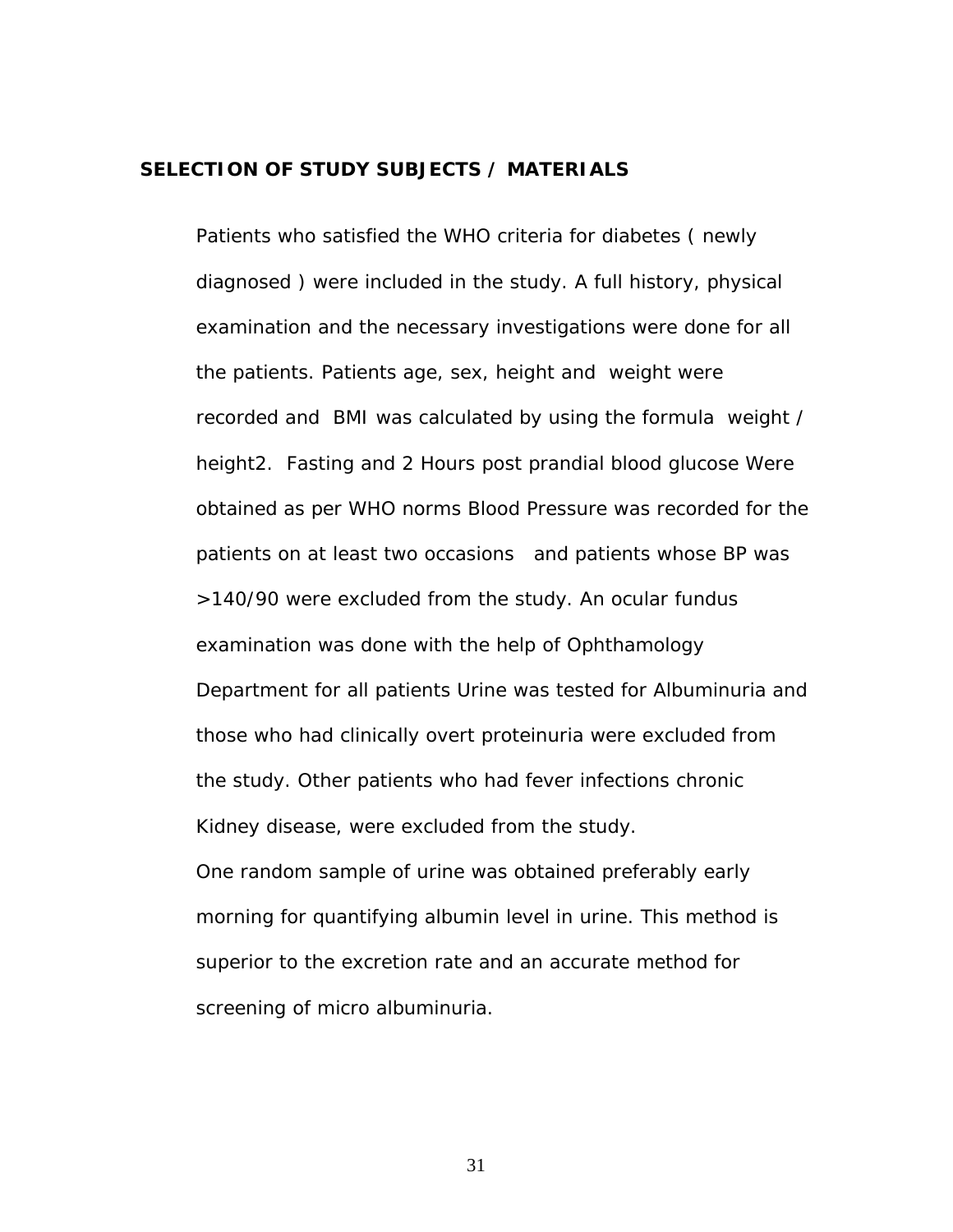#### **PROCEDURE OF TEST**

Micro albuminuria test was done using the TINA – QUANT Albumin test. The method adapted was the Immunoturbidimetric assay. Samples of urine were collected using standard sampling tubes, centrifuged and then analyzed in ROCHE / HITACHI / 902 modular analyzer. This method has been standardized against CRM 470. Measuring range of this analyzer was from 3 – 400 mg/L.

#### **ETHICAL APPROVAL**

Ethical committee clearance obtained.

#### **CONSENT**

Informed consent from subjects obtained.

#### **STATISTICAL ANALYSIS**

Computer analysis of data done using the software epidemiological information package 2002 developed by Centre for Disease Control and Prevention, Atlanta in collaboration with world Health Organization. Chisquare test was used for tests of significance.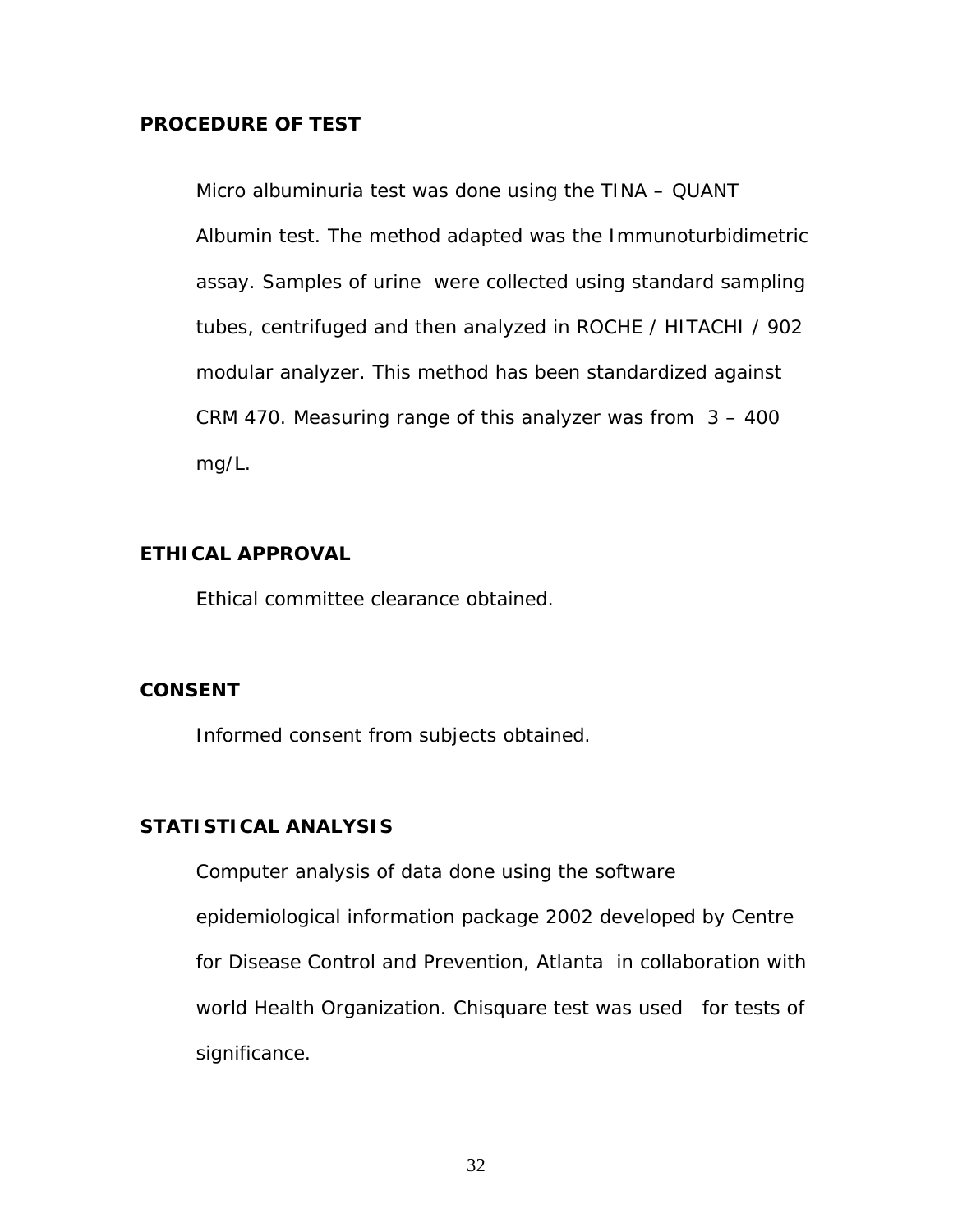# **RESULTS AND ANALYSIS**

# **A. Characteristics of Study Population :**

#### **1. SEX**

| <b>Characteristics</b> | <b>No</b> | $\frac{6}{6}$ |
|------------------------|-----------|---------------|
| Males                  |           | 34.4          |
| Females                | 40        | 65.6          |
| Total                  | O.        | 100           |

#### **2. AGE**

| <b>Characteristics</b> | <b>No</b> | $\frac{0}{0}$ |
|------------------------|-----------|---------------|
| $\leq 30$              | 5         | 8.2           |
| $31 - 40$              | 11        | 18.1          |
| $41 - 50$              | 19        | 31.1          |
| $51 - 60$              | 21        | 34.4          |
| $>60$                  | 5         | 8.2           |
| Total                  | 61        | 100           |
| Mean                   |           | 47.9          |
| S.D.                   |           | 11.4          |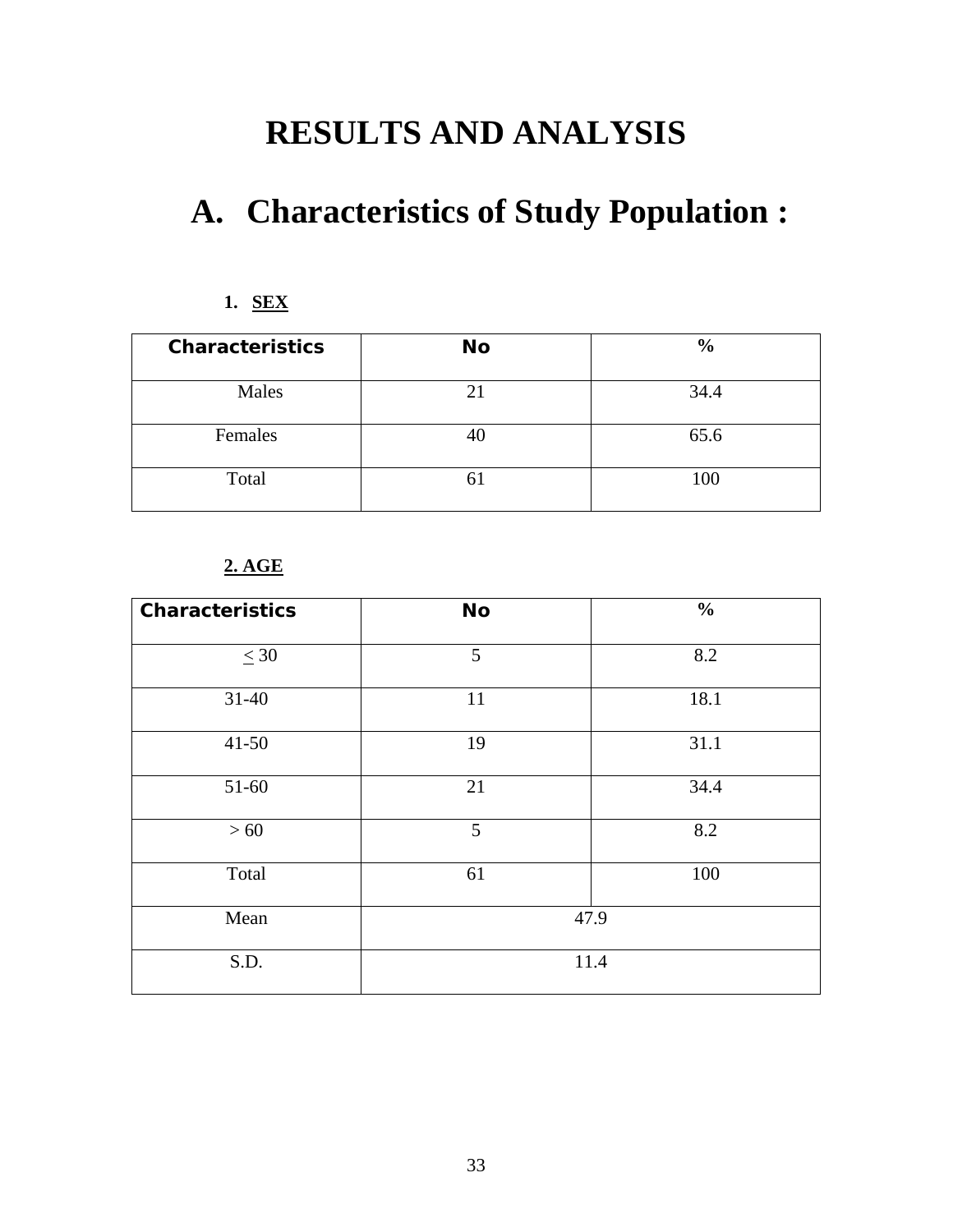#### **3.BMI**

| <b>Characteristics</b> | <b>No</b> | $\frac{0}{0}$ |
|------------------------|-----------|---------------|
| Lean $(20)$            | 4         | 6.6           |
| Normal $(20=25)$       | 23        | 37.7          |
| Obese $(>25)$          | 34        | 55.7          |
| Mean                   | 24.95     |               |
| S.D.                   |           | 3.77          |

### **4. D.M.Type**

| D.M.Type | <b>No</b> | $\frac{6}{9}$ |
|----------|-----------|---------------|
| Type 1   |           | 3.3           |
| Type 2   | 58        | 95.1          |
| Type3    |           | 1.6           |

#### **5:Sex and MAU**

| <b>Sex</b> | <b>MAU</b> values |               |                 |               |      |      |  |
|------------|-------------------|---------------|-----------------|---------------|------|------|--|
|            | <b>Normal</b>     |               | <b>Abnormal</b> | <b>Mean</b>   | S.D. |      |  |
|            | N <sub>0</sub>    | $\frac{0}{0}$ | N <sub>0</sub>  | $\frac{6}{6}$ |      |      |  |
| Males      | 15                | 71.4          | 6               | 28.6          | 21.1 | 14.5 |  |
| Females    | 29                | 72.5          | 11              | 27.5          | 17.6 | 10.8 |  |

 **'p' value = 0.4298 ( Not Significant )**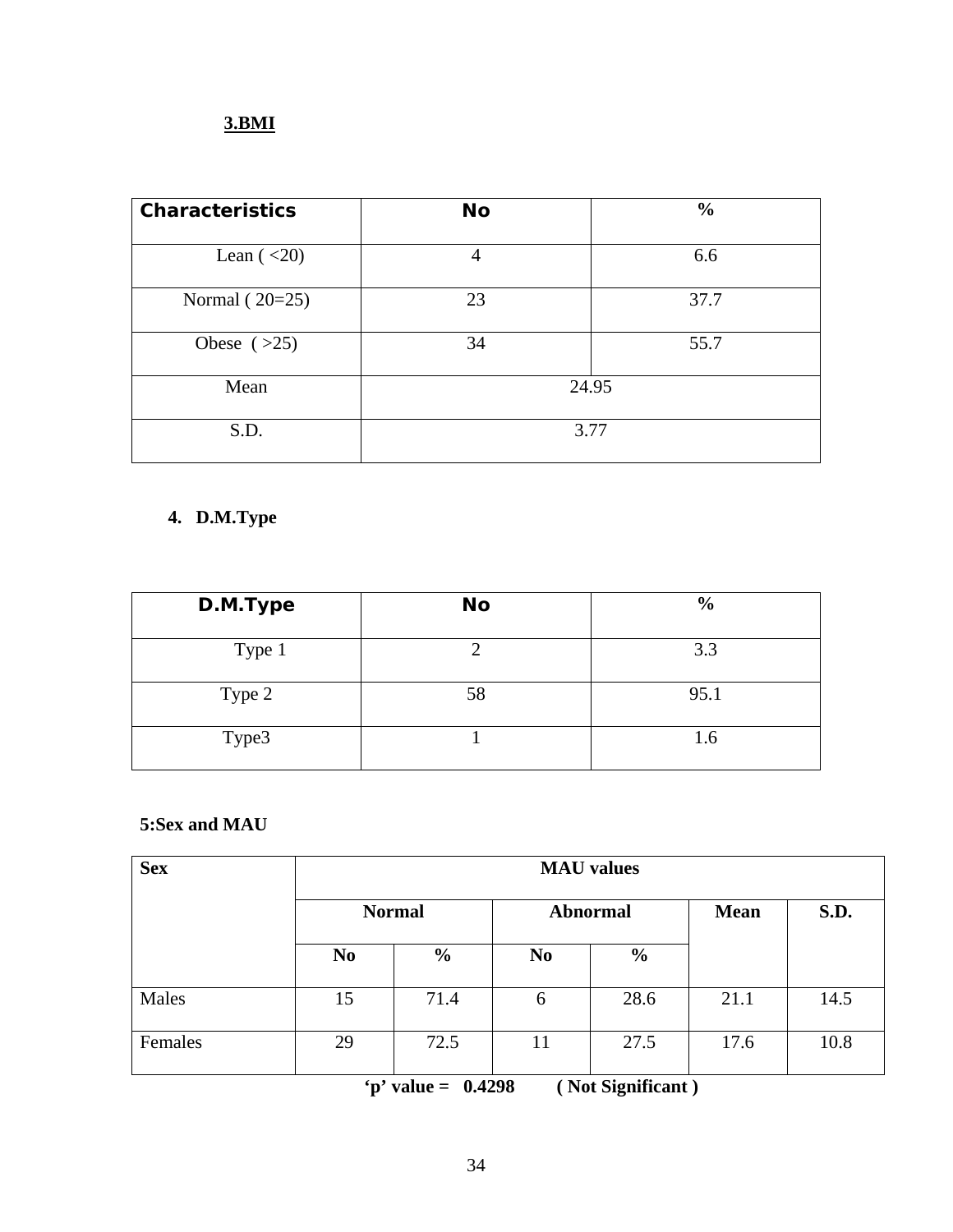#### **6: BMI and MAU**

| <b>BMI</b> |                |               |                | <b>MAU</b> values |      |      |  |
|------------|----------------|---------------|----------------|-------------------|------|------|--|
|            | <b>Normal</b>  |               | <b>Mean</b>    | <b>S.D.</b>       |      |      |  |
|            | N <sub>0</sub> | $\frac{0}{0}$ | N <sub>0</sub> | $\frac{6}{9}$     |      |      |  |
| Lean       | 3              | 75            |                | 2.5               | 15.4 | 5.2  |  |
| Normal     | 16             | 67.6          | 7              | 30.4              | 19.3 | 13.5 |  |
| Obese      | 25             | 73.5          | 9              | 26.5              | 18.8 | 12.1 |  |

 **'p' value = 0.5751 ( Not Significant )** 

#### **7: Family history of diabetes and MAU**

| <b>Family history</b> | <b>MAU</b> values |                 |                              |               |      |      |
|-----------------------|-------------------|-----------------|------------------------------|---------------|------|------|
|                       | <b>Normal</b>     | <b>Abnormal</b> | <b>Mean</b>                  | S.D.          |      |      |
|                       | N <sub>0</sub>    | $\frac{6}{6}$   | N <sub>0</sub>               | $\frac{0}{0}$ |      |      |
| Yes                   | 10                | 100             | $\qquad \qquad \blacksquare$ |               | 13.9 | 2.5  |
| N <sub>o</sub>        | 34                | 66.7            | 17                           | 33.3          | 19.7 | 13.1 |

 **'p' value = 0.0275 ( Significant )** 

#### **8: Smoking and MAU ( among males )**

| <b>Smoking</b> |                | <b>MAU</b> values |                              |                 |      |      |  |  |  |  |
|----------------|----------------|-------------------|------------------------------|-----------------|------|------|--|--|--|--|
|                |                | <b>Normal</b>     |                              | <b>Abnormal</b> |      | S.D. |  |  |  |  |
|                | N <sub>0</sub> | $\frac{6}{6}$     | N <sub>0</sub>               | $\frac{6}{6}$   |      |      |  |  |  |  |
| Yes            | 3              | 100               | $\qquad \qquad \blacksquare$ | -               | 14.5 | 4.4  |  |  |  |  |
| N <sub>o</sub> | 12             | 66.7              | 6                            | 33.3            | 22.2 | 15.4 |  |  |  |  |

 **'p' value = 0.3923 ( Not Significant )**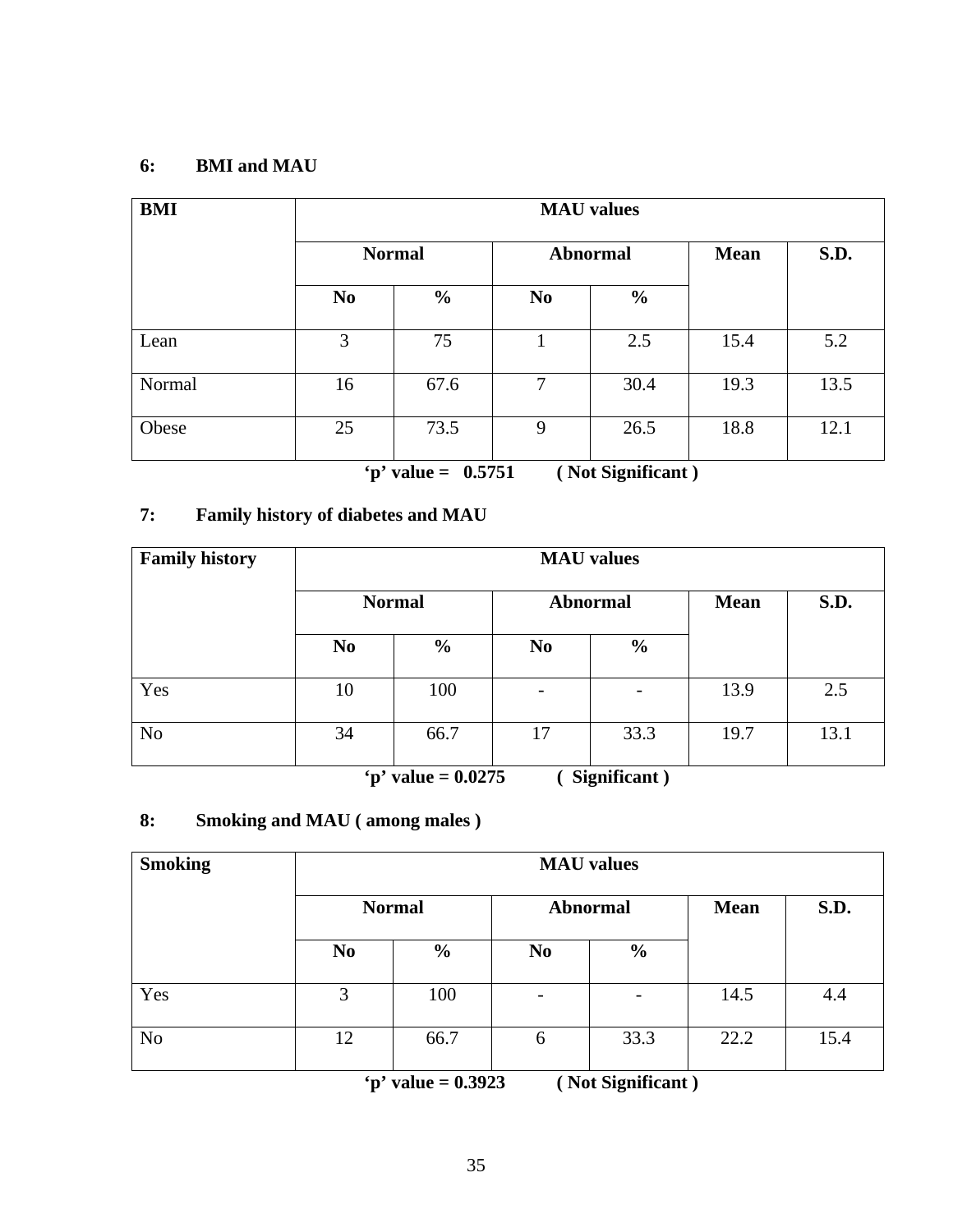#### **9: Alcoholism and MAU**

| <b>Alcoholism</b> | <b>MAU</b> values |               |                              |                          |             |      |  |  |  |
|-------------------|-------------------|---------------|------------------------------|--------------------------|-------------|------|--|--|--|
|                   | <b>Normal</b>     |               | <b>Abnormal</b>              |                          | <b>Mean</b> | S.D. |  |  |  |
|                   | N <sub>0</sub>    | $\frac{6}{9}$ | N <sub>0</sub>               | $\frac{0}{0}$            |             |      |  |  |  |
| Yes               | $\overline{2}$    | 100           | $\qquad \qquad \blacksquare$ | $\overline{\phantom{0}}$ | 16.0        | 4.9  |  |  |  |
| N <sub>o</sub>    | 42                | 71.2          | 17                           | 28.8                     | 18.9        | 12.4 |  |  |  |

 **'p' value = 0.8872 ( Not Significant )** 

#### **10: Fasting B.S. and MAU**

| <b>Fasting B.S.</b> | <b>MAU</b> values |               |                 |               |             |      |  |  |  |
|---------------------|-------------------|---------------|-----------------|---------------|-------------|------|--|--|--|
|                     | <b>Normal</b>     |               | <b>Abnormal</b> |               | <b>Mean</b> | S.D. |  |  |  |
|                     | N <sub>0</sub>    | $\frac{0}{0}$ | N <sub>0</sub>  | $\frac{0}{0}$ |             |      |  |  |  |
| Normal              | 6                 | 60            | 4               | 40            | 19.8        | 9.7  |  |  |  |
| Abnormal            | 38                | 74.5          | 13              | 25.5          | 18.6        | 12.7 |  |  |  |

 **'p' value = 0.2751 ( Not Significant )** 

#### **11: P.P.B.S. and MAU**

| P.P.B.S. |                | <b>MAU</b> values |                |               |      |      |  |  |  |  |
|----------|----------------|-------------------|----------------|---------------|------|------|--|--|--|--|
|          |                | <b>Normal</b>     |                | Abnormal      |      | S.D. |  |  |  |  |
|          | N <sub>0</sub> | $\frac{6}{6}$     | N <sub>0</sub> | $\frac{6}{6}$ |      |      |  |  |  |  |
| Normal   | 4              | 100               |                |               | 13.3 | 2.9  |  |  |  |  |
| Abnormal | 40             | 70.2              | 17             | 29.8          | 19.1 | 12.6 |  |  |  |  |

 **'p' value = 0.512 ( Not Significant )**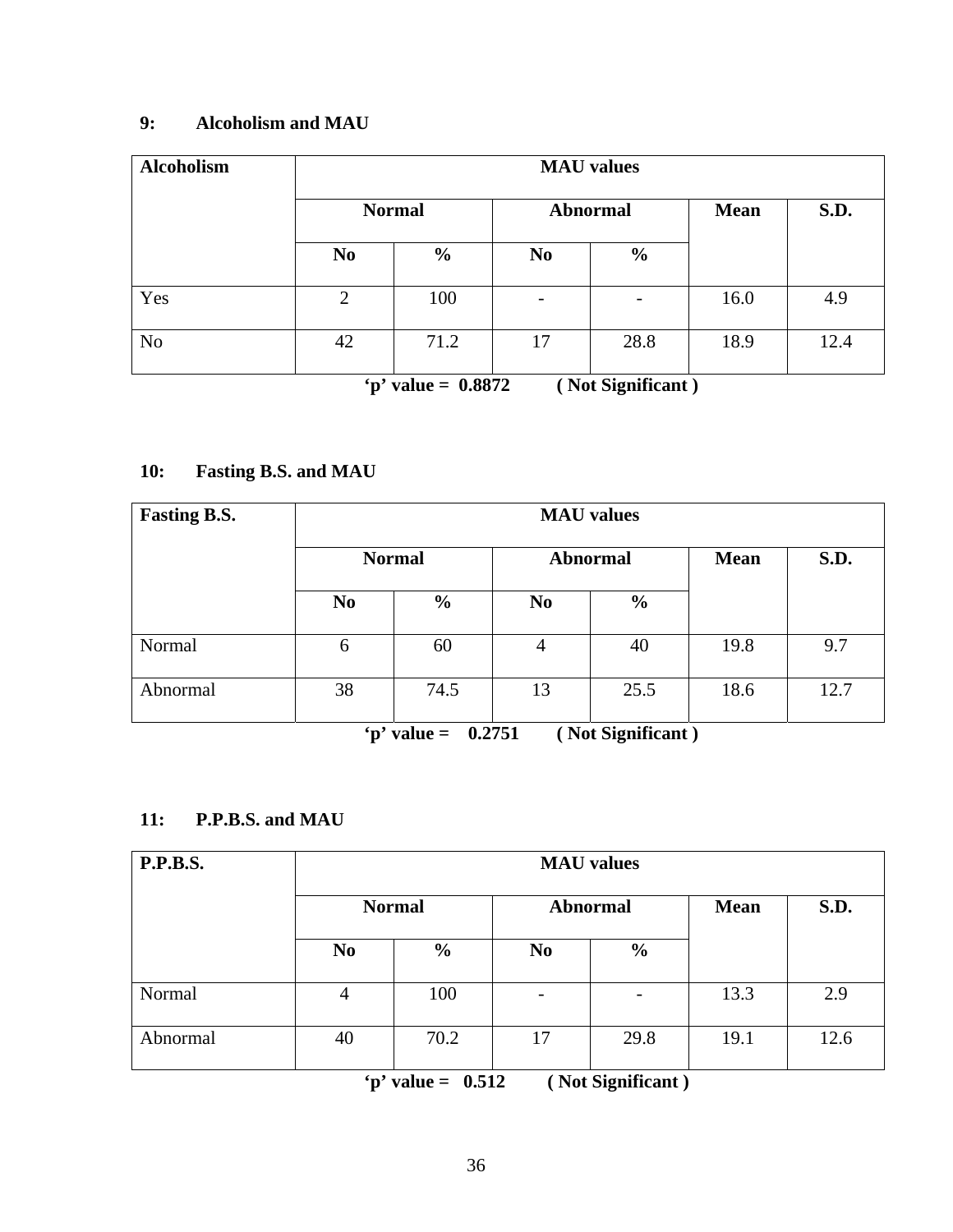#### **12: Cholesterol and MAU**

| <b>Cholesterol</b> | <b>MAU</b> values |               |                |                 |             |      |  |  |  |
|--------------------|-------------------|---------------|----------------|-----------------|-------------|------|--|--|--|
|                    | <b>Normal</b>     |               |                | <b>Abnormal</b> | <b>Mean</b> | S.D. |  |  |  |
|                    | N <sub>0</sub>    | $\frac{6}{6}$ | N <sub>0</sub> | $\frac{6}{9}$   |             |      |  |  |  |
| Normal             | 16                | 76.2          | 5              | 23.8            | 18.4        | 13.8 |  |  |  |
| Abnormal           | 28                | 70            | 12             | 30              | 19          | 11.8 |  |  |  |

 **'p' value = 0.7326 ( Not Significant )** 

#### **13: Retinopathy and MAU**

| Retinopathy    | <b>MAU</b> values |               |                 |               |             |      |  |  |  |
|----------------|-------------------|---------------|-----------------|---------------|-------------|------|--|--|--|
|                | <b>Normal</b>     |               | <b>Abnormal</b> |               | <b>Mean</b> | S.D. |  |  |  |
|                | N <sub>0</sub>    | $\frac{6}{6}$ | N <sub>0</sub>  | $\frac{0}{0}$ |             |      |  |  |  |
| Yes            | 3                 | 37.5          | 5               | 62.5          | 25.3        | 14.5 |  |  |  |
| N <sub>o</sub> | 40                | 75.5          | 13              | 24.5          | 17.8        | 11.7 |  |  |  |

 **'p' value = 0.042 ( Significant )** 

#### **14: D.M. Type and MAU**

| D.M. Type | <b>MAU</b> values |                                                     |                       |               |                |      |  |  |  |
|-----------|-------------------|-----------------------------------------------------|-----------------------|---------------|----------------|------|--|--|--|
|           | <b>Normal</b>     |                                                     | Abnormal              |               | <b>Mean</b>    | S.D. |  |  |  |
|           | N <sub>0</sub>    | $\frac{0}{0}$                                       | N <sub>0</sub>        | $\frac{6}{9}$ |                |      |  |  |  |
| Type 1    | $\overline{2}$    | 100                                                 |                       | -             | 10.5           |      |  |  |  |
| Type 2    | 42                | 72.4                                                | 16                    | 27.6          | 19             | 12.4 |  |  |  |
| Type 3    |                   | $\overline{\phantom{a}}$<br>$\lambda$ and $\lambda$ | $A = 1$<br>$\sqrt{N}$ | 100<br>• • •  | 22.8<br>$\sim$ |      |  |  |  |

 **'p' value = 0.5169 ( Not Significant )**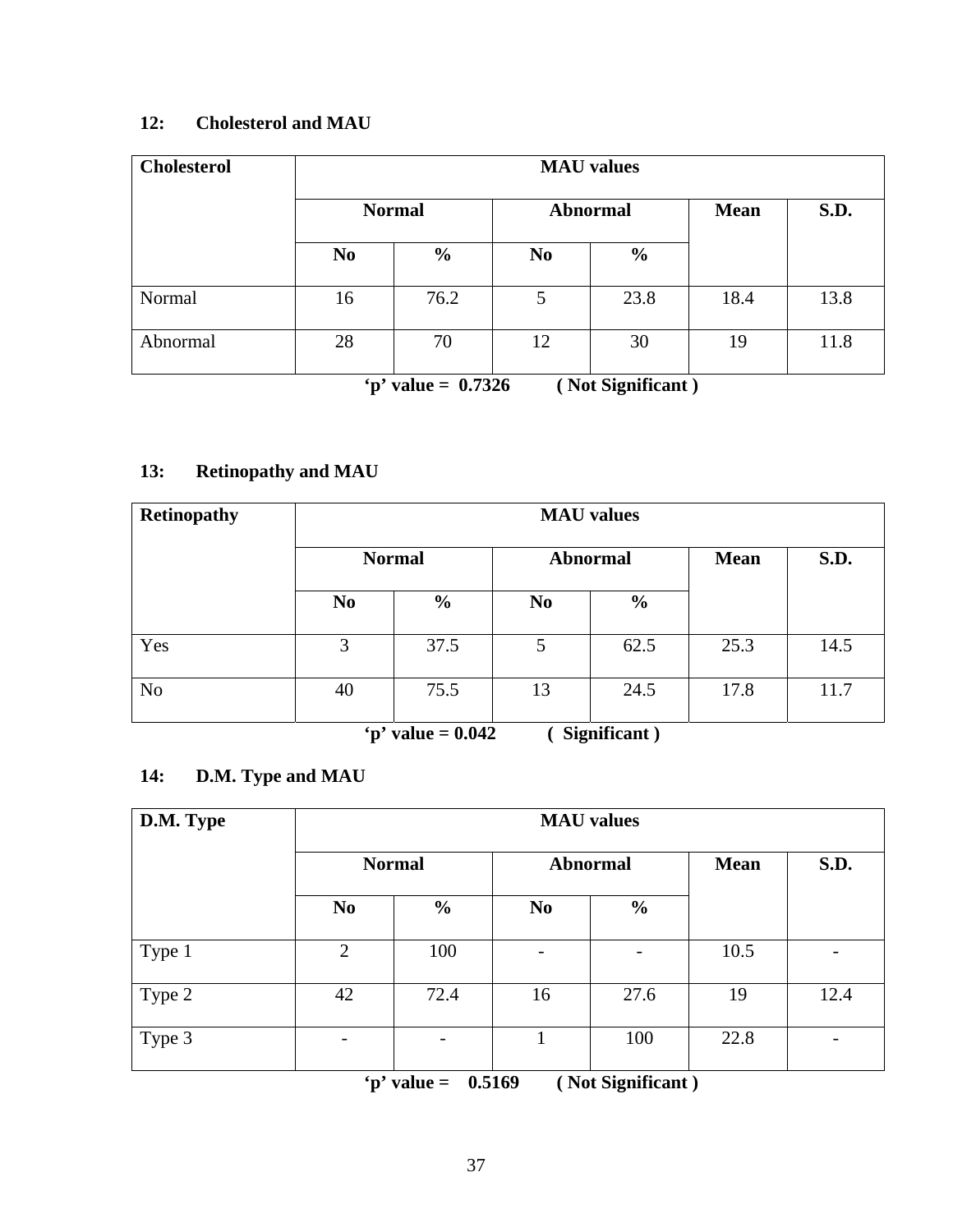### **RESULTS:**

This study was conducted in the Diabetology OP ,Government Rajaji Hospital, Madurai and included those diabetic patients who were newly diagnosed to be having diabetes mellitus, to estimate the prevalence of Microalbuminuria and its association with other variable like age, sex, family history ,fasting and postprandial blood sugar values, and in particular Diabetic Retinopathy.

Total number of subjects included in this study was 61. Of this females predominated with 40 (65.6 % ) and males were only 21 (34.4 % ). Only two cases ( 3.3 % ) were that of Type 1 Diabetes , both of them being females and one case ( 1.6 % ) was that of Gestational Diabetes Mellitus , the rest being that of Type 2 Diabetes.

The overall prevalence of MAU among study population was 28%. Among males Microalbuminuria was present in 6 ( 28.6 % ) and absent in 15 ( 71.4 % ). Among females Microalbuminuria was Present in 11 (27.5 % ) and absent in 29 (72.5 % ). There was no significant correlation of Microalbuminuria with sex ( $P = 0.4298$ , not significant ).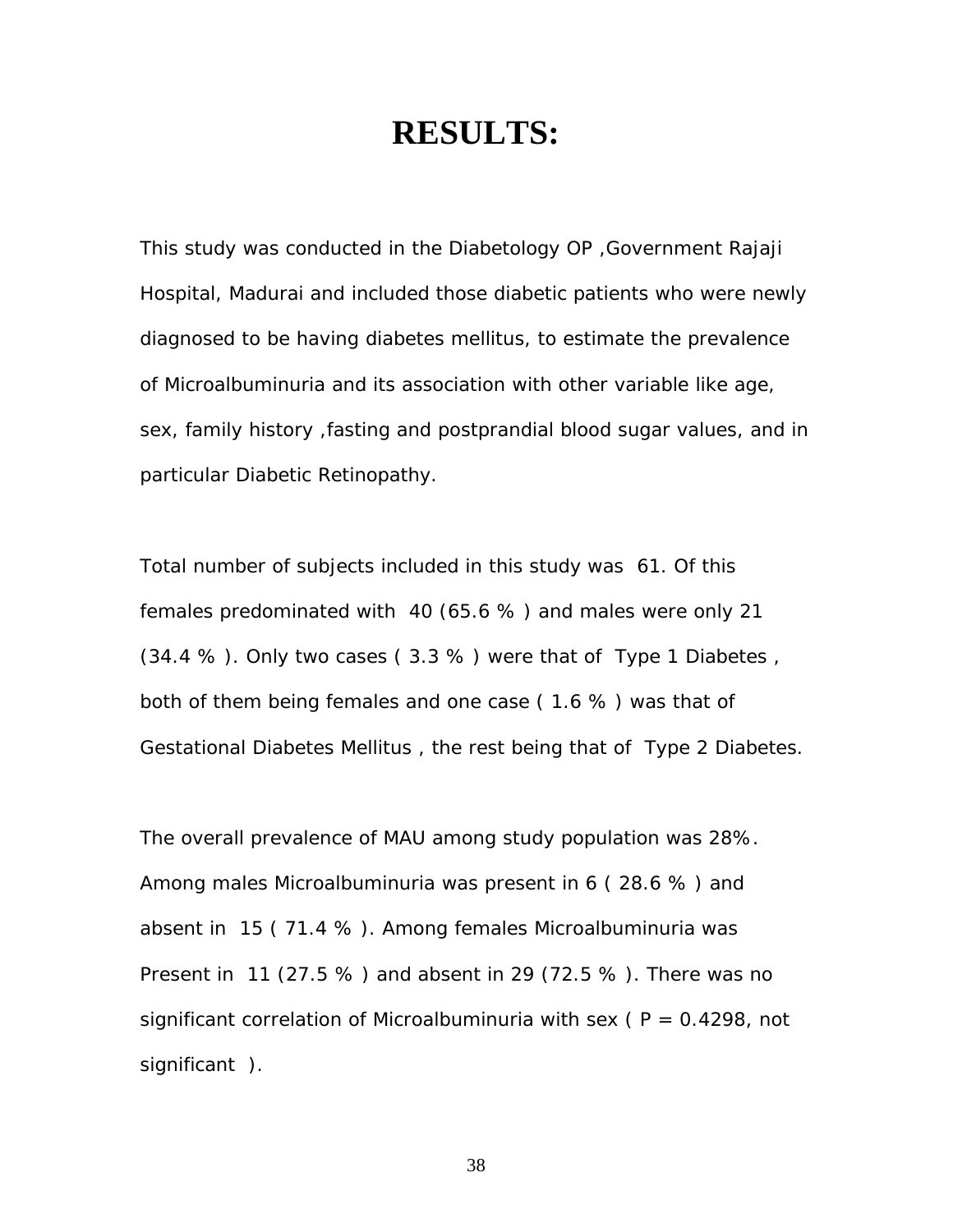Among the study subjects, the majority was that of the age group 51 to 60 Years ( 21 i.e.34.4 % ),followed by 41 to 50 Years ( 19 i.e.31.1 % ), 31 to 40 Years ( 11 i.e. 18.1 % ), 30 Years and below ( 5 i.e. 8.2 % ), more than 60 Years ( 5 i.e.8.2 % ). Of the 5 persons among 30 Years and below, 2 were those of Type 1 Diabetes and 1 was that of Gestational Diabetes Mellitus, so the incidence of Type 2 Diabetes was least in this group ( 2 persons only ).

Among the study subjects, Body Mass Index was abnormal ( <20 &  $>25$ ) in 38 (62.3 %) of the study subjects, 4 (6.6 %) were classified under lean ( Body Mass Index <20 ), mean was 15.4 and S.D. was 5.2. 23 persons ( 37.7 % ) had normal Body Mass Index ( 20 to 25 ),the mean was 19.3 and S.D.13.5. 34 Persons ( 55.7 % ) were obese (Body Mass Index  $> 25$ ), the mean was 24.95 and S.D was 3.77. Among those with abnormal Body Mass Index ( 38 Persons ) Microalbuminuria was present in 10 and absent in 28. Among those with normal Body Mass Index , Microalbuminuria was present in 7 and absent in 16. There was no significant correlation of Microalbuminuria with Body Mass Index ( $P = 0.5751$ ).

Family history was positive in only 10 persons ( 16.4 % ). All the 10 persons who had positive family history did not have Microalbuminuria. Among the subjects who did not have family history (51 i.e. 83.6 %)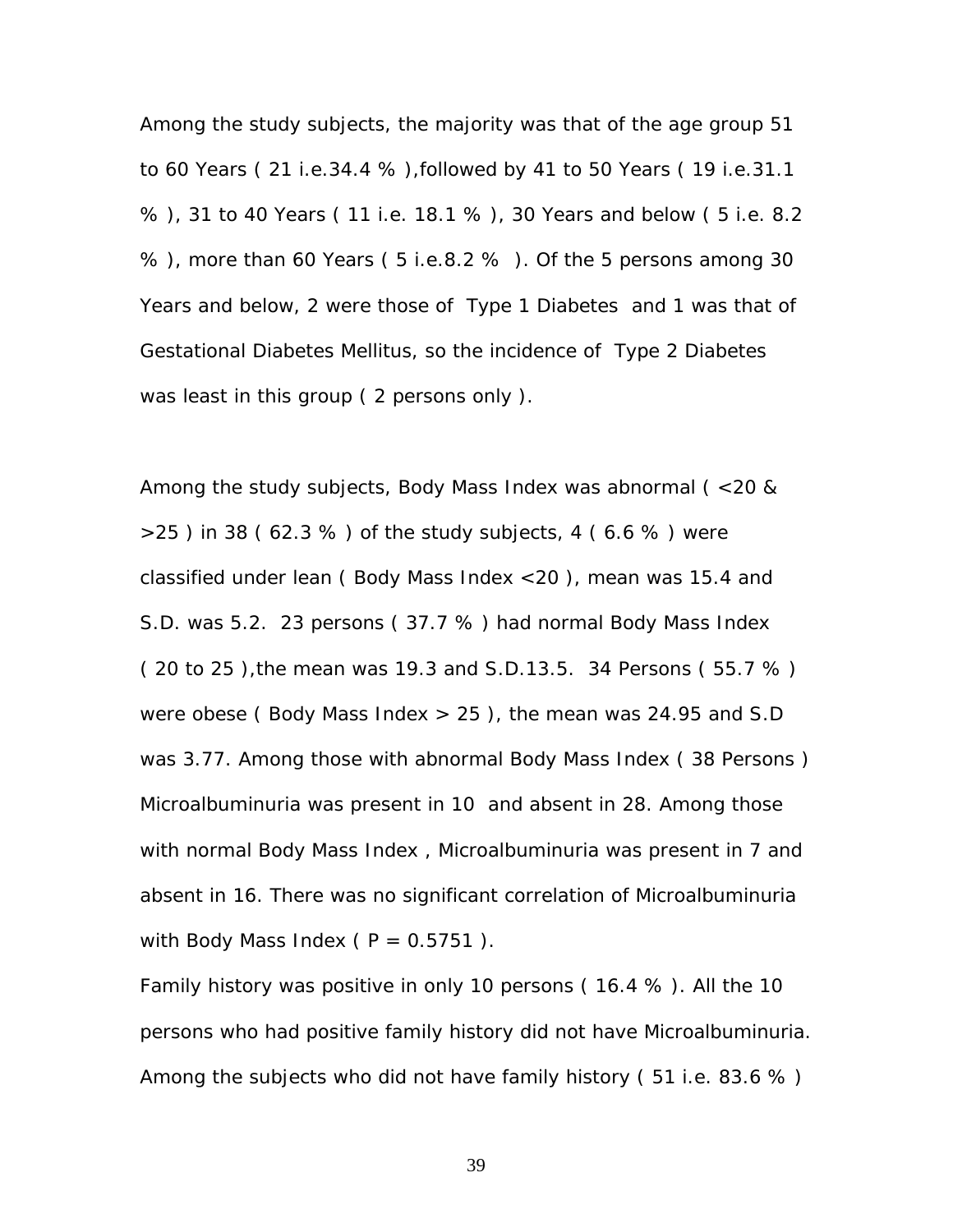17 persons had Microalbuminuria and 34 did not have it. Hence this factor had a significant correlation with Microalbuminuria  $(P = 0.0275$ , Which was significant). The mean and S.D. was 13.9 and 2.5 respectively among those with a positive family history and 19.7 and 13.1 among those with a negative family history.

Smoking history was present in only 3 ( 14.3 % ) of the study population. All 3 smokers were males. All 3 smokers did not have Microalbuminuria. Of the non-smokers ( 18 i.e. 85.7 %), 12 persons did not have Microalbuminuria and 6 had Microalbuminuria. Hence smoking was not significantly correlated with Microalbuminuria  $(P = 0.3923$ , not significant ). The mean and S.D. was 14.5 and 4.4 respectively among those with a positive smoking history and 22.2 and 15.4 among those with a negative smoking history.

Alcoholism history was present in only 2 ( 3.3 % ) of the study subjects. Both of them were males. Of the non-alcoholics 17 ( 28.8% ) had Microalbuminuria and 42 (71.2 %) did not have it. The correlation between Microalbuminuria and alcoholism was not significant.  $(P = 0.8872$ , not significant ). The mean and S.D. was 16 and 4.9 respectively among those with a positive alcoholism history and 18.9

and 12.4 among those with a negative alcoholism history.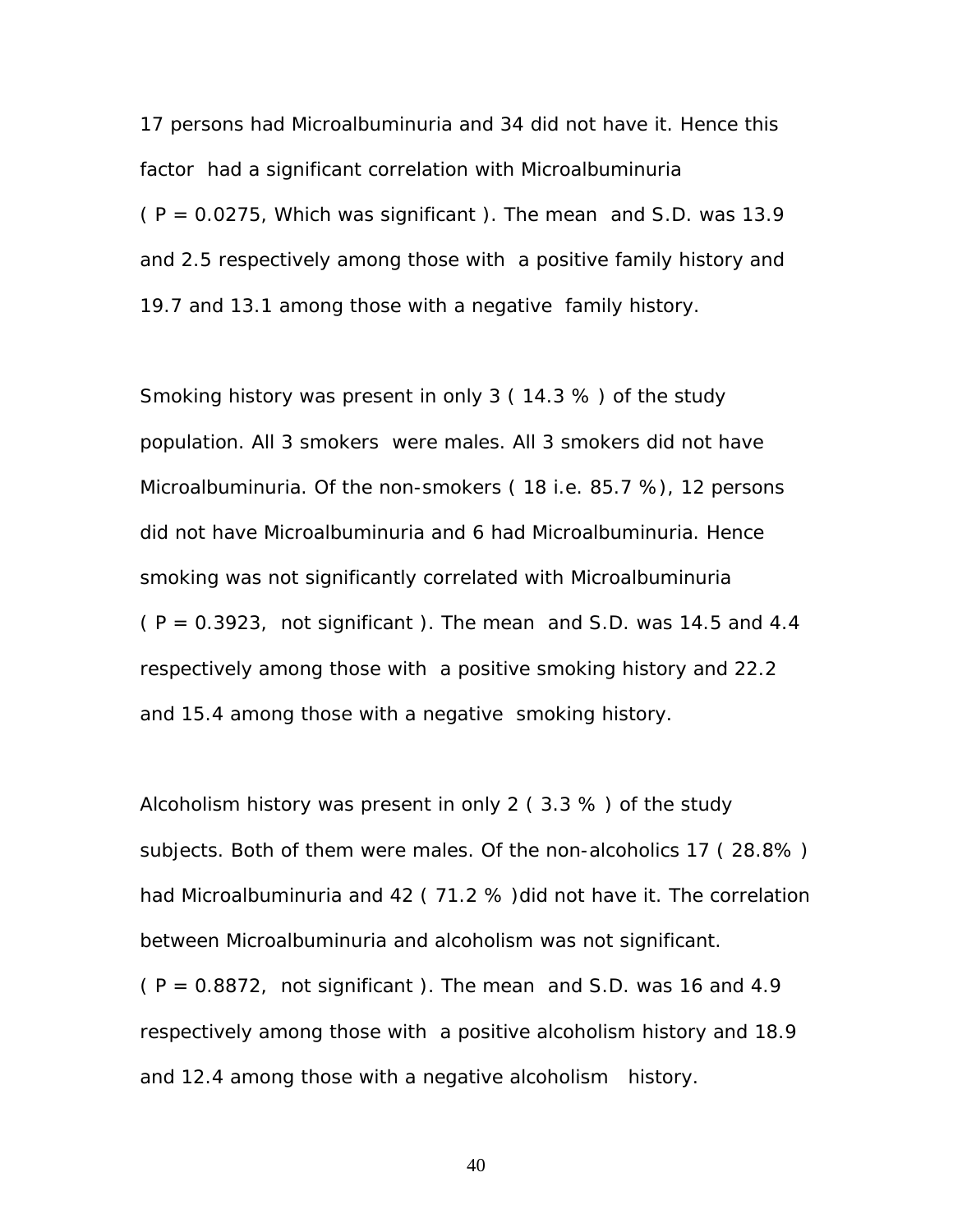Since only normo-tensive subjects only included in this study the correlation of Microalbuminuria with hypertension could not be arrived at. The mean systolic blood pressure was 126.8 ( S.D. 10.4 ) and mean diastolic blood pressure was 81.6 (S.D. 5.5 )

Fasting hyperglycemia was present in 51 persons ( 83.6 % ), out of which 13 persons had Microalbuminuria and 38 did not have it. The mean fasting blood glucose was 193.3 (S.D. 64.9 ). Fasting blood glucose was normal in 10 persons, out of which 4 (6.6 % )had Microalbuminuria and 6 did not have it. The correlation between Microalbuminuria and fasting blood glucose was not significant.  $(P = 0.2751, not significant).$ 

Post prandial blood glucose levels were in the diabetic range in 57 (93.4 % ) of the study subjects out of which 17 had Microalbuminuria and 40 did not have it. The mean Post prandial blood glucose was 301.6 ( S.D.93.3 ) Only 4 persons had post prandial blood glucose levels in non-diabetic range. The correlation between Microalbuminuria and post prandial blood glucose was not significant. ( $P = 0.042$ , not significant ).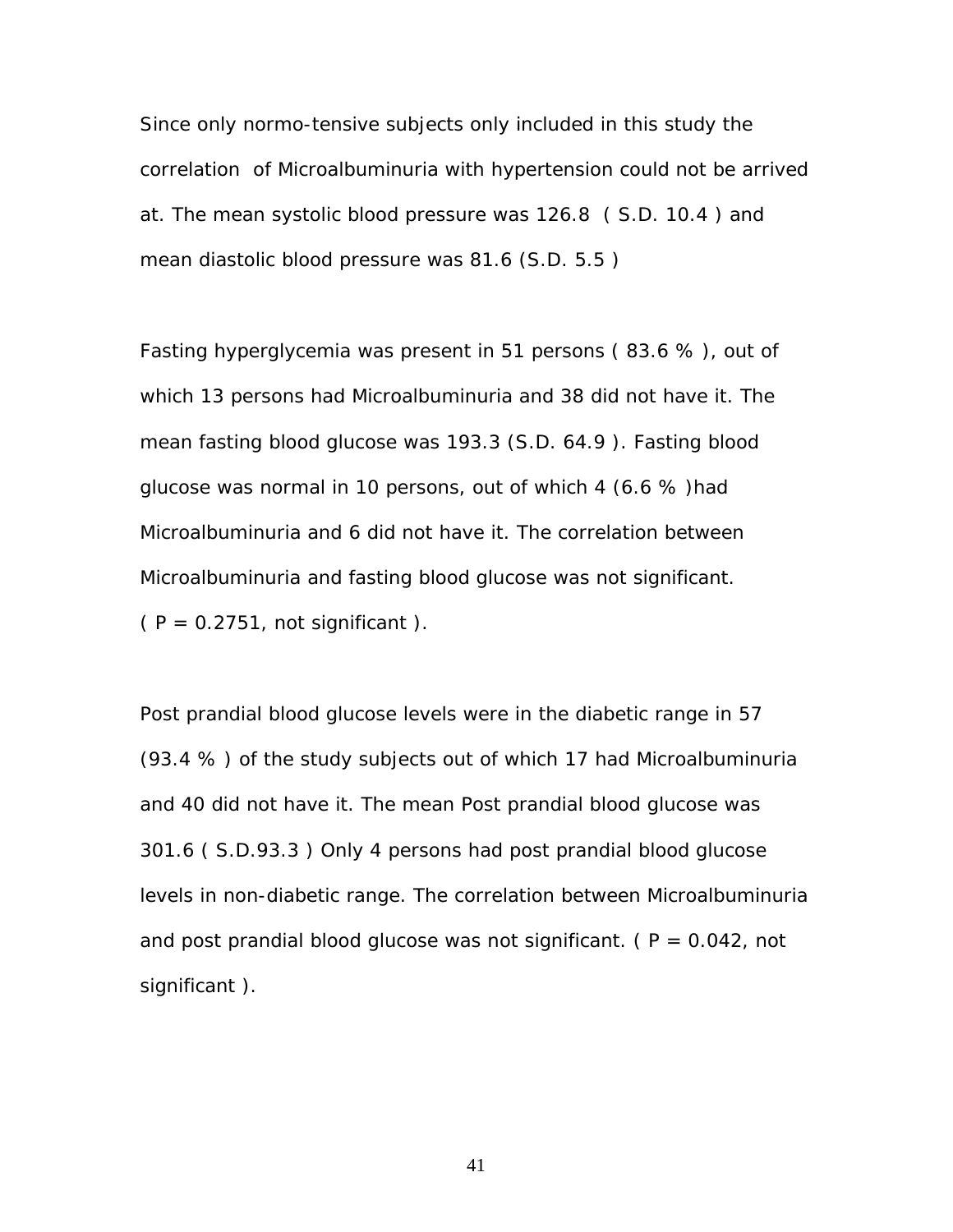There were only 2 patients of Type 1 Diabetes . Both of them did not have Microalbuminuria and 1 cases of Gestational Diabetes Mellitus which had Microalbuminuria. Among the Type 2 Diabetes ( 42 ) patients Microalbuminuria was present in 16 (27.6 % ) and absent in 42 (72.4 % ). The correlation between Microalbuminuria and type of diabetes was not significant ( $P = 0.5169$ , not significant) This may due to the small size of samples.

The prevalence of Diabetic retinopathy in our study population was 13 %This study showed a high prevalence of Microalbuminuria among newly diagnosed diabetes and a significant correlation of Microalbuminuria with diabetic retinopathy.

Interpretation from the statistical analysis was mainly done to estimate the prevalence of Microalbuminuria among the study subjects and the correlation between Microalbuminuria and various other variables particularly diabetic retinopathy, so that early detection of Microalbuminuria and there by the complications would be possible.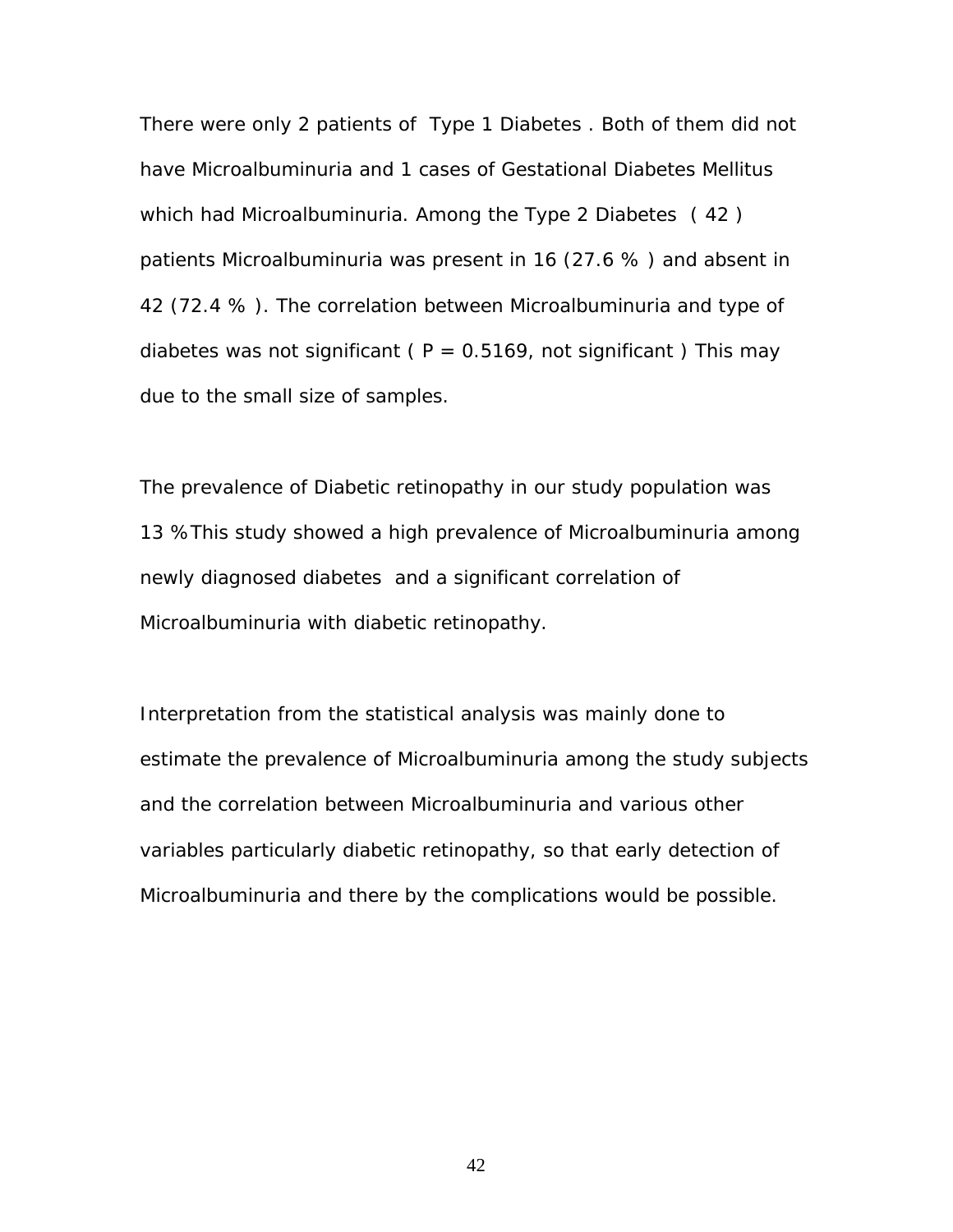### **DISCUSSION**

Microalbuminuria is a useful predictor of renal failure in patients with Diabetes mellitus and even an independent predictor of mortality in Type 2 Diabetes as shown by studies don by ( Neil, Hawkins M, Potok-M et al – Diabetes care 1993 )

Microalbuminuria is also associated with Diabetic Retinopathy in Type 2 Diabetes and is a reliable maker for Diabetic Retinopathy – as shown by studies done by Dept. of Medicine, Furness General hospital, UK and Eric Mogensen, Arhus University hospital, Denmark.

The Center for Disease Control and prevention (CDC ) recommends early detection of Microalbuminuria in patients with Diabetes Mellitus. – Atlanta, Department of health and human services 1991.

In this study we have attempted to estimate the extent of this problem -i.e. the prevalence of Microalbuminuria among patients with newly detected Diabetes Mellitus, at the OP clinic,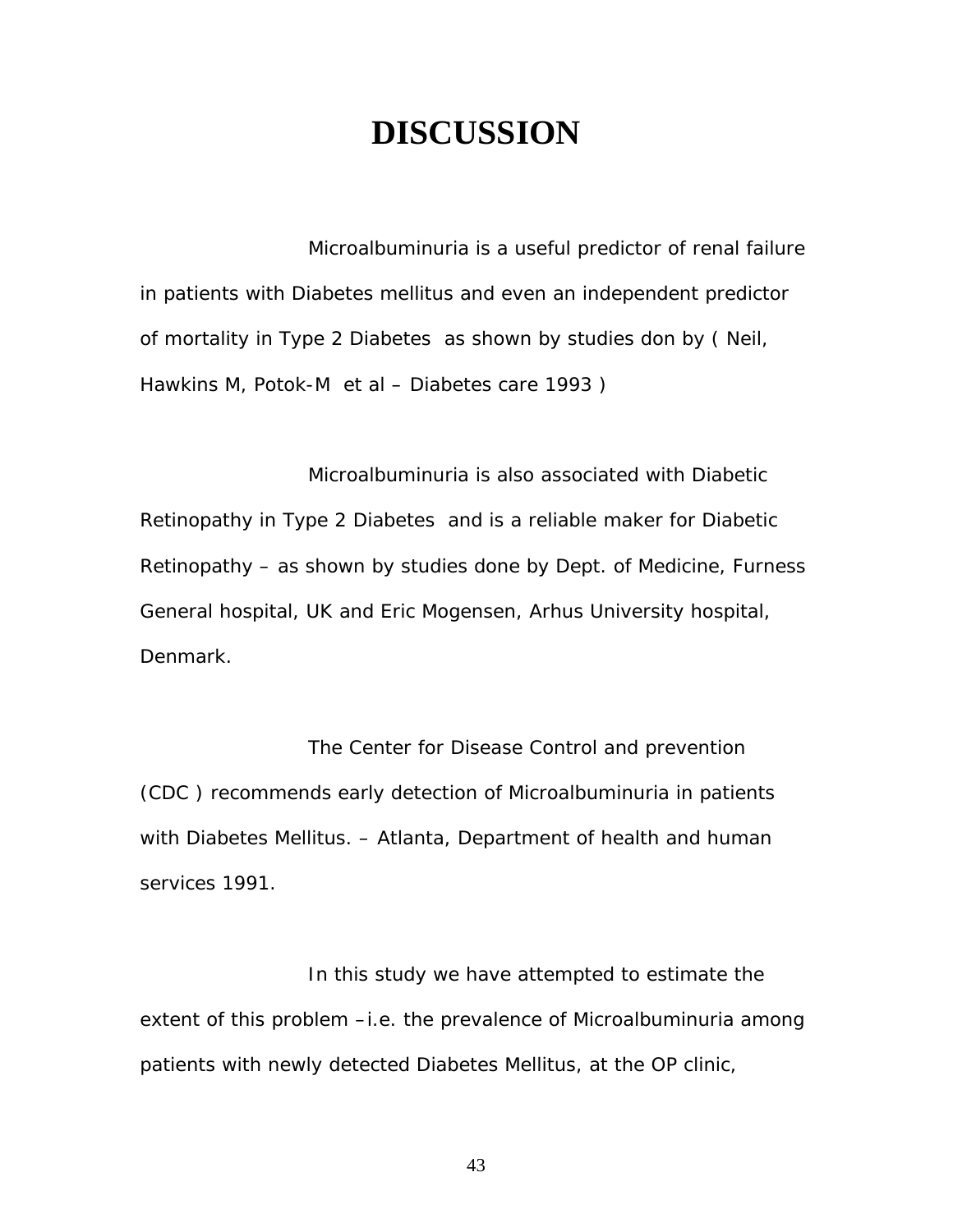Department of Diabetology, GRH, Madurai and its role as a marker for Diabetic Retinopathy.

The prevalence of Microalbuminuria in patients Diabetes mellitus- both old and newly detected has been high and varying among different studies conducted in population of various races and Geographic area. This study showed the prevalence of Microalbuminuria to be 28% among all newly detected Diabetes Mellitus patients which is a very high prevalence olivarious at all found Microalbuminuria 33.6% among males and 28.8 % among females of newly diagnosed diabetes. The slight variation from our study could be due to the different methods used. The prevalence was 21% in studies done by Vijay Viswanathan, Seena R, Lalthia S and 27.5 % in a study done by Varghese A, Deepa R, Rema M et al.

In studies done by Winconsin study, Danish population study and Pima Indians, Age was significantly correlated with Microalbuminuria. But in a study conducted by Department of Medicine, Furness General Hospital, UK age was not significantly correlated with Microalbuminuria . In our study Microalbuminuria was not significantly correlated with age. The above studies had good correlation probably because they included all Diabetes patients old and new and due to racial variations.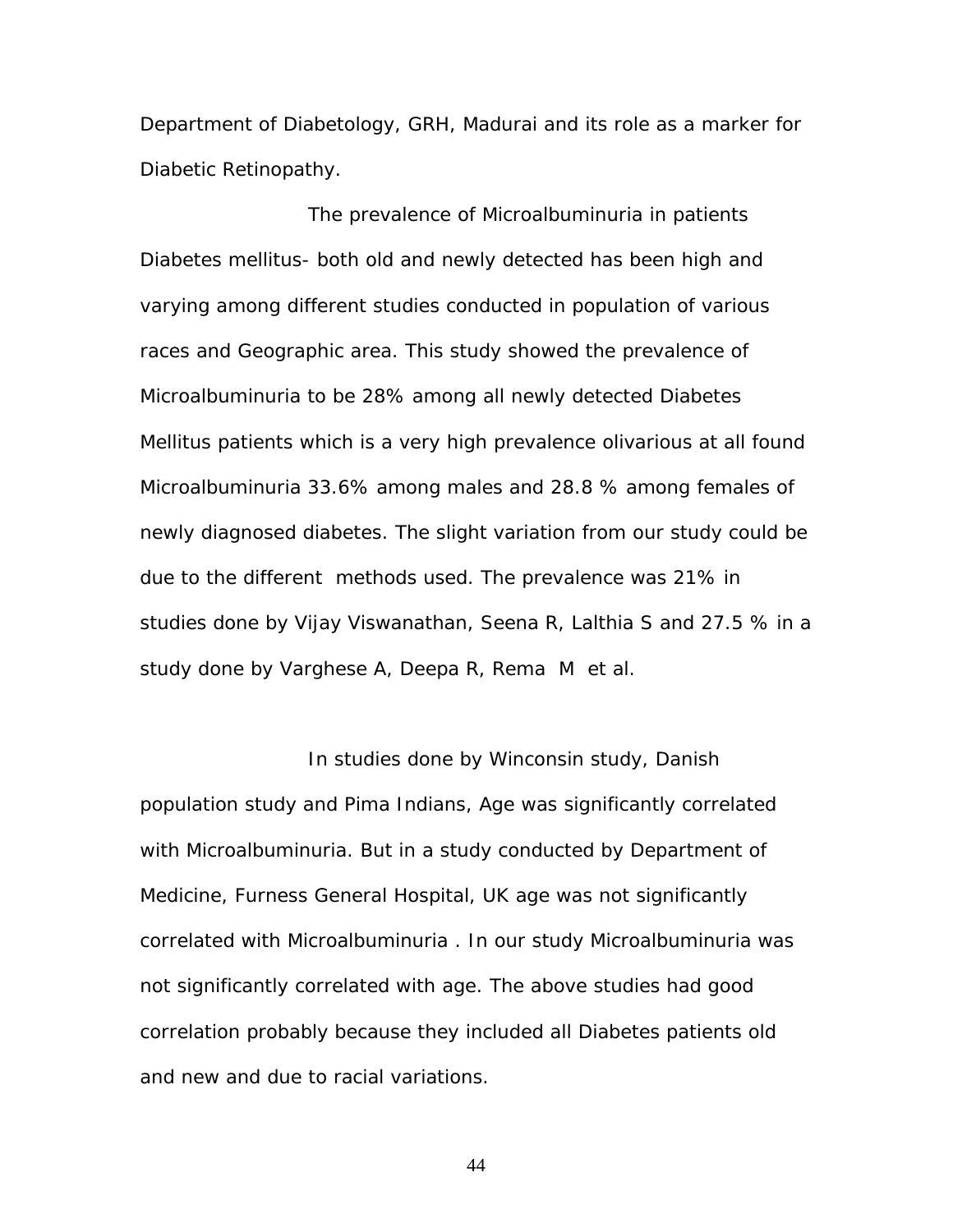#### Sex was not significantly correlated with

Microalbuminuria in our study. In previous studies done by Johet et al, males had a higher prevalence of Microalbuminuria but in studies done by Vijay et al, From Madras, Sex did not have a good correlation with Microalbuminuria. The observation that male sex significantly correlated with Microalbuminuria in Western study could be due to difference in races, and genetics of them when compared with us.

Smoking and alcohol was not significantly correlated with Microalbuminuria in our study. Most of the studies conducted by western people have revealed a significant correlation of smoking and alcoholism with Microalbuminuria. This probably may be due to the fact that all smokers observed in this study were males and that females were predominant in this study in western community females form a high proportion of smoker which is not seen in our study population. This may probably explain the weak significance of smoking and alcoholism with Microalbuminuria in our study.

In NHANES III study, and studies done by Niskanes, Sarlaud et al BMI was significantly correlated with Microalbuminuria. BMI was not significantly correlated with Microalbuminuria in our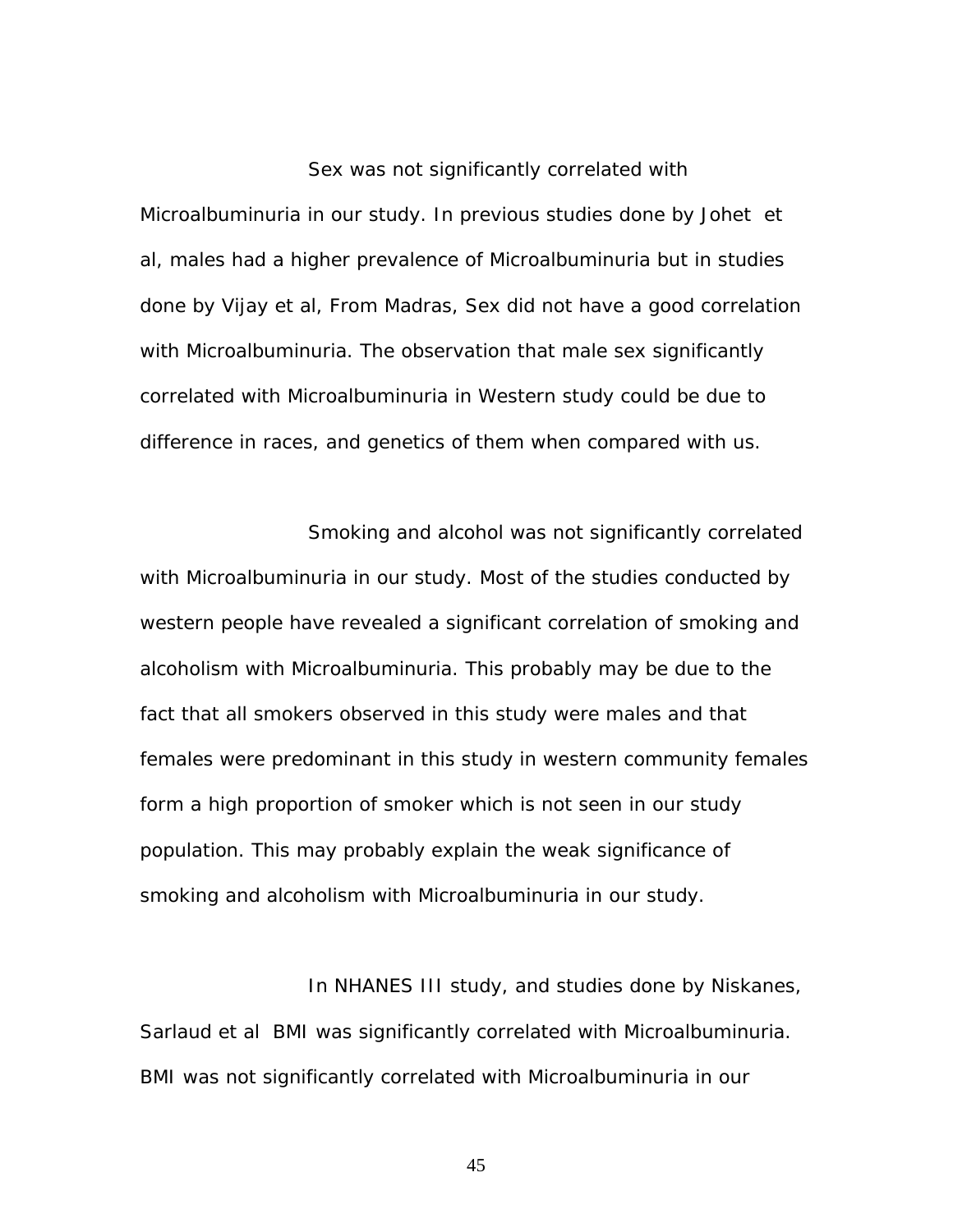study. This may be due to the fact that Asians & Indians in particular are more susceptible to development of central (abdominal ) Adiposity even among healthier people. This has a greater influence on BMI when compared to western population who have less incidence of central adiposity & Obesity among healthier population.

Family history was significantly correlation with Microalbuminuria in our study population This study actually showed an inverse correlation of Microalbuminuria with family history which was in contrast to many other studies conducted by Vijay et al from Madras which showed a direct correlation with family history. This variation may be due to referral bias, which might have resulted from patients awareness to reach of hospital when one of their relatives had DM. Familial clustering present in previous studies could be due to genetic susceptibility linked to Angiotensin encoding gene as shown in OJI-Kree Indians.

Fasting blood sugar and post prandial was significantly correlated with Microalbuminuria in studies conducted by Vijay et al Madras and Panning H, Leuis JB, Rasid M et al. But in our study there was not any significant correlation of MAU with either fasting blood glucose or postprandial blood glucose.This may be due to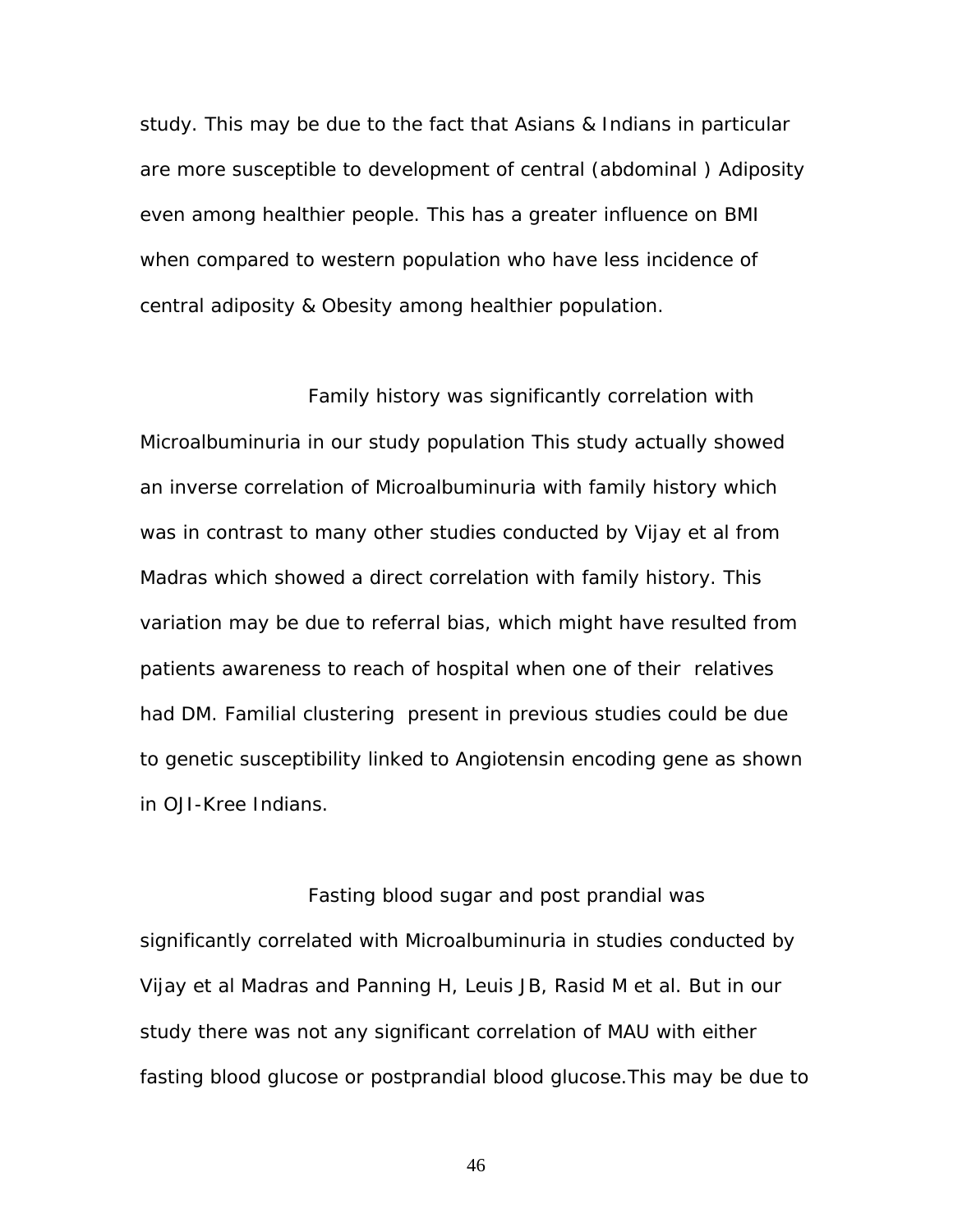referral bias of GRH as a tertiary care center where patients are referred late when both FBG and PPBG are abnormal or racial differences among the study groups.

Lipid profile was abnormal and significantly correlated with Microalbuminuria ( LDL & HDL ) in various studies conducted by Parrin H, Levis JB et al and Viajy et al,Madras. But in one study serum cholesterol did not significantly correlated with Microalbuminuria. This could be probably due to the fact that a complete lipid profile ( which was not done among our patients ) would have been obtained and the total serum cholesterol was not of much significance in relation to Microalbuminuria.

The prevalence of diabetic retinopathy in our study population was high Microalbuminuria was significantly associated with diabetic retinopathy in studies conducted by Masored Mananiot, Mohd Agkhamine et al Iran, and by Arun, Ngugi, Lovelock et al, Winconsin Epidemiology study of Diabetic Retinopathy.

In our study also Microalbuminuria was significantly correlated with Diabetic retinopathy. This showed that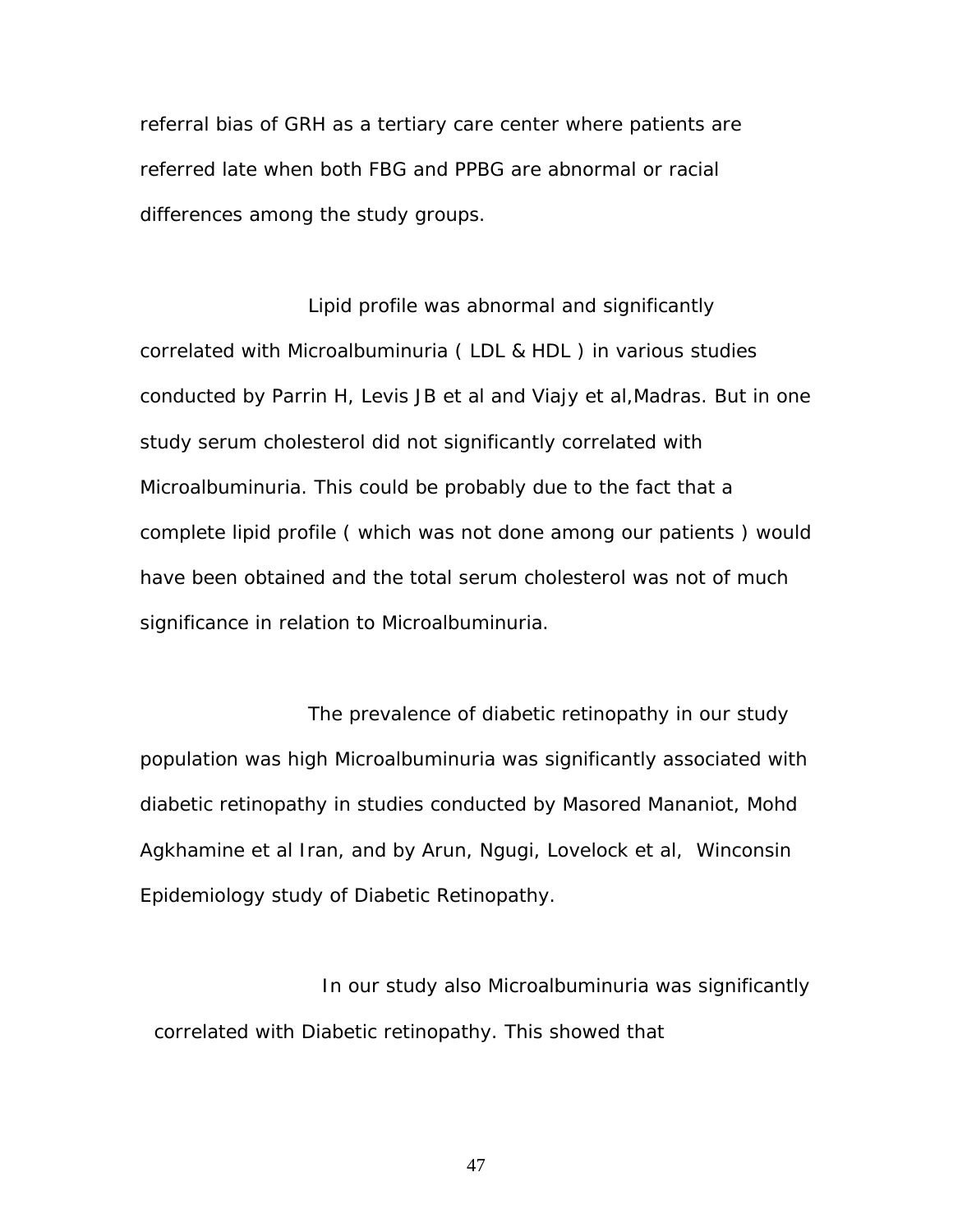Microalbuminuria is a useful and reliable marker for early detection of diabetic retinopathy.

It is clear in this study and other that Microalbuminuria and Diabetic Retinopathy is quiet prevalent among newly diagnosed Diabetes. It is also clearly evident that Microalbuminuria is significantly correlated with Diabetic Retinopathy among newly diagnosed Diabetes.

This obviates the necessity for early detection and treatment. The American Diabetes Association recommend annual testing for Microalbuminuria for persons who have had Diabetes for five Years of move.But in a population like that of ours which report to the health system only in advanced stages of disease or only when symptoms develop. There is a huge necessity for screening newly detected Diabetes for complication and marker for complications like Microalbuminuria even at the time of Diagnosis itself, for prevent further dangerous complication like nephropathy ,retinopathy and possible other vascular complication also.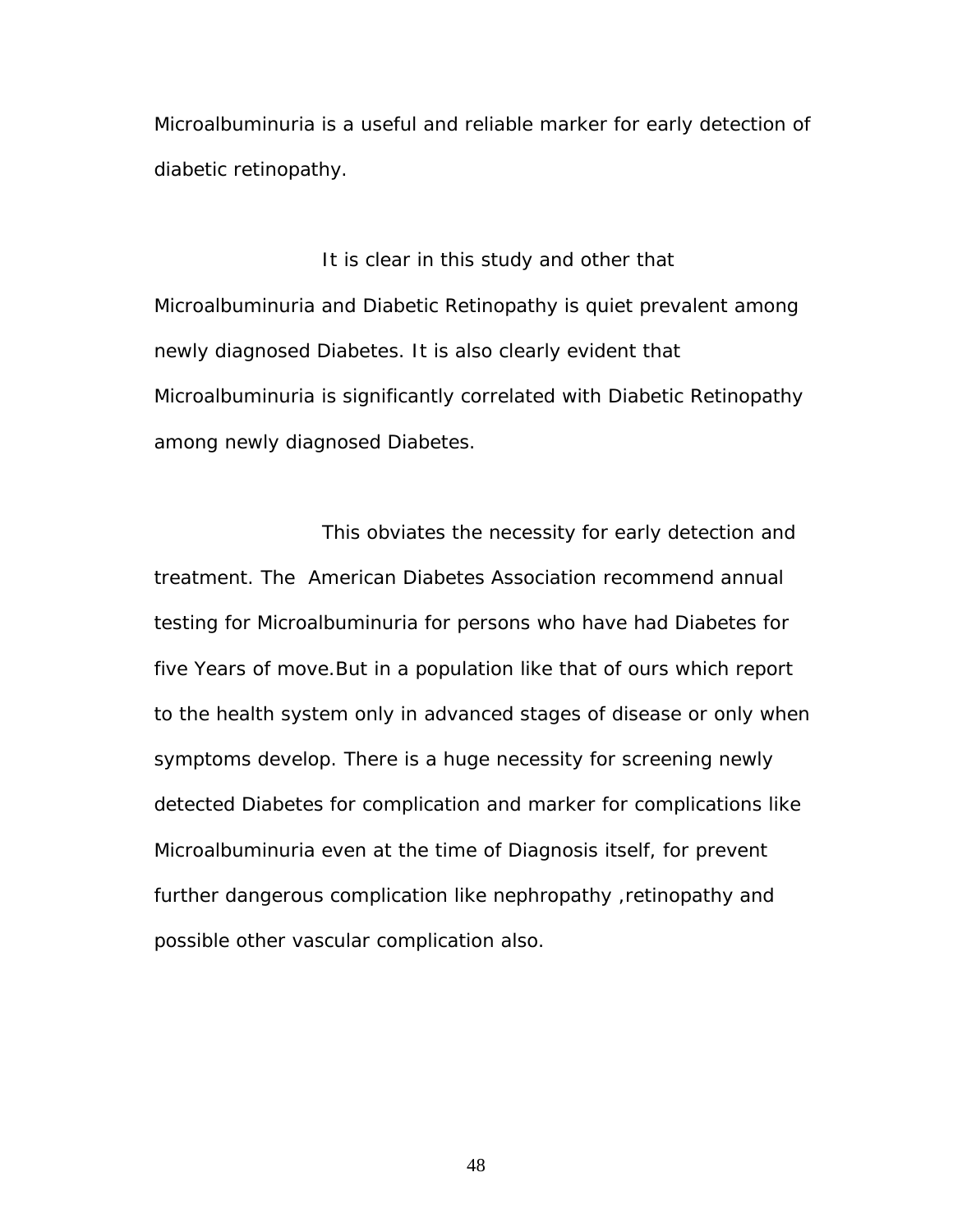## **CONCLUSION**

- 1. In this study of 61 patients with newly detected diabetes, there was a high prevalence of microalbuminuria .
- 2. The presence of microalbuminuria in newly detected diabetes was significantly correlated with diabetic retinopathy and negatively correlated with family history.
- 3. This study also showed that other variables like age, sex, BMI, FBG, PPBG, smoking, alcoholism and serum cholesterol did not correlate significantly with microalbuminuria in newly detected diabetes.
	- 4. Therefore urinary screening for microalbumuria in newly detected diabetes, improves the early detection and primary prevention of diabetic complications.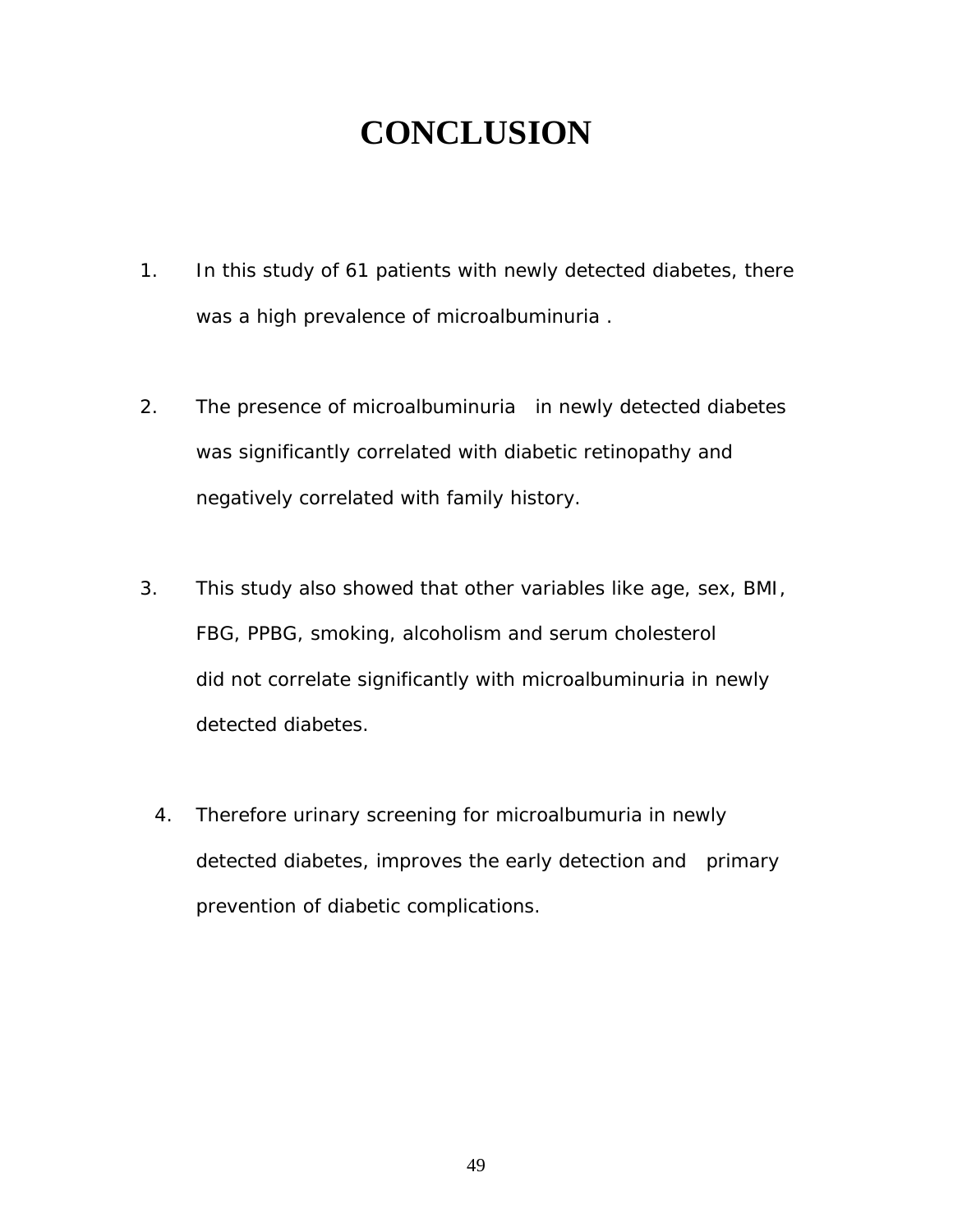### **SUMMARY**

 This study shows a high prevalence of MAU ( 28%) among newly diagnosed Diabetic population which was in concurrence with the earlier studies conducted by Olivarius et al , Vijay Viswanathan , Seena R, et al and Varghese A, Deepa R, et al.

The prevalence of Diabetic Retinopathy in our study population was very High ( 13 % ). This study also showed a statistically significant correlation of MAU with Diabetic retinopathy ( which was present in 5 persons with MAU and 3 without MAU ).This was also the observation of Vinconsin, Epidemiologic study on retinopathy and studies conducted by Mohamed Afkhami, Manaviat, et al, Iran.

 This study shows a significant negative correlation of MAU with family history of Diabetes ( $P = 0.0275$ ). 10 (100 %) of family history positive Diabetes did not have MAU, where as 17 persons among those who did not have family history had MAU. This observation was in contrast to many of the previous observations of Vijay et al, Chennai.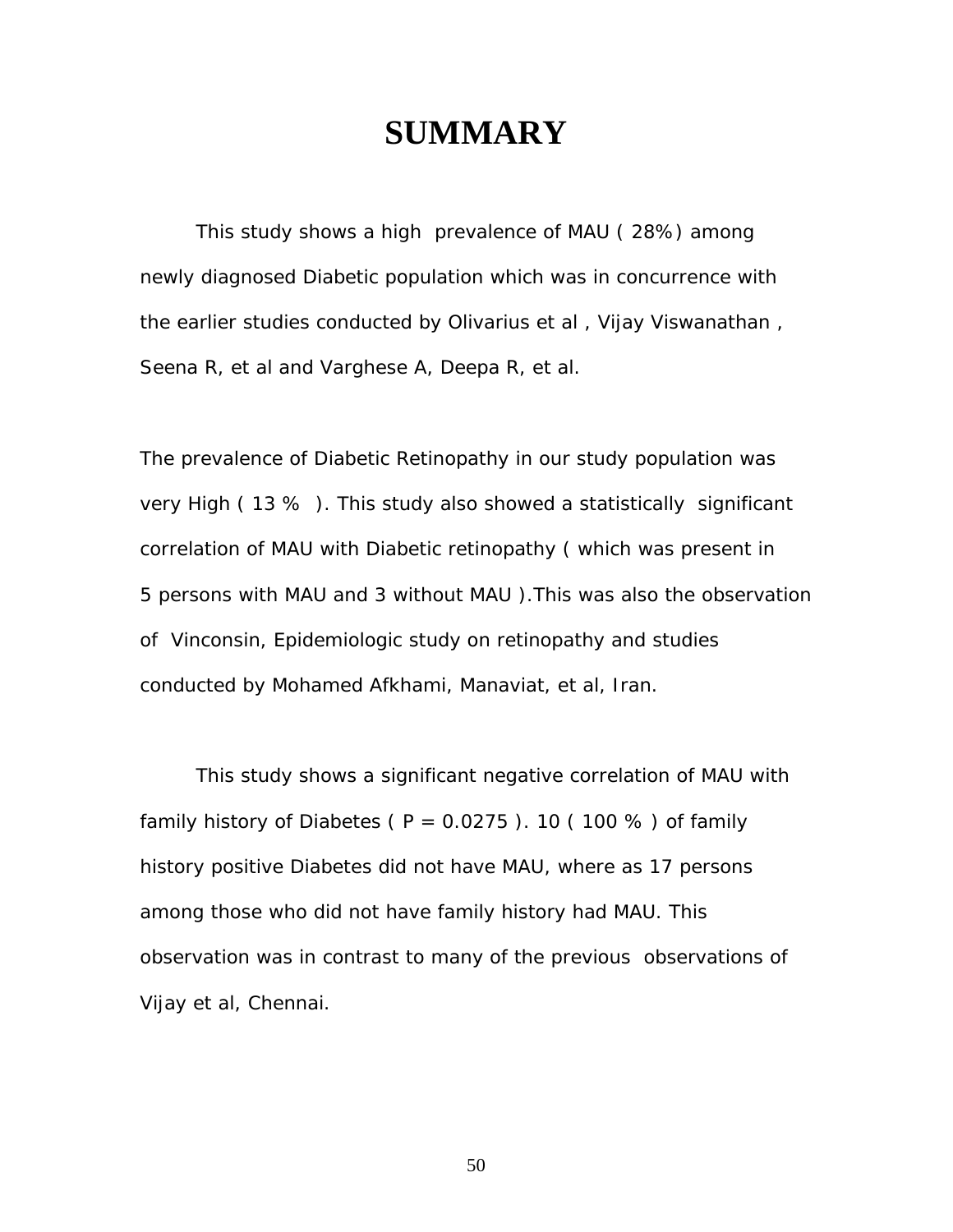This study also showed that other variables like age, sex, BMI, FBG,PPBG, smoking, alcoholism and serum cholesterol did not correlate significantly with microalbuminuria in newly detected diabetes.

Therefore urinary screening for microalbumuria in newly detected diabetes, improves the early detection and primary prevention of diabetic complications.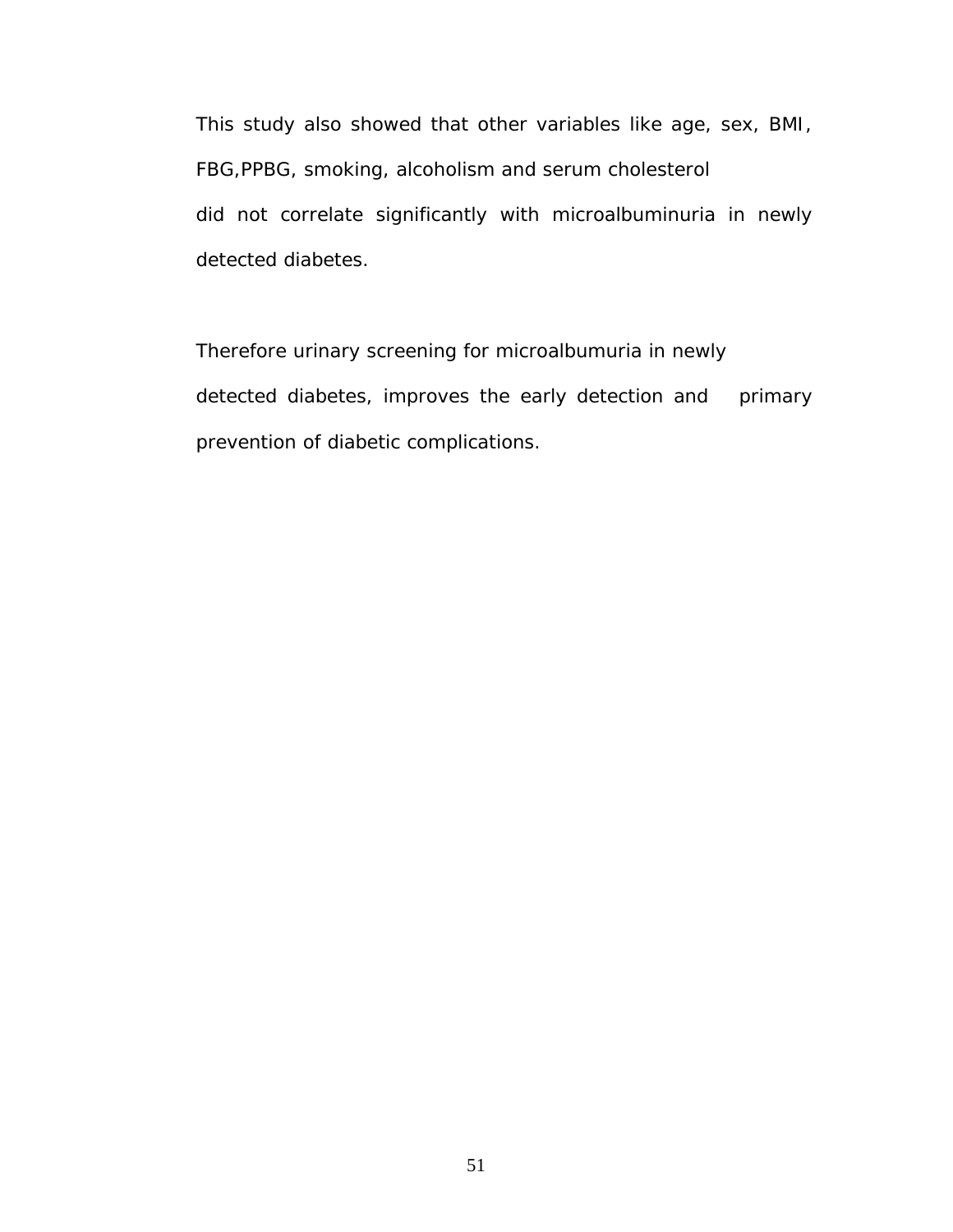### **PROFORMA**

#### **MICROALBUMINURIA IN NEWLY DETECTED DIABETES MELLITUS AS A RISK FACTOR FOR DIABETICS RETINOPATHY**

| NAME: | OCCUPATION: |
|-------|-------------|
| AGE:  | ADDRESS:    |
| SEX:  | OP NO.:     |

#### **PRESENTING SYMPTOMS AT THE TIME OF DETECTION:**

| POLY URIA                 |     | $\rightarrow$ | <b>ITCHING</b>         |     |  |
|---------------------------|-----|---------------|------------------------|-----|--|
| <b>NOCTURIA</b>           | ( ) |               | <b>VOMITING</b>        |     |  |
| <b>POLYDYPSIA</b>         |     | $\rightarrow$ | <b>ABDOMINAL PAIN</b>  | ( ) |  |
| <b>TIREDNESS</b>          | ( ) |               | <b>CONSTIPATION</b>    |     |  |
| <b>WEIGHT LOSS</b>        | ( ) |               | PRURTITUS VULVAE       | ( ) |  |
| <b>GIDDINESS</b>          |     | $\big)$       | SEXUAL DYSFUNCTION     |     |  |
| <b>BLURRING OF VISION</b> |     | $\rightarrow$ | NOCTURNAL DIARRHOEA () |     |  |
| <b>SKIN INFECTION</b>     | ( ) |               | <b>BALANITIS</b>       |     |  |
| <b>ULCER</b>              |     |               |                        |     |  |

#### **PAST ILLNESS:**

| MYOCARDIAL INFARCTION      | ( | AMOEBIASIS   | (   |
|----------------------------|---|--------------|-----|
| <b>HYPERTENSION</b>        | ( | <b>MUMPS</b> | (   |
| PULMONARY TUBERCULOSIS ( ) |   | ACCIDENTS    | ( ) |
| <b>JAUNDICE</b>            | ( | OPERATIONS   | (   |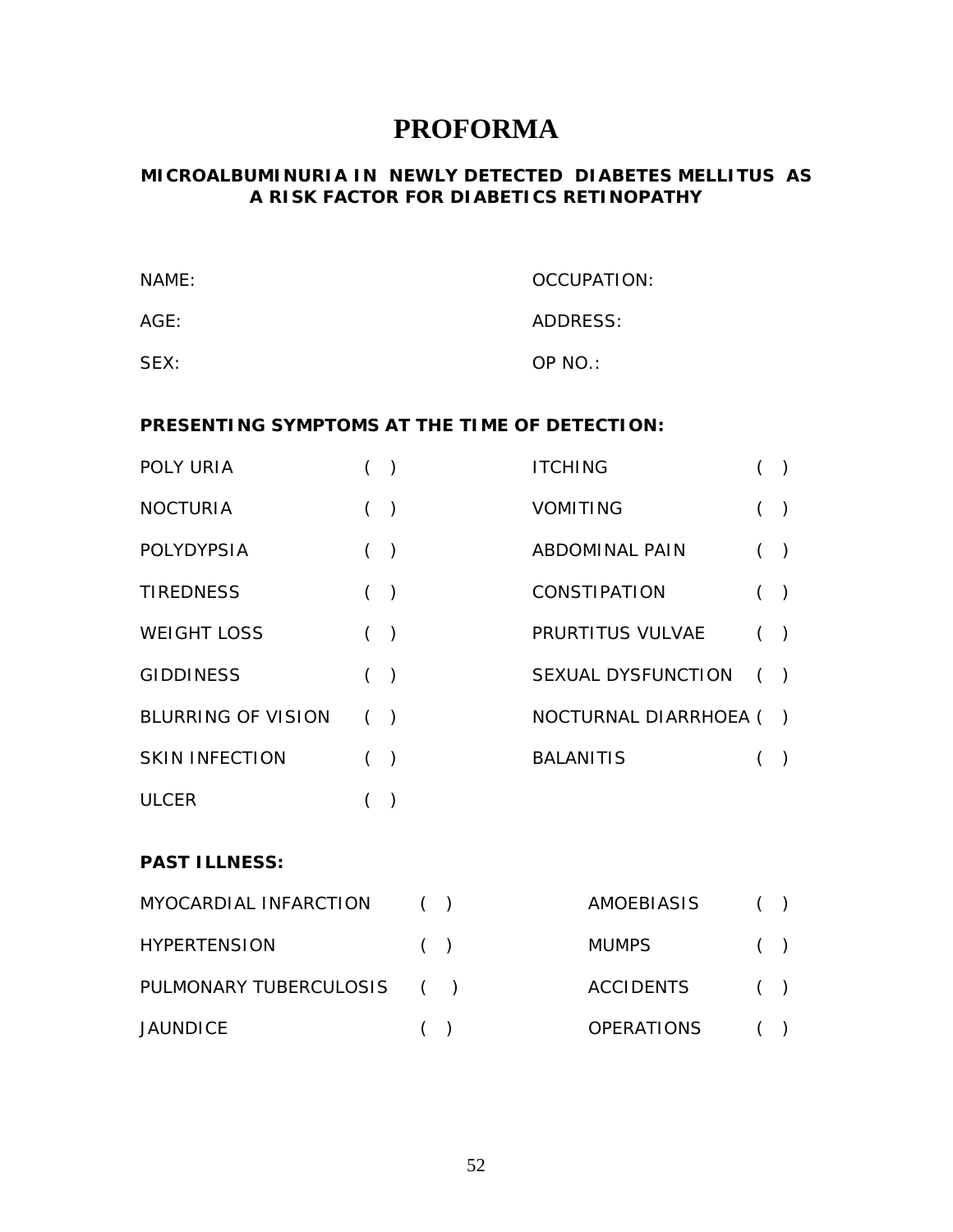#### **FAMILY HISTORY OF DIABETES:**

| <b>FATHER</b>       | $($ ) | <b>BROTHERS</b> |       |  |
|---------------------|-------|-----------------|-------|--|
| <b>MOTHER</b>       | (     | <b>SISTERS</b>  | (     |  |
| SONS                | $($ ) | <b>WIFE</b>     | $($ ) |  |
| <b>DAUGHTERS</b>    | $($ ) | <b>HUSBAND</b>  |       |  |
| <b>HEAVY BABIES</b> |       |                 |       |  |

#### **PERSONAL HISTORY:**

| <b>SMOKING</b>    | ( | ALCOHOL        |   |
|-------------------|---|----------------|---|
| <b>VEGETARIAN</b> | ( | NON-VEGETARIAN | ( |
| <b>SEDENTARY</b>  | ( | ACTIVE:        | ( |

#### **PHYSICAL EXAMINATION:**

| <b>HEIGHT:</b>                        | WEIGHT:                   | BMI: |  |  |  |  |  |  |  |
|---------------------------------------|---------------------------|------|--|--|--|--|--|--|--|
| <b>BLOOD PRESSURE:</b>                | <b>OBESE / NON-OBESE:</b> |      |  |  |  |  |  |  |  |
| XANTHOMA:                             | <b>XANTHELASMA:</b>       |      |  |  |  |  |  |  |  |
| <b>THYROID SWELLING:</b>              |                           |      |  |  |  |  |  |  |  |
| <b>FUNDUS EXAMINATION:</b>            |                           |      |  |  |  |  |  |  |  |
| NO RETINOPATHY                        |                           |      |  |  |  |  |  |  |  |
| NONPROLIFERATIVE DIABETIC RETINOPATHY |                           |      |  |  |  |  |  |  |  |
| <b>MILD</b>                           |                           |      |  |  |  |  |  |  |  |
|                                       | <b>MODERATE</b>           |      |  |  |  |  |  |  |  |

SEVERE ( )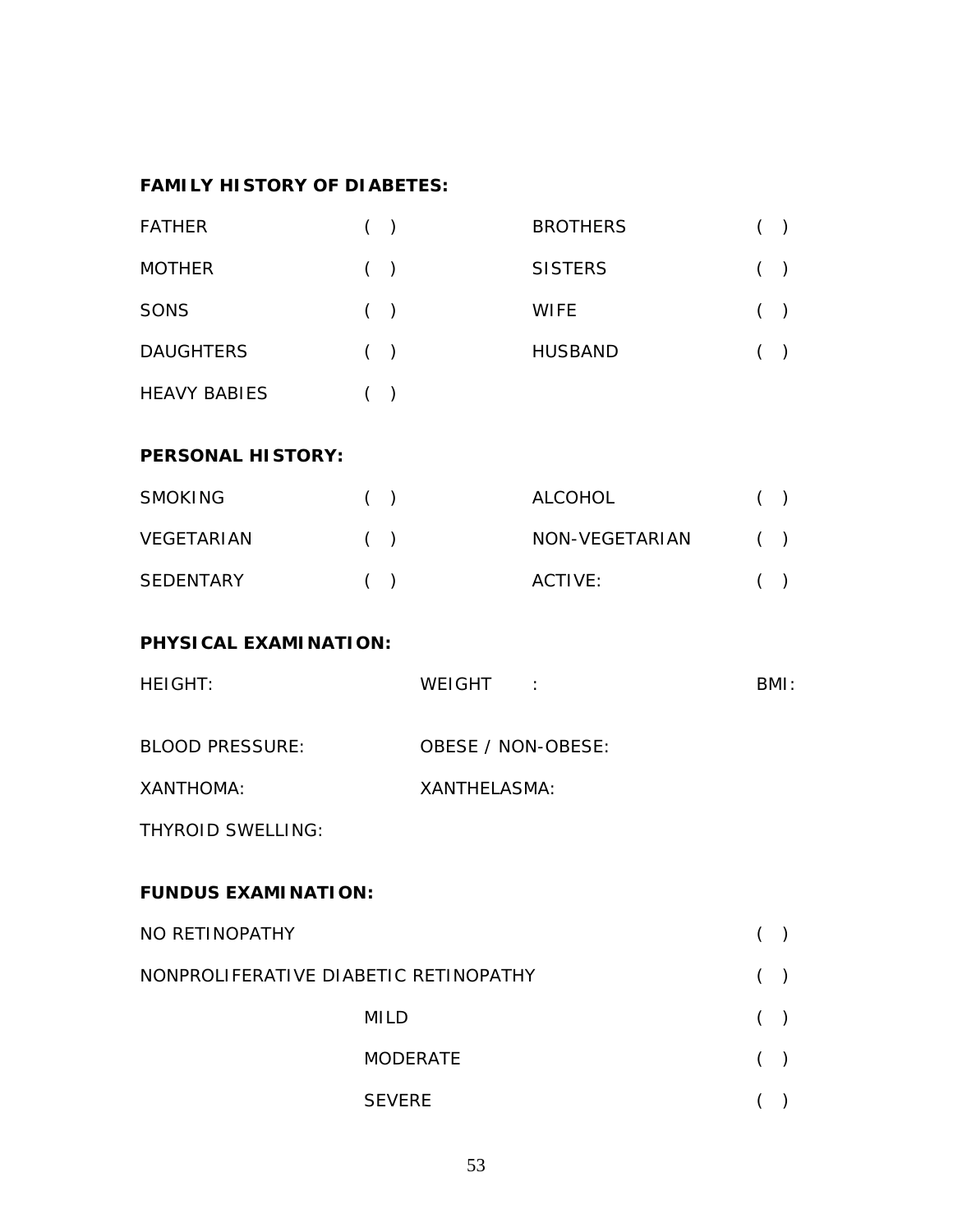#### **SYSTEMIC EXAMINATION:**

| CVS:     | RS:  |
|----------|------|
| ABDOMEN: | CNS: |

#### **VASCULAR COMPLICATIONS:**

| IHD:            | YFS / NO |
|-----------------|----------|
| PVD:            | YES / NO |
| CARDIOMYOPATHY: | YES / NO |
| RETINOPATHY:    | YES / NO |
| NFPHROPATHY:    | YFS / NO |
| NEUROPATHY:     | YES / NO |

#### **INVESTIGATIONS:**

| <b>BLOOD GLUCOSE:</b>                  | URINE:           |  |  |  |  |  |  |  |
|----------------------------------------|------------------|--|--|--|--|--|--|--|
| <b>FASTING</b><br>$\ddot{\phantom{a}}$ | ALBUMIN:         |  |  |  |  |  |  |  |
| 2 HOURS POSTPRANDIAL:                  | SUGAR:           |  |  |  |  |  |  |  |
| <b>BLOOD UREA:</b>                     | <b>DEPOSITS:</b> |  |  |  |  |  |  |  |
| <b>SERUM CREATININE:</b>               |                  |  |  |  |  |  |  |  |
| <b>SERUM CHOLESTEROL:</b>              |                  |  |  |  |  |  |  |  |
| ECG:                                   |                  |  |  |  |  |  |  |  |
|                                        |                  |  |  |  |  |  |  |  |
| <b>MICROALBUMINURIA:</b>               |                  |  |  |  |  |  |  |  |
| <b>TYPE OF DIABETES:</b>               |                  |  |  |  |  |  |  |  |

### TYPE 1 ( ) TYPE 2 ( )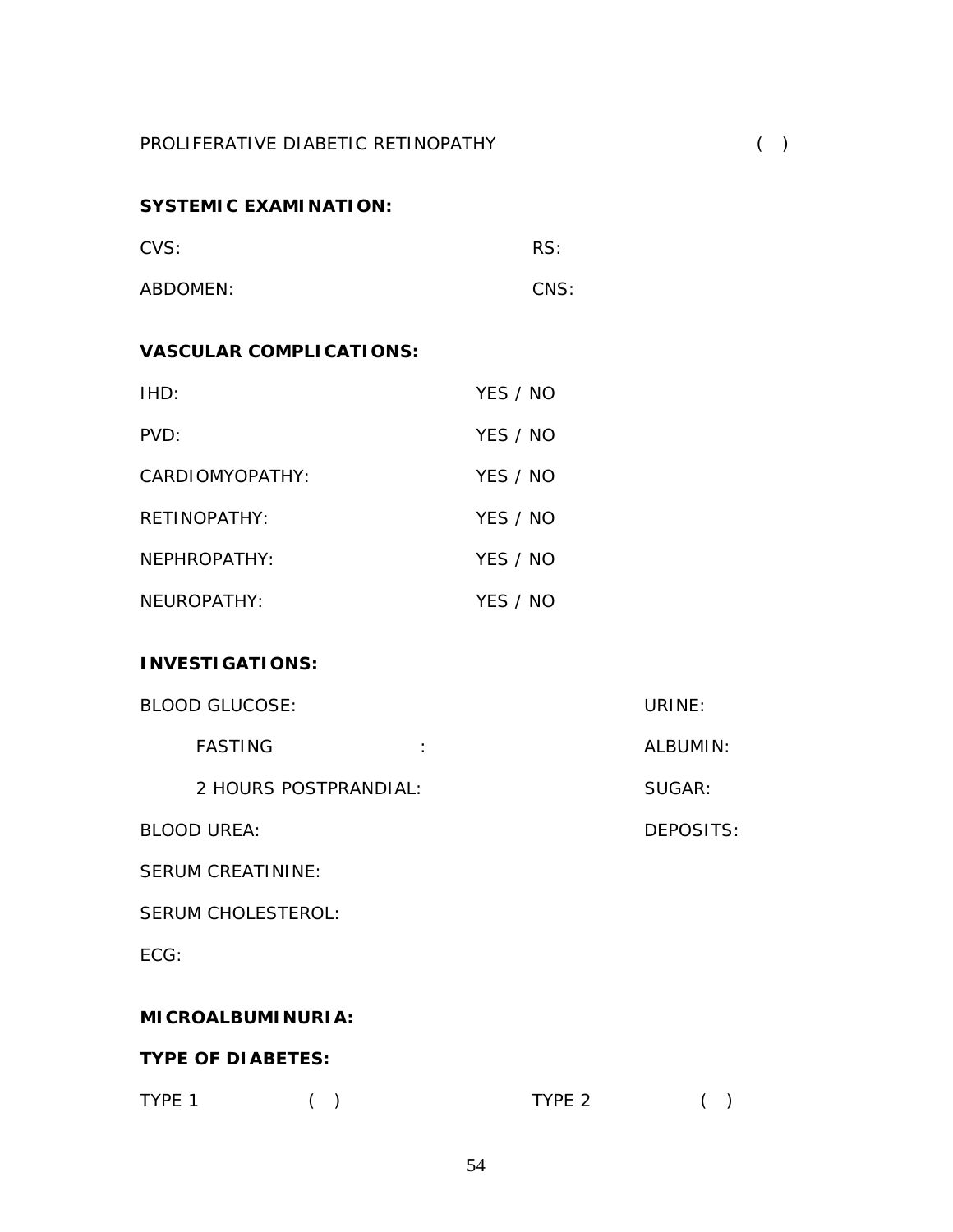### **REFERENCES**

1. **MOGENSEN VESTBO CE, POULSEN E, ET AL**. Microalbuminuria and potential confounders: a review and some observations on variability of urinary albumin excretion. Diabetes Care 1995;18:572-7.

2. **NATHAN DM, ROSENBAUM C, PROTASOWICKI D**. Single-void urine samples can estimate quantitative microalbuminuria. Diabetes Care 1987;10:414-8.

3. **SCHWAB SJ, DUNN FL, FEINGLOS MN.** Screening for microalbuminurea. Diabetes Care 1992;15:1581-4.

4. **WIEGMANN TB, ET AL.** Comparison of albumin excretion rate obtained with different times of collection. Diabetes Care 1990;13:864-71.

5. **AMERICAN DIABETES ASSOCIATION.** Consensus development conference on the diagnosis and management of nephropathy in patients with diabetes mellitus. Diabetes Care 1994;17:1357-61.

6. **SCHWAB S, DUMM FL, FEINGLOS MN.** Screening for microalbuminuria: a comparison of single sample methods of collection and techniques of albumin analysis. Diabetes Care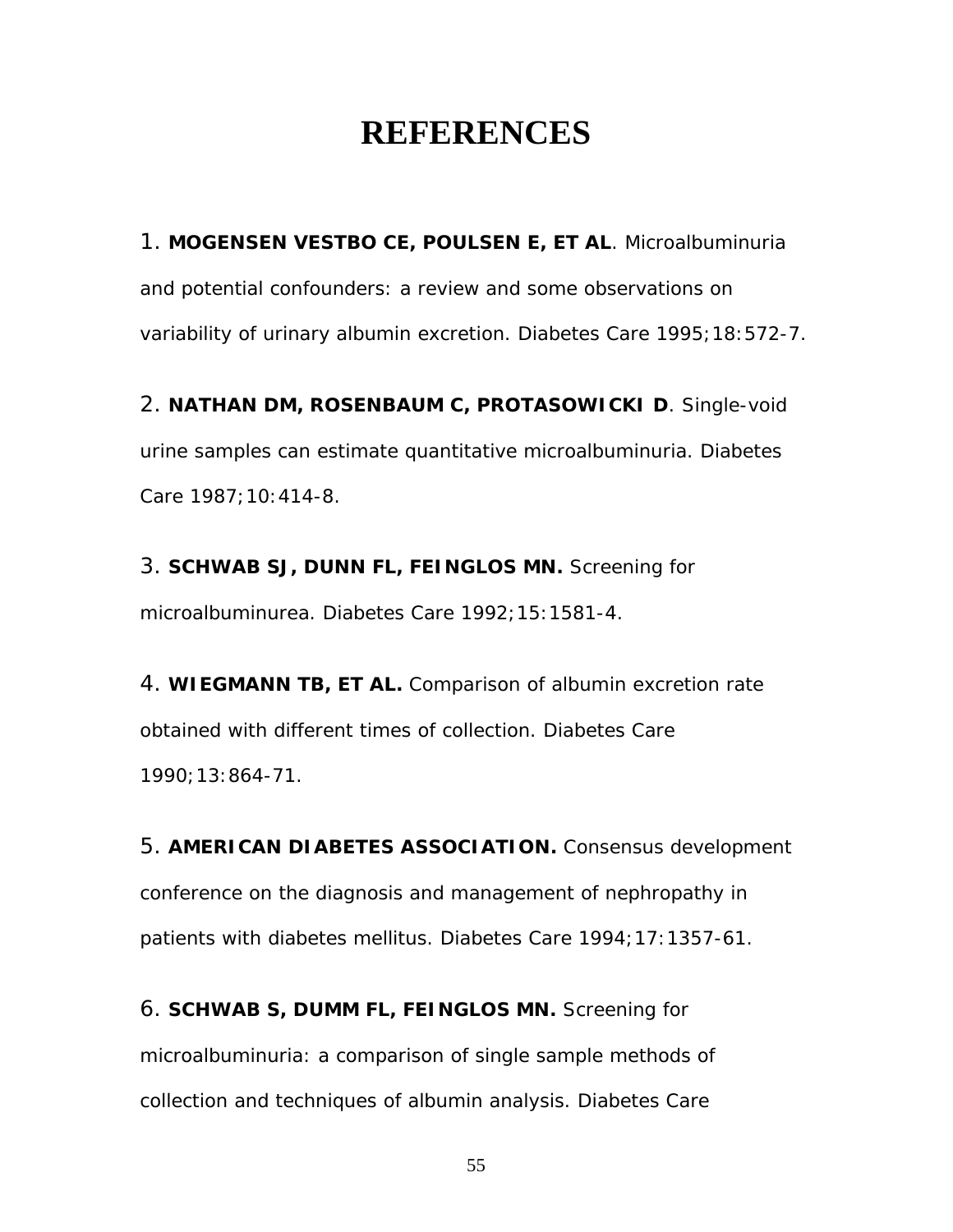1992;15:1518-84.

#### 7. **ESHOJ O, FELDT-RASMUSSEN B, LARSEN ML, MOGENSEN EF.**

Comparison of overnight, morning and 24-hour urine collections in

the assessment of diabetic microalbuminuria. Diabetic Medicine

1987;4:531-3.

#### 8**. NEIL A, HAWKINS M, POTOK M, THOROGOOD M, COHEN D, MANN J. A**

prospective population-based study of microalbuminuria as a

predictor of mortality in NIDDM. Diabetes Care 1993;16:996-1003.

9. The prevention and treatment of complications of diabetes

mellitus: a guide for primary care practitioners. **ATLANTA: DIVISION** 

#### **OF DIABETES TRANSLATION, DEPARTMENT OF HEALTH AND**

**HUMAN SERVICES, 1991.** 

#### 10. **VIBERTI GC, JARRETT RJ, MAHMUD U, HILL RD, ARGYROPOULOS A, KEEN**

H. Microalbuminuria as a predictor of clinical nephropathy in

insulin-dependent diabetes mellitus. Lancet 1982; ii: 1430-2.

#### 11. **JERUMS G, COOPER ME, SEEMAN E, MURRAY RML, MCNEIL JJ.**

Spectrum of proteinuria in type I and type II diabetes. Diabetes Care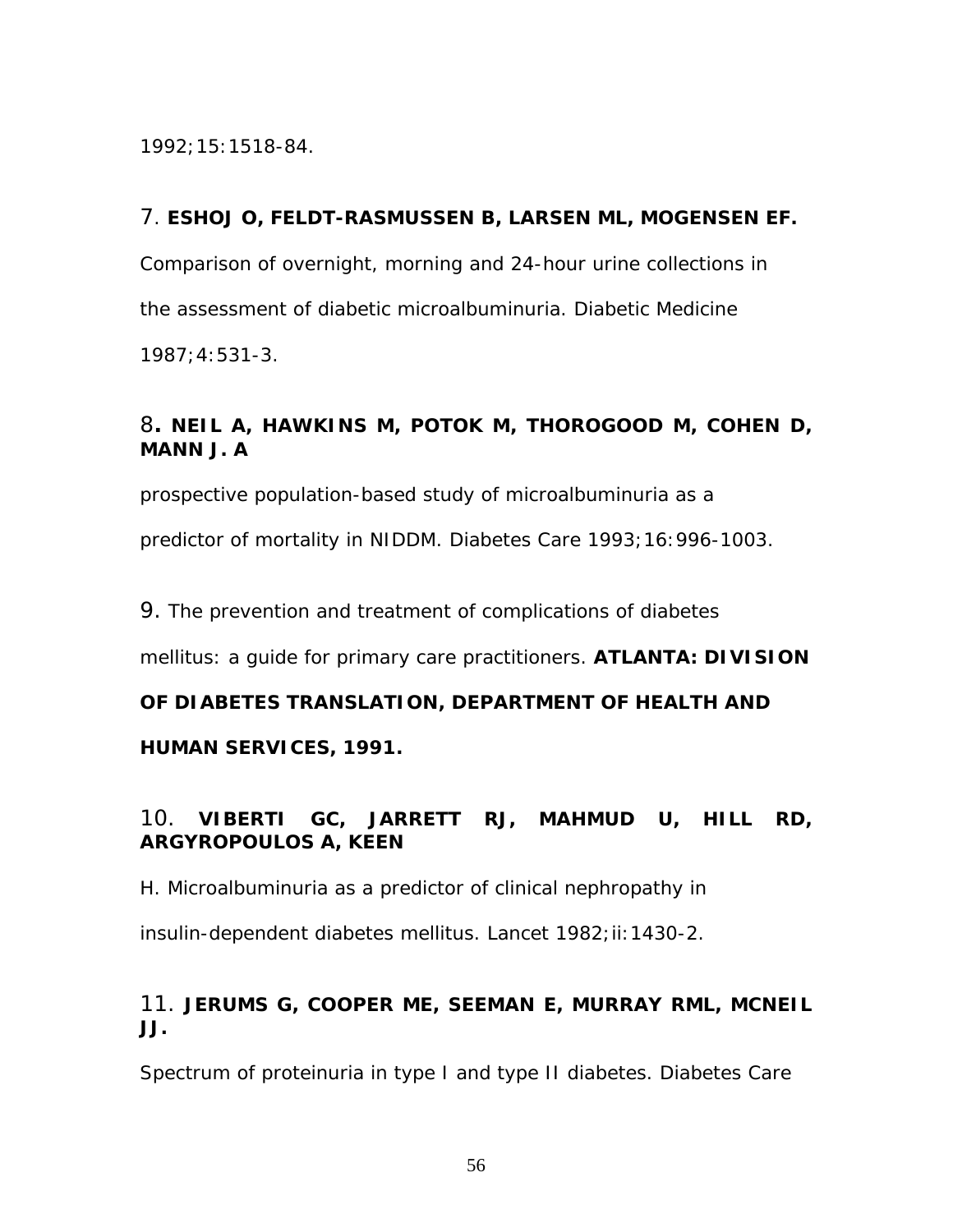1987;10:419-27.

#### 12**. OLIVARIUS NF, ANDREASEN AH, KEIDING N, MEGENSEN CE.**

Epidemiology of renal involvement in newly-diagnosed middle-aged and elderly diabetic patients. Cross-sectional data from the population-based study "Diabetes Care in General Practice," Denmark. Diabetologia 1993;36:1007-16.

13. **AMERICAN DIABETES ASSOCIATION**. Clinical practice

recommendations 2001. Diabetes Care 2001;24: S69-70.

14. **EDITORIALS**. Diabetic control and complications. BMJ 1993;307:881-2.

15**. REICHARD P, NILSSON BY, ROSENQUVIST MD.** The effect of longer term intensified insulin treatment on the development of microvascular complications of diabetic mellitus. N Engl J Med 1993;304-9.

16**. ZOOROB RJ, HAGEN MD.** Guidelines on the care of diabetic nephropathy, retinopathy and foot disease. Am Fam Phys 1997;56:2021-8.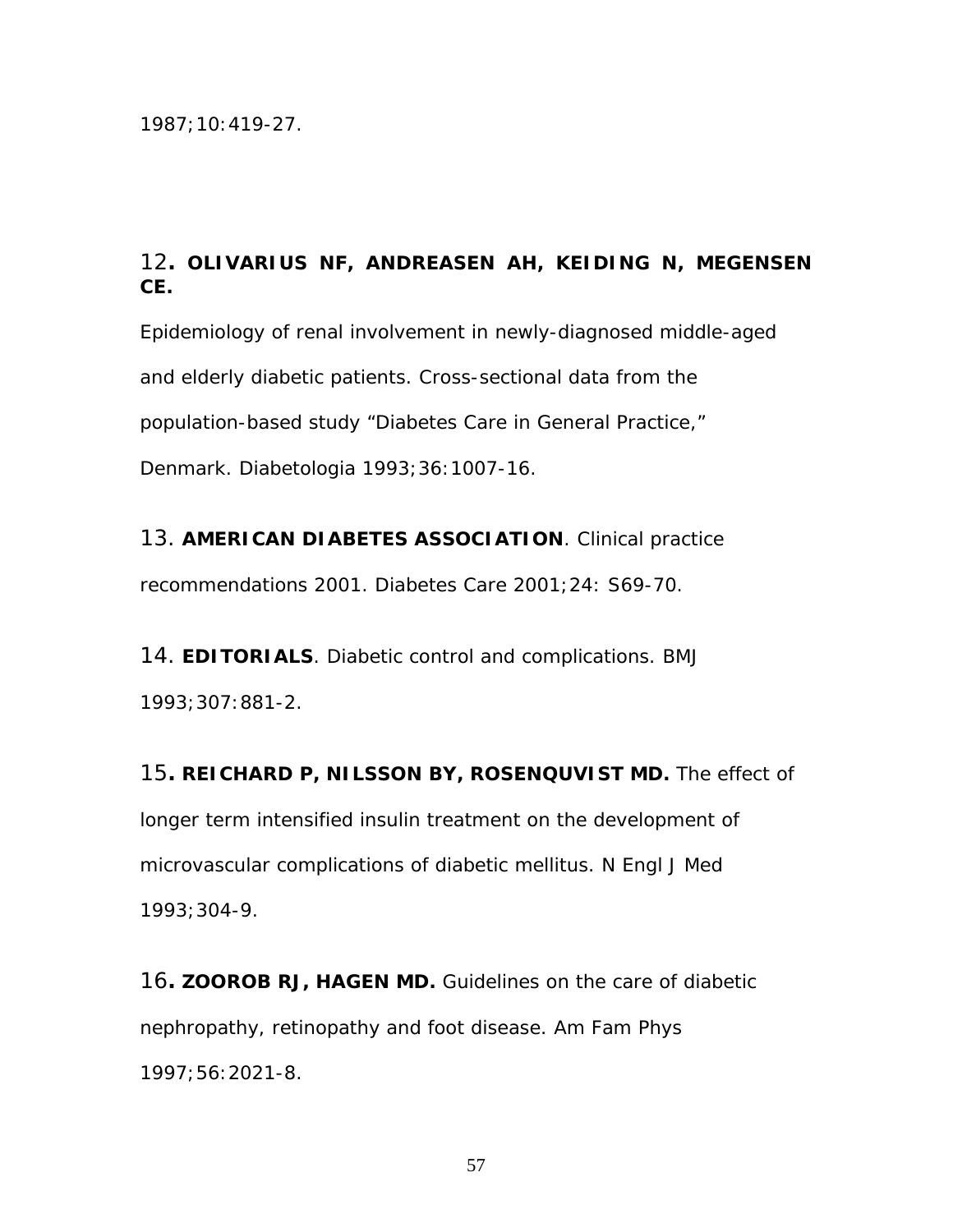# 17**. HURAIB S, ABU-AISHA H, SULIMANI RA, ET AL.** The pattern of diabetic nephropathy among Saudi patients with non-insulin

dependent diabetes mellitus. Ann Saudi Med 1995;15:120-4.

#### 18. **THE DIABETES CONTROL & COMPLICATIONS TRIAL**

#### **RESEARCH GROUP.**

The effect of intensive treatment of diabetes on the development and progression of long-term complications in insulin dependent diabetes mellitus. N Engl J Med 1993;329:977-86.

19. The Thai Working Group on Burden of Disease and Injuries, Ministry of Public Health. Burden of Disease and Injuries in Thailand. Priority Setting for Policy.

#### **BUNDHAMCHAROEN K, TEERAWATANANON Y, VOS T, BEGG S.**

**EDS.** Printing House of The War Veterans Organization of Thailand Publisher, Under Royal Patronage of His Majesty the King. November 2000.

#### 20. **KLIEN R, KLEIN BEK, MOSS SE, CRUICKSHANKS KJ.** The

Wisconsin Epidemiologic Study of Diabetic Retinopathy.

XVII. The fourteen-year incidence and progression

of diabetic retinopathy and associated risk factors in

type I diabetes. Ophthalmology 1998; 105: 1801-15.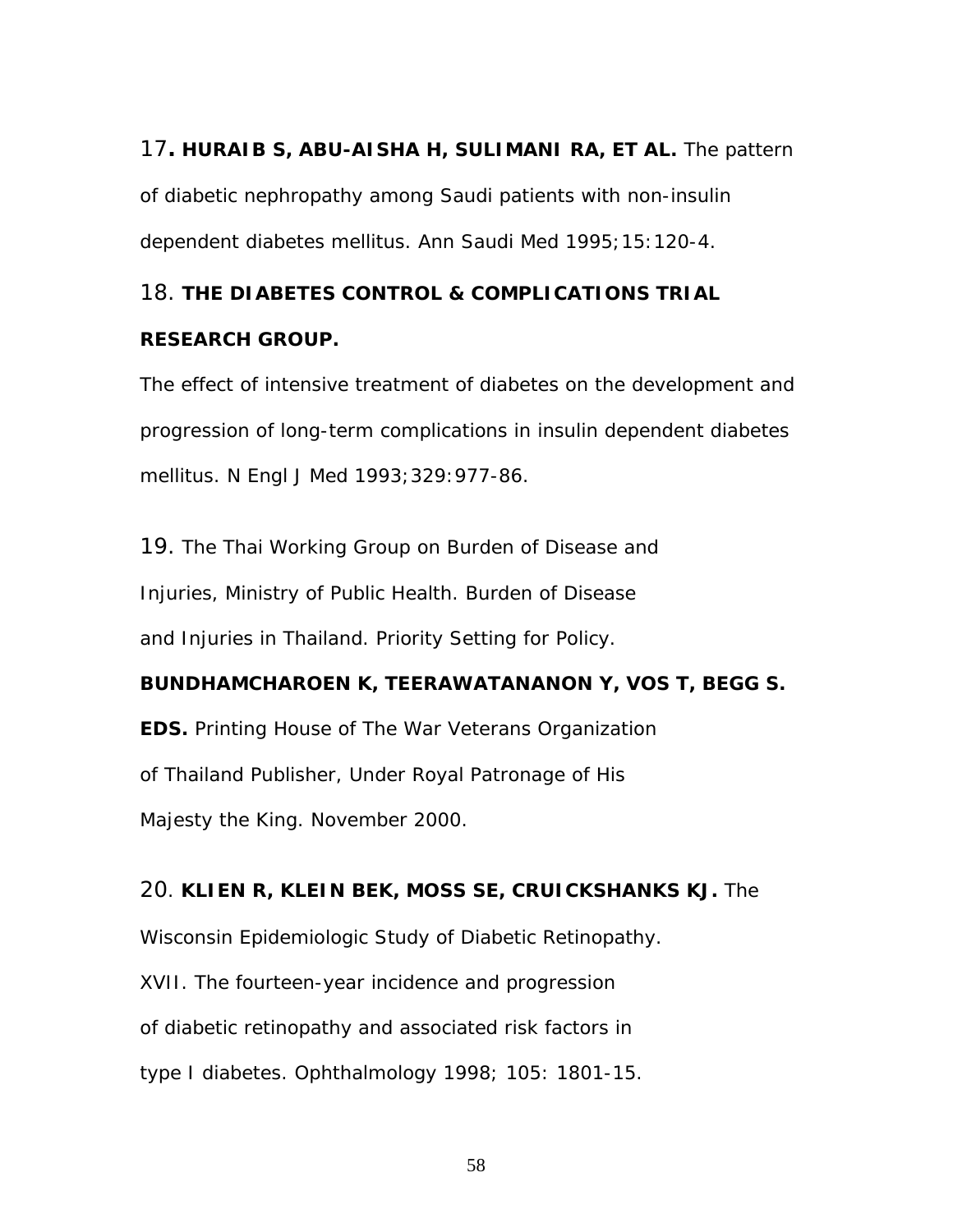#### 21. **KLEIN R, KLEIN BEK, MOSS SE, ET AL.** The Wisconsin

Epidemiologic Study of Diabetic Retinopathy. IX.

Four-year incidence and progression of diabetic retinopathy

when age at diagnosis is less than 30 years.

Arch Ophthalmol 1989; 107: 237-43.

22**. KLEIN R, KLEIN BEK, MOSS SE, CRUICKSHANKS KJ.** The

Wisconsin Epidemiologic Study of Diabetic Reinopathy.

XIV. Ten-year incidence and progression of diabetic

retinopathy. Arch Ophthalmol 1994; 112: 1217-28.

23**. NITIAPINYASAKUL A, NITIAPINYASAKUL N.** Risk factors

of ophthalmic complications in diabetes. Thai J

Ophthalmol 1999; 13: 23-33.

#### 24. **AUSAYAKHUM S, JIRARATSATIT J.** Prevalence of diabetic

retinopathy in NIDDM patients. Thai J Ophthalmol

1990; 5: 133-8.

#### 25. **RASMIDATTA S, KHUNSUK-MENGRAI K, WARUNYUWONG C.**

Risk factors of diabetic retinopathy in NIDDM J Med

Assoc Thai 1998; 18: 169-74.

26. **SUPAPRUKSAKAL S.** Prevalence of diabetic retinopathy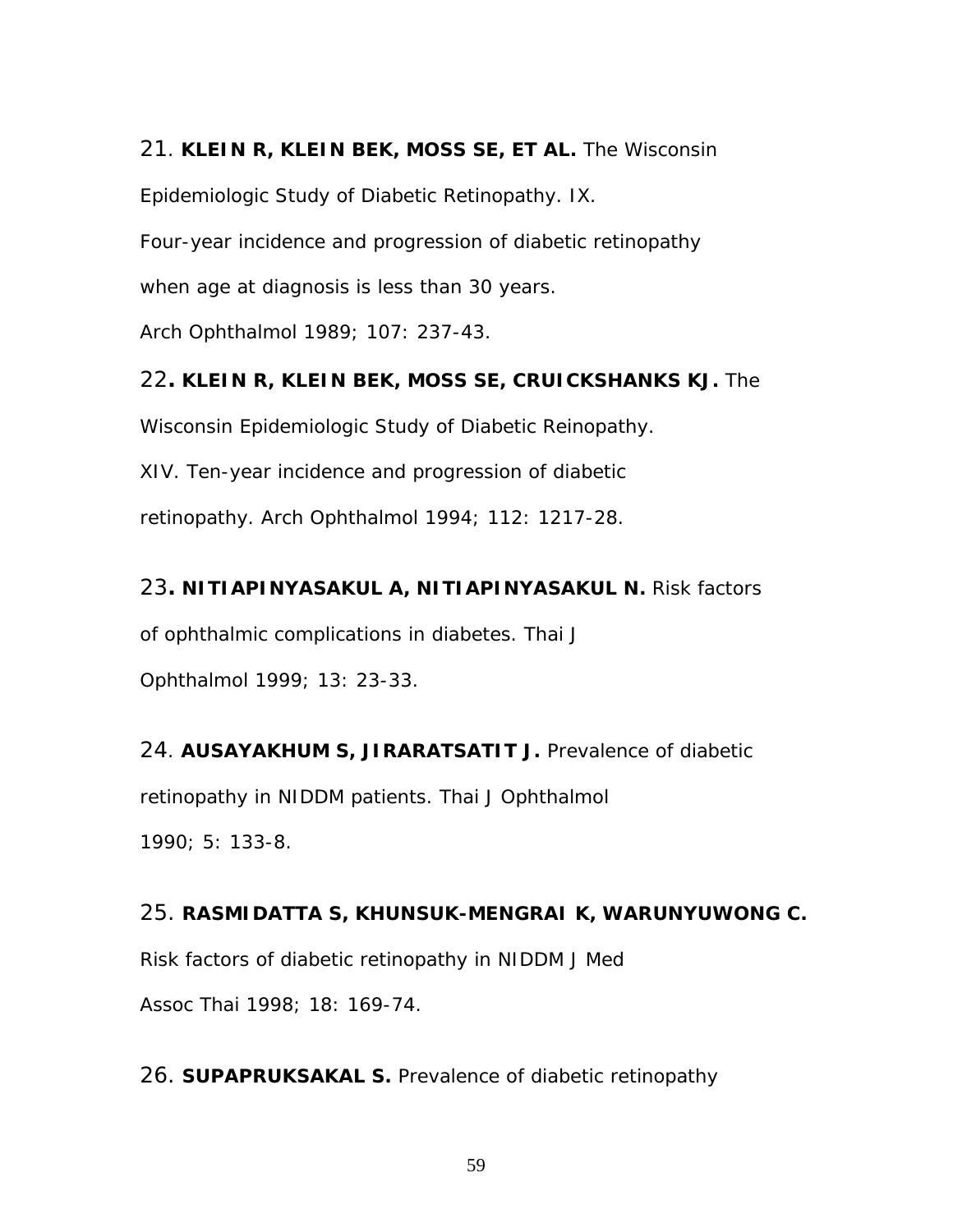in Trang Hospital. 12th Region medical Journal of MOPH 1997; 8: 39-48.

#### 27. **BHURIOPANYO P, GRAISOPA S, SUWANWATANA C, ET AL.**

Vascular complications in nonisulin dependent diabetes mellitus (NIDDM) in Srinagarind Hospital, Khon Kaen. J Med Assoc Thai 1992; 75.10: 570-7.

28**. MOSS SE, KLIEN R, KLEIN BEK.** The 14-year incidence of visual loss in a diabetic population. Ophthalmology 1998; 105: 998-1003.

#### 29. **DIABETIC RETINOPATHY STUDY RESEARCH GROUP:**

Indications

for photocoagulation treatment of diabetic retinopathy,

DRS Report No. 14 Int Ophthalmol Clin 1987;

27: 239-53.

30. Preferred Practice pattern. Diabetic Retinopathy. **THE** 

**AMERICAN ACADEMY OF OPHTHALMOLOGY,** San Franscisco 1991.

31. **THE DCCT RESEARCH GROUP**. The effect of intensive treatment of diabetes on the development and progression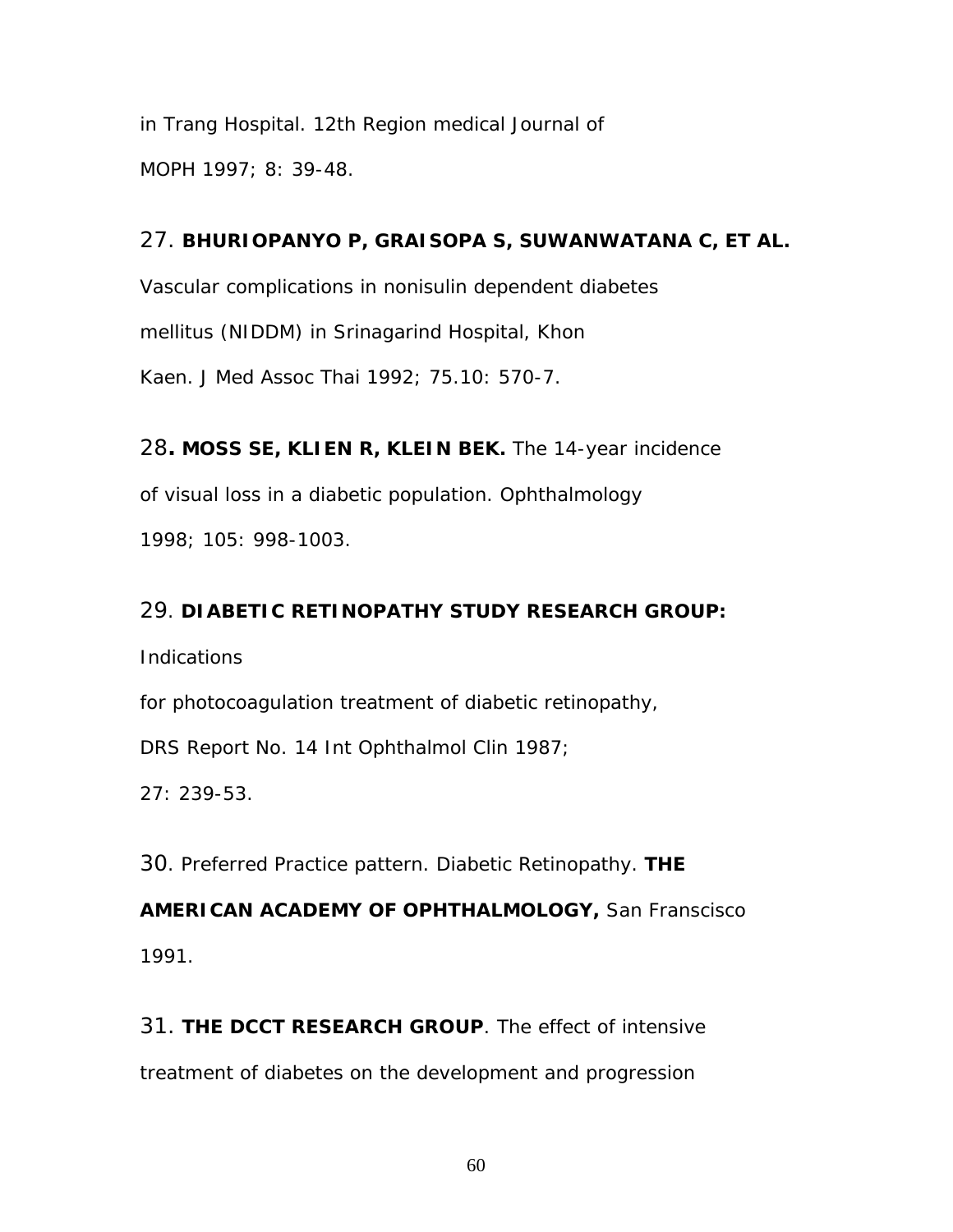of long-term complications in insulin-dependent diabetes mellitus. New England J Med 1993; 239: 977-86.

32. **MOSS SE, KLEIN R, KLEIN BEK.** Factors associated with having eye examination in person with diabetes. Arch Fam Med 1995; 4: 529-34.

#### 33. **ROYAL COLLEGE OF OPHTHALMOLOGISTS OF THAILAND**.

Clinical Practice Guideline for Diabetic Retinopathy. Thai J Pbl Hlth Ophthalmol 1995; 9: 50.

#### 34**. EARLY TREATMENT DIABETIC RETINOPATHY STUDY**

**RESEARCH GROUP:** Photocoagulation for diabetic macular edema, ETDRS Report No. 1 Arch Ophthalmol 1985; 103: 1796-806.

35. **AIELLO LP.** Vascular endothelial growth factor. 20th century

mechanisms, 21st-century therapies. Invest

Ophthalmol Vis Sci 1997; 38: 1647-52.

36. **RETINOPATHY WORKING PARTY**. A protocol for screening for diabetic retinopathy in Europe. *Diabetic Med* 1991;**8**:263–7.

37. **NATHAN DM, SINGER DE, GODINE JE, HODGSON HARRINGTONC, PERMULTER LC**. Retinopathy in older type II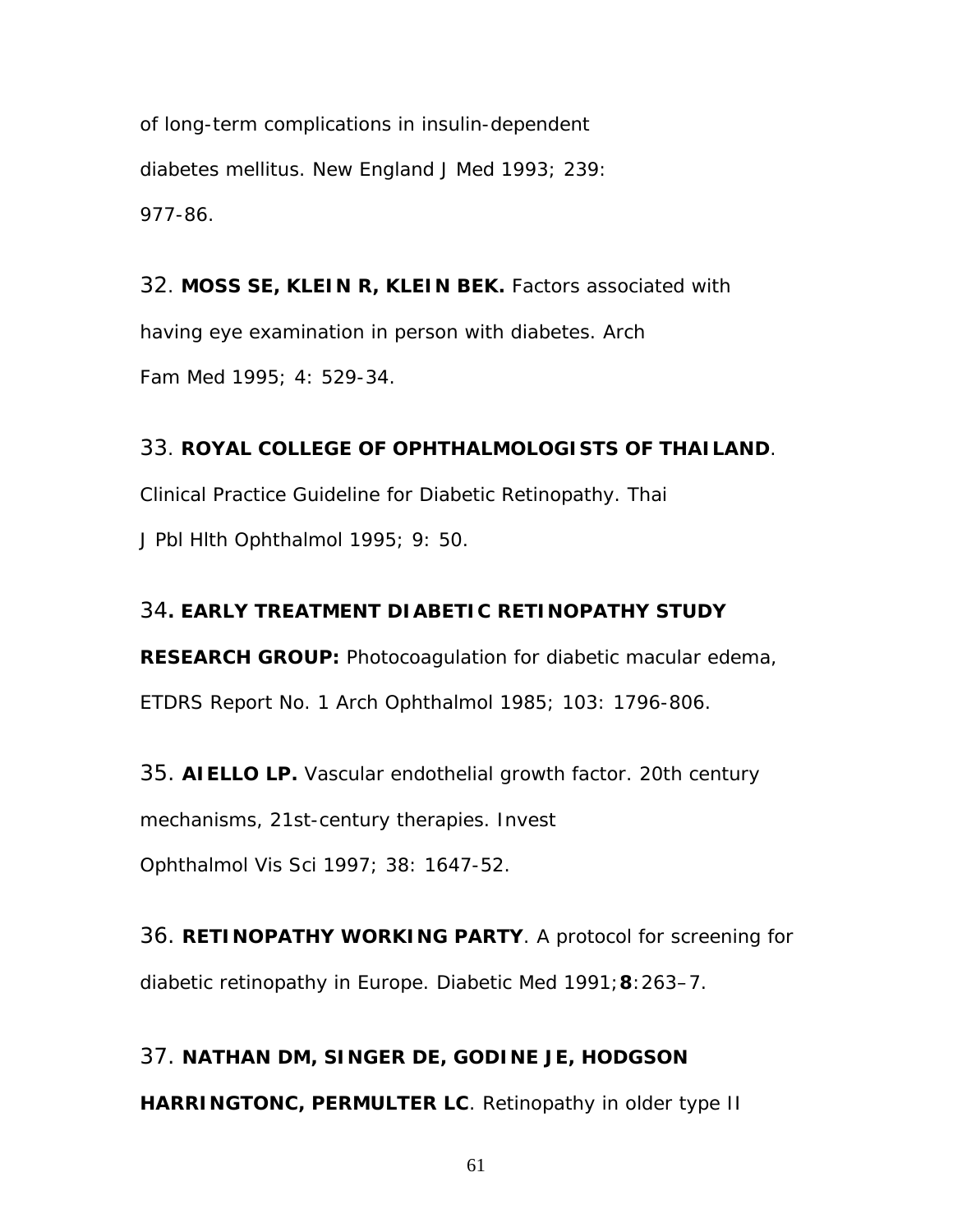diabetics:association with glucose control. *Diabetes* 1986;**35**:797– 801.

#### 38. **GALL MA, ROSSING P, SKOTT P, DAMSBO P, VAAG A, BECH**

**K, ET AL.** Prevalence of micro- and macroalbuminuria, arterial hypertension, retinopathy and large vessel disease in European type II (non-insulin-dependent) diabetic patients.

*Diabetologia* 1991;**34**:655–61.

39. **JERNELD B, ALGERVE P.** Relationship of duration and onset of diabetes to prevalence of diabetic retinopathy. *Am J Ophthalmol* 1986;**102**:431–7.

40. **SOLER NG, FITZGERALD MG, MALINS GM, SUMMERS R.** Occurrence of retinopathy in early diabetes mellitus. *BMJ* 1969; **3**:567–9.

41. **REPORT OF THE EXPERT COMMITTEE ON THE DIAGNOSIS AND CLASSIFICATION OF DIABETES MELLITUS**. Diabetes Care 1997;20:1183-97.

42. Classification and diagnosis of diabetes mellitus and other categories of glucose intolerance. **NATIONAL DIABETES DATA GROUP**. Diabetes 1979;28: 1039-57.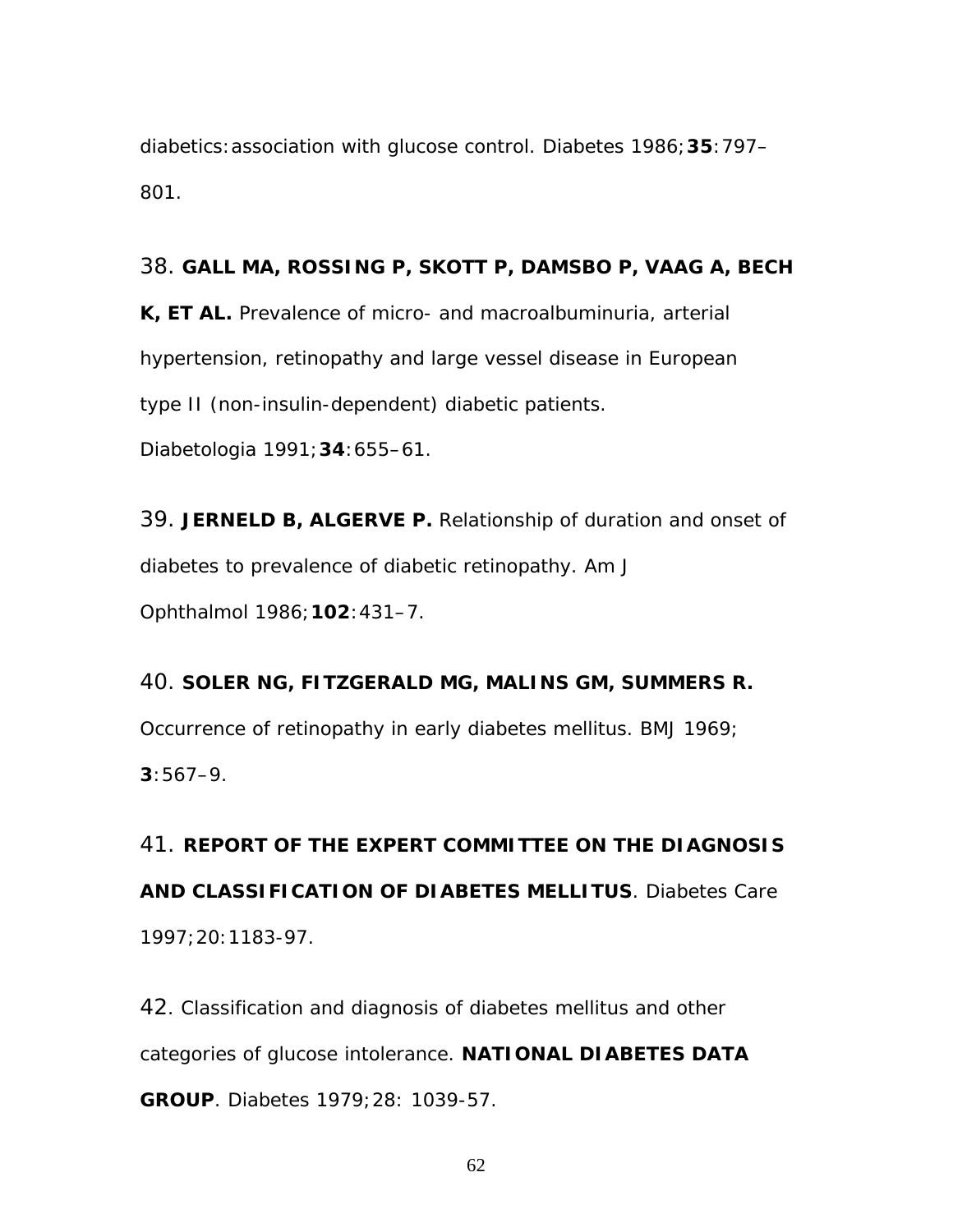#### 43. **MCCANCE DR, HANSON RL, PETTITT DJ, BENNETT PH,**

**HADDEN DR, KNOWLER WC**. Diagnosing diabetes mellitus: do we need new criteria? Diabetologia 1997;40:247-55.

44. **MCCANCE DR, HANSON RL, CHARLES MA, JACOBSSON LT, PETTITT DJ, BENNETT PH, ET AL.** Which test for diagnosing diabetes? Diabetes Care 1995;18:1042-4.

45. **DAVIDSON MB, PETERS AL, SCHRIGER DL**. An alternative approach to the diagnosis of diabetes with a review of the literature. Diabetes Care 1995; 8:1065-71.

46. **AMERICAN DIABETES ASSOCIATION**. Standards of medical care for patients with diabetes mellitus. Diabetes Care, January 1998;21(Suppl 1):S23-S31.

47. **REPORT OF THE EXPERT COMMITTEE ON THE DIAGNOSIS AND CLASSIFICATION OF DIABETES MELLITUS**. Diabetes Care, January 1998;21(Suppl. 1):S5-S19.

48. **AMERICAN DIABETES ASSOCIATION**: Clinical Practice Recommendations 2000; Volume 23 Supplement 1, January 2000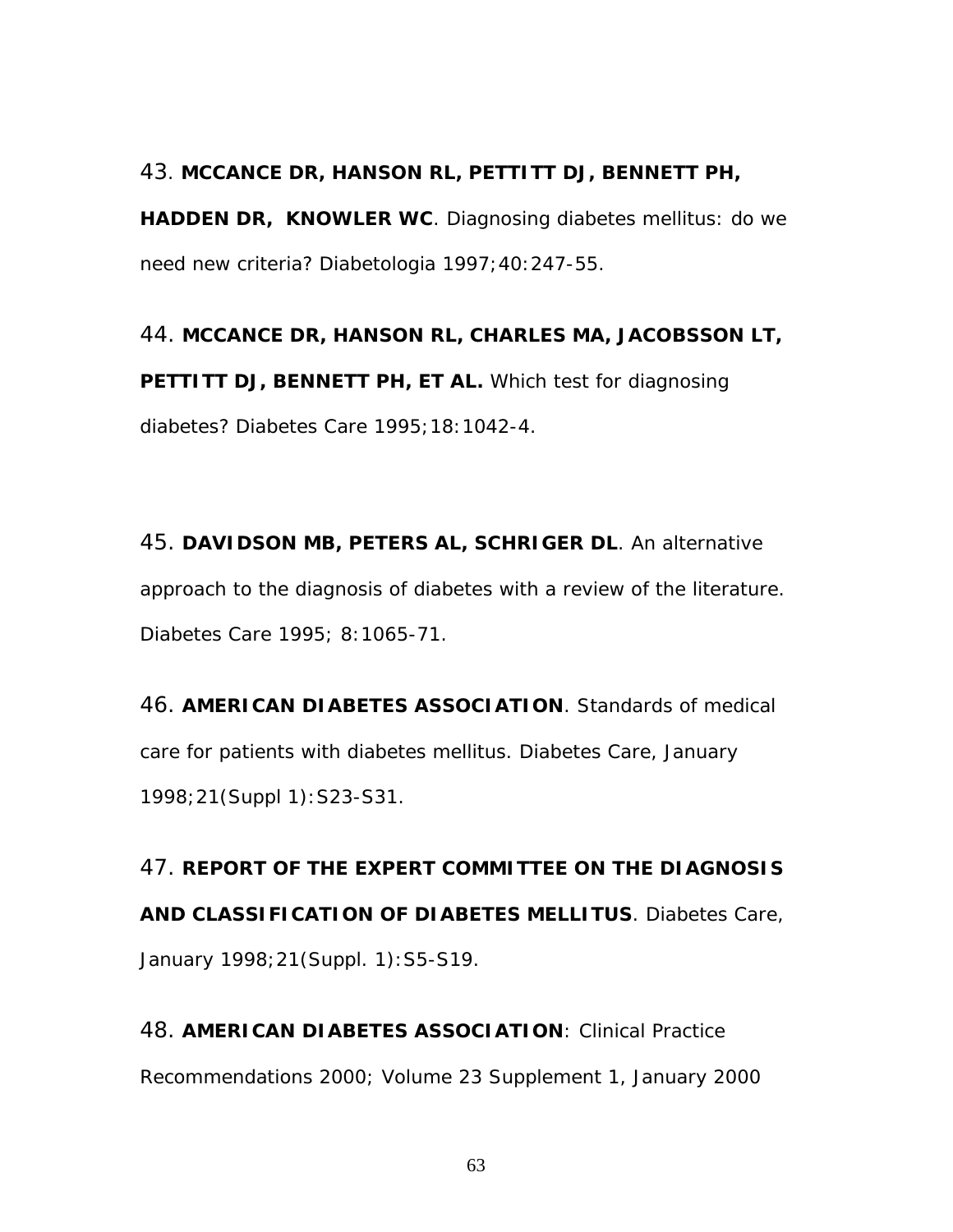#### **MASTER CHART**

| S.No           | <b>AGE</b>      | <b>SEX</b> | <b>BMI</b> | <b>FAM.HIS</b> | <b>SMOKE</b> | <b>ALCOHO</b> | SYS.BP | DIA.BP          | <b>FSG</b> | <b>PPBS</b> | <b>CHOL</b> | <b>MAU</b>      | <b>RETINO</b> | DM TYPE        |
|----------------|-----------------|------------|------------|----------------|--------------|---------------|--------|-----------------|------------|-------------|-------------|-----------------|---------------|----------------|
|                | 46              | M          | 26         | N              | N            | N             | 130    | 80              | 130        | 213         | 216         | 12.3            | No            | $\overline{2}$ |
| 2              | 74              | M          | 24.9       | N              | N            | N             | 130    | 84              | 95         | 265         | 280         | 37.2            | yes           | $\overline{2}$ |
| 3              | 42              | F          | 22         | N              | N            | N             | 130    | 90              | 155        | 255         | 230         | 32.2            | No            | $\overline{2}$ |
| 4              | 34              | F          | 24.9       | N              | $\mathsf{N}$ | N             | 120    | 76              | 315        | 332         | 210         | 15              | No            | $\overline{2}$ |
| 5              | 55              | F          | 26         | N              | N            | N             | 130    | 80              | 212        | 271         | 202         | 11              | No            | $\overline{2}$ |
| 6              | $\overline{38}$ | F          | 27.1       | N              | N            | N             | 130    | 82              | 187        | 338         | 260         | 21              | <b>No</b>     | $\overline{2}$ |
| $\overline{7}$ | $\overline{37}$ | F          | 32.4       | N              | ${\sf N}$    | N             | 130    | 82              | 140        | 226         | 169         | 29.7            | No            | $\overline{2}$ |
| 8              | 51              | F          | 28         | N              | N            | N             | 132    | 84              | 101        | 142         | 171         | 17.3            | No            | $\overline{2}$ |
| 9              | 45              | F          | 24         | N              | $\mathsf{N}$ | N             | 114    | 80              | 110        | 280         | 184         | $\overline{12}$ | No            | $\overline{2}$ |
| 10             | 34              | F          | 23.8       | N              | N            | N             | 110    | 80              | 244        | 351         | 284         | 11.5            | No            | $\overline{2}$ |
| 11             | 45              | F          | 26.2       | N              | N            | N             | 130    | 76              | 170        | 270         | 212         | 14.3            | No            | $\overline{2}$ |
| 12             | 50              | F          | 25.6       | N              | N            | N             | 146    | 84              | 279        | 480         | 214         | 11.9            | No            | $\overline{2}$ |
| 13             | 70              | F          | 27.9       | N              | N            | N             | 120    | 90              | 153        | 247         | 210         | 62.1            | yes           | $\overline{2}$ |
| 14             | 60              | F          | 21.6       | Y              | N            | N             | 140    | 80              | 124        | 240         | 178         | 10.2            | No            | $\overline{2}$ |
| 15             | 36              | F          | 22.2       | N              | N            | N             | 130    | 80              | 244        | 414         | 227         | 26.7            | No            | $\overline{2}$ |
| 16             | 45              | M          | 14.7       | Y              | N            | ${\sf N}$     | 122    | 80              | 190        | 260         | 150         | 13.1            | No            | $\overline{2}$ |
| 17             | 60              | F          | 19.1       | N              | N            | N             | 120    | 80              | 124        | 202         | 208         | 23.2            | yes           | $\overline{2}$ |
| 18             | $\overline{55}$ | F          | 26.8       | Y              | $\mathsf{N}$ | N             | 130    | 80              | 280        | 360         | 162         | 12.6            | No            | $\overline{2}$ |
| 19             | 46              | M          | 26         | N              | ${\sf N}$    | N             | 130    | 80              | 130        | 213         | 216         | 12.3            | No            | $\overline{2}$ |
| 20             | 45              | F          | 27         | N              | N            | N             | 140    | 88              | 120        | 160         | 220         | 12.6            | No            | $\overline{2}$ |
| 21             | $\overline{48}$ | F          | 20.3       | $\mathsf{N}$   | $\mathsf{N}$ | N             | 122    | $\overline{70}$ | 280        | 320         | 228         | 11              | No            | $\overline{2}$ |
| 22             | 60              | F          | 26.3       | N              | N            | N             | 128    | 74              | 128        | 220         | 240         | 12.6            | No            | $\overline{2}$ |
| 23             | 55              | M          | 37.6       | N              | N            | N             | 140    | 84              | 243        | 280         | 164         | 13              | No            | $\overline{2}$ |
| 24             | $\overline{52}$ | F          | 27.8       | N              | $\mathsf{N}$ | N             | 140    | 86              | 200        | 280         | 246         | 31.4            | No            | $\overline{2}$ |
| 25             | 42              | F          | 26         | N              | N            | N             | 120    | 80              | 248        | 264         | 273         | 49.1            | No            | $\overline{2}$ |
| 26             | 46              | F          | 18.6       | N              | N            | N             | 100    | 70              | 204        | 248         | 200         | 13.2            | No            | $\overline{2}$ |
| 27             | 50              | M          | 28.1       | N              | N            | N             | 110    | 70              | 240        | 256         | 264         | 10.4            | No            | $\overline{2}$ |
| 28             | 45              | M          | 24.2       | N              | N            | N             | 136    | 82              | 132        | 180         | 190         | 13.1            | No            | $\overline{2}$ |
| 29             | 27              | F          | 20         | N              | N            | ${\sf N}$     | 110    | 80              | 336        | 480         | 120         | 10.5            | No            | $\mathbf{1}$   |
| 30             | 39              | M          | 25.8       | N              | N            | N             | 120    | 90              | 164        | 264         | 146         | 48.1            | yes           | $\overline{2}$ |